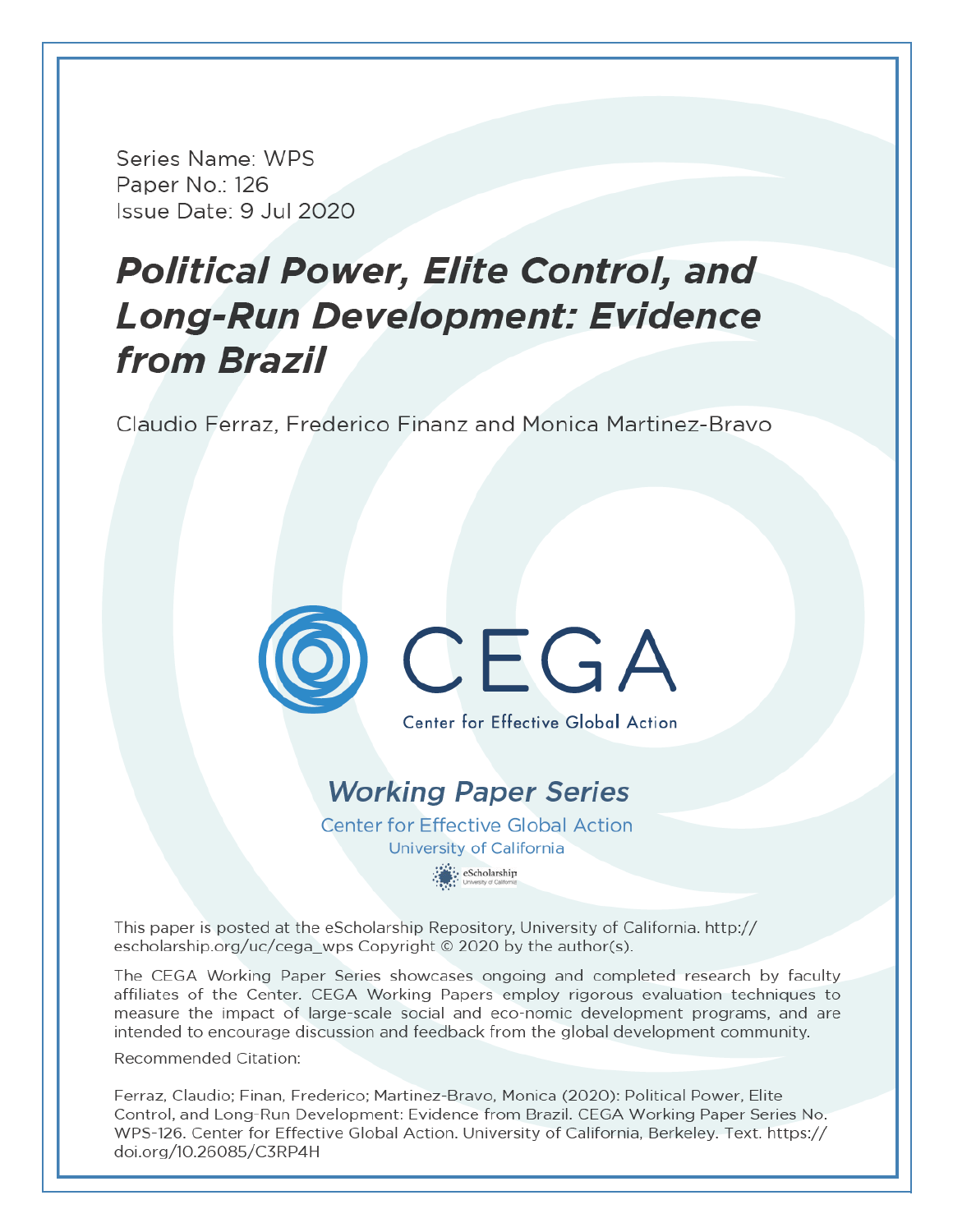# Political Power, Elite Control, and Long-Run Development: Evidence from Brazil<sup>∗</sup>

Claudio Ferraz† UBC and PUC-Rio Frederico Finan‡ UC-Berkeley

Monica Martinez-Bravo§ **CEMFI** 

June 2020

#### **Abstract**

This paper analyzes how changes in the concentration of political power affect long-run development. We study Brazil's military dictatorship whose rise to power dramatically altered the distribution of power of local political elites. We document that municipalities that were more politically concentrated prior to the dictatorship in the 1960s are relatively richer in 2000, despite being poorer initially. Our evidence suggests that this reversal of fortune was the result of the military's policies aimed at undermining the power of traditional elites. These policies increased political competition locally, which ultimately led to better governance, more public goods, and higher income levels.

Keywords: political power, elites, regime transition, economic development JEL Codes: D72, O43, N46

<sup>∗</sup>We are grateful to Daron Acemoglu, Alberto Alesina, Tim Besley, Robin Burgess, Ernesto Dal Bó, Melissa Dell, Fernando Bizzarro, Francisco Gallego, Oded Galor, Frances Hagopian, Nathan Nunn, Gerard Padro-i-Miquel, Rohini Pande, James Robinson, Rodrigo Soares, Francesco Trebbi, and participants at various seminars and conferences for comments and suggestions. We would also like to thank Marianna Almeida, Olatz Roman and Didac Martí for excellence research assistance during this project. We thank financial support for this project from the Spanish Ministry of Science and Innovation (grant ERC2018-092849).

<sup>†</sup>Vancouver School of Economics, University of British Columbia, 6000 Iona Dr, Vancouver, BC Canada V6T1L4. E-mail: claudio.ferraz@ubc.ca; and PUC-Rio, BREAD.

<sup>‡</sup>Department of Economics, 508-1 Evans Hall, Berkeley, California 94720-3880. Email: ffinan@econ.berkeley.edu; and BREAD, IZA, NBER.

<sup>§</sup>CEMFI, Casado del Alisal 5, Madrid 28014, Spain. Email: mmb@cemfi.es; and BREAD, CEPR.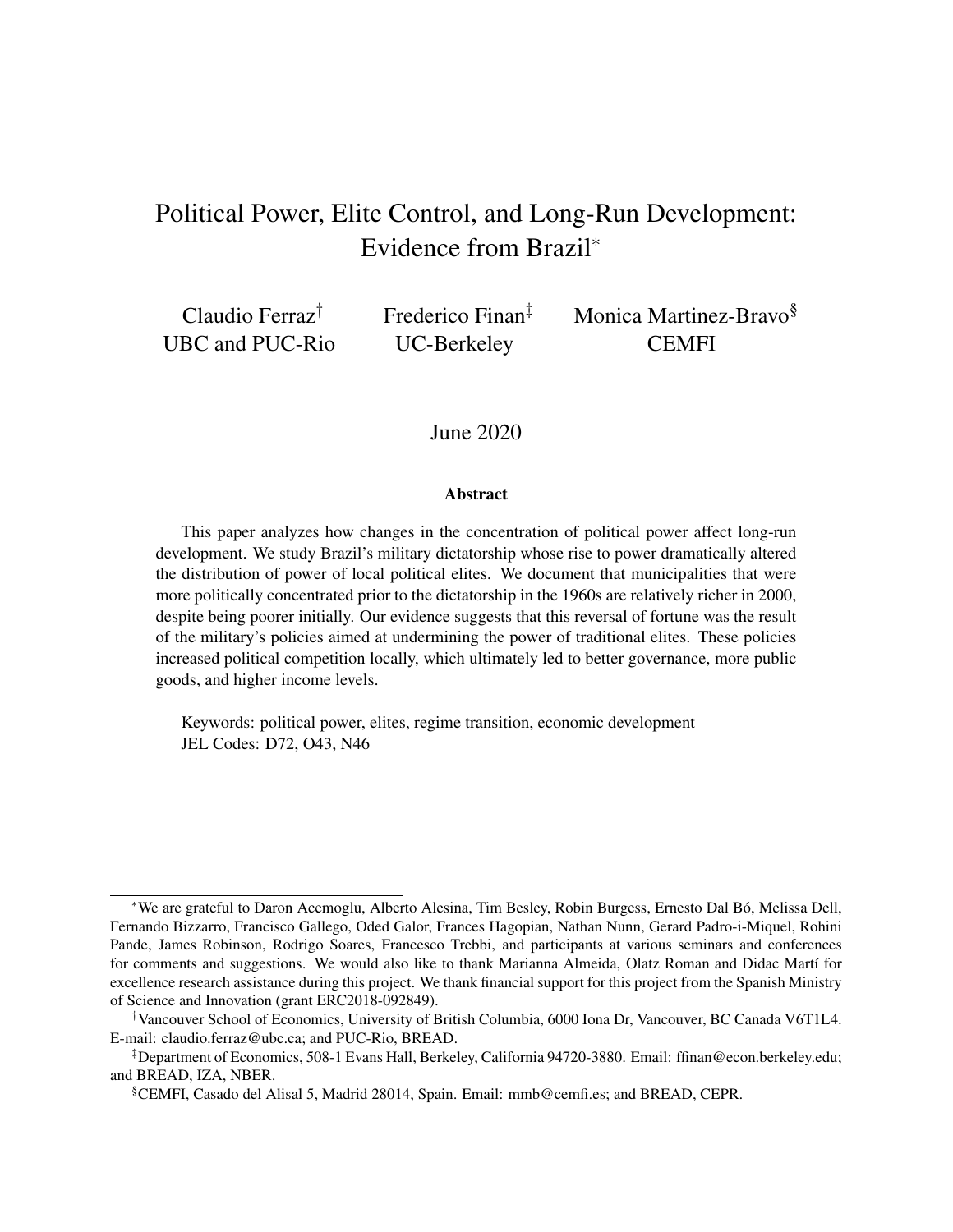# 1 Introduction

How political power is distributed and maintained within a society lies at the core of most theories of why institutions affect economic development.<sup>1</sup> The central idea is that when political power is narrowly distributed, the political elites adopt extractive institutions to concentrate economic rents and use clientelistic practices to sustain their political power (Acemoglu and Robinson, 2006a; Baland and Robinson, 2008; Anderson et al., 2015). Thus, when shocks to the balance of political power occur, they can alter the political equilibrium and affect long-run economic development (Acemoglu et al., 2005). But whether this prediction holds true empirically has been difficult to substantiate. It is hard enough to identify and quantify changes in the distribution of political power, let alone assess their effects over time.

In this paper, we study how changes in the concentration of local political power affect long run development using historical data from Brazil.<sup>2</sup> Throughout much of Brazil's political history, local politics was dominated by family-based oligarchies. These traditional elite families controlled most of the economic resources and alternated power at the municipal and state levels.<sup>3</sup> But in 1964, Brazil transitioned to a military dictatorship that would last for 21 years and disrupt the balance of power of the traditional elites. During their regime, the military-led governments adopted a technocratic approach to policy making and implemented a series of economic and political reforms designed to weaken the traditional elites, who the military viewed as an obstacle towards building a strong national state necessary for economic development (O'Donnell, 1979; Skidmore, 1988; Hagopian, 1996). These reforms ushered in a new class of local politicians to compete in local elections that the military continued to hold in order to legitimize their power. As a result, political competition increased at local level both during and after the dictatorship.

We exploit the dictatorship as a shock to the political power of traditional elites and present the first systematic large-scale evidence on how changes to political power affect long-run development.<sup>4</sup> To estimate these relationships, we assemble several original historical datasets at the local level, including data on the identity of all the mayors from the states of Ceará, Minas Gerais, and Paraíba for the period of 1947 to 2000. Using the surname of these mayors, we identify who belonged to the same political dynasty and construct a measure of political concentration; namely, a Herfindahl

<sup>&</sup>lt;sup>1</sup>See North and Weingast (1989), Sokoloff and Engerman (2000), Acemoglu and Robinson (2012).

<sup>2</sup>We adopt Acemoglu and Robinson (2006b, p.173) definition of political power: "a measure of how influential a particular group (or individual) is in the political arena when there is conflict over which policy should be implemented." <sup>3</sup>See for example Leal (1977), de Carvalho (1982).

<sup>4</sup>Related work that examine long-term effects of institutions include Banerjee and Iyer (2005), Nunn (2008), Dell (2010), and Naritomi et al. (2012).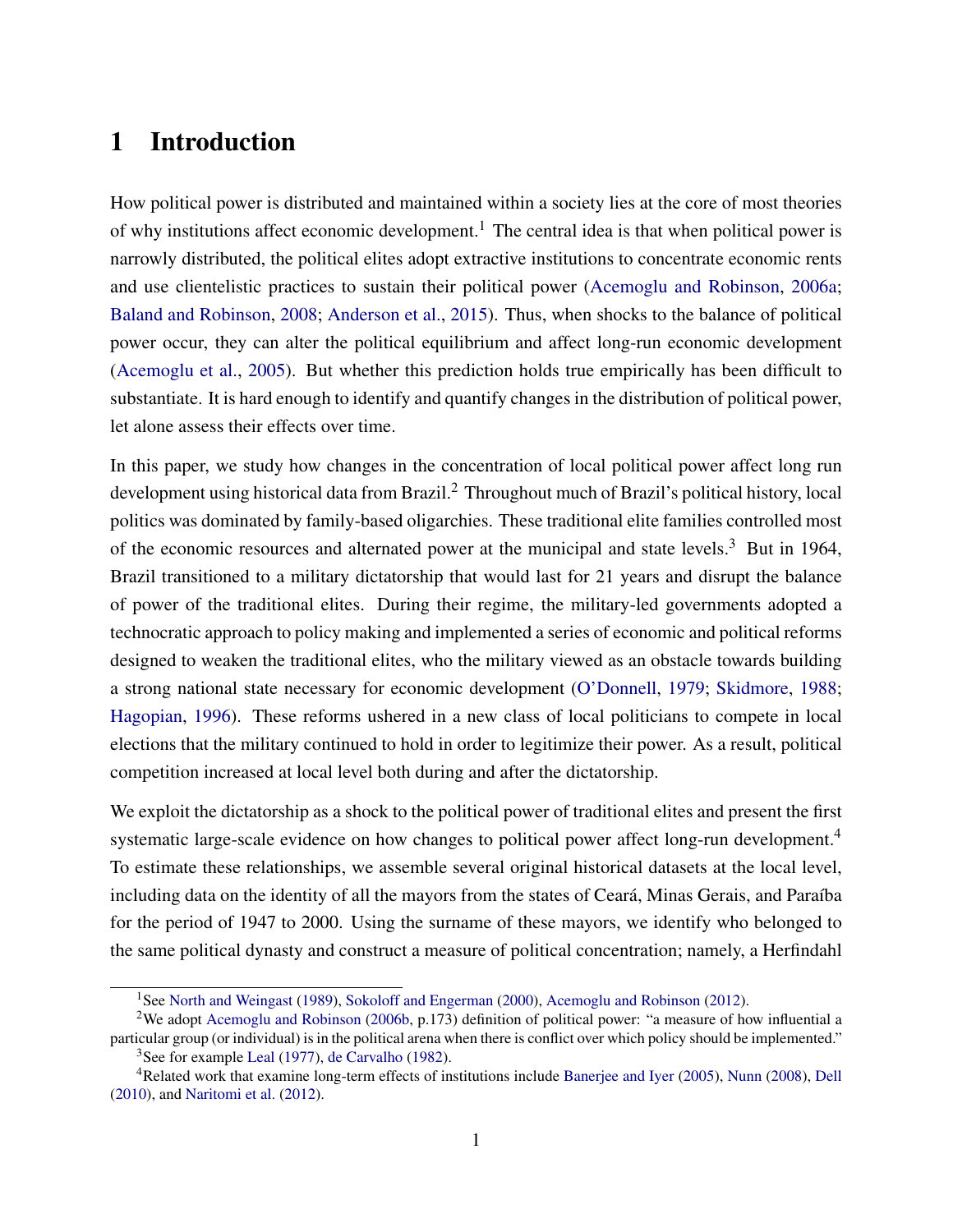index of the share of terms that each family governed a municipality. We also collected election data during this period and digitized five decades worth of agricultural and population censuses.

We begin our analysis by documenting a striking "reversal of fortune". Prior to the dictatorship, municipalities that were more politically concentrated were also less economically developed. Consistent with historical accounts, these places tended to be more rural, less populated, and more reliant on the agricultural production of crops such as sugar and cotton. After the dictatorship, however, we see a reversal in the relationship between political concentration pre-dictatorship and economic development, as measured by per capita income in 2000. Thus, despite being poorer at the beginning of our sample period, the municipalities that were relatively more politically concentrated before the dictatorship became relatively richer some 60 years later. This relationship is robust to the inclusion of a number of additional controls that are likely to have affected long-run economic development, such as geographic characteristics, initial demographic differences, soil quality, the structure of agricultural production, initial differences in political ideology, and land inequality.

What explains the reversal? We argue that the reversal reflects changes in local-level political competition that occurred when the military tried to centralize authority out of the hands of the traditional elites. The military targeted more politically-concentrated municipalities and promoted entry of new candidates in those regions. This led to an increase in political competition that persisted over time. This, in turn, translated into better governance, higher provision of local public goods, and consequently higher incomes.<sup>5</sup> To substantiate this argument, we present empirical evidence consistent with every part of the causal chain. In particular, we show that municipalities that were initially more concentrated before the dictatorship become more politically competitive in the long run. We also find that higher levels of initial political concentration are associated with relatively lower contemporaneous levels of illiteracy and infant mortality rates. Moreover, these municipalities also exhibit relatively lower levels of corruption as detected by Brazil's random audit program.

How did the military undermine the political power of local elites? Once the military assumed control, it transformed Brazil's multi-party system into a two-party system that forced politicians to decide between a pro-government party (ARENA) or a moderate opposition party (MDB). At the same time, the military wanted to bring in new politicians who they could trust (Sarles, 1982;

<sup>&</sup>lt;sup>5</sup>See Lizzeri and Persico (2004) for a theory that links political competition to better governance and provision of public goods and Arvate (2013) who finds that electoral competition in Brazil's municipalities improves education and health outcomes.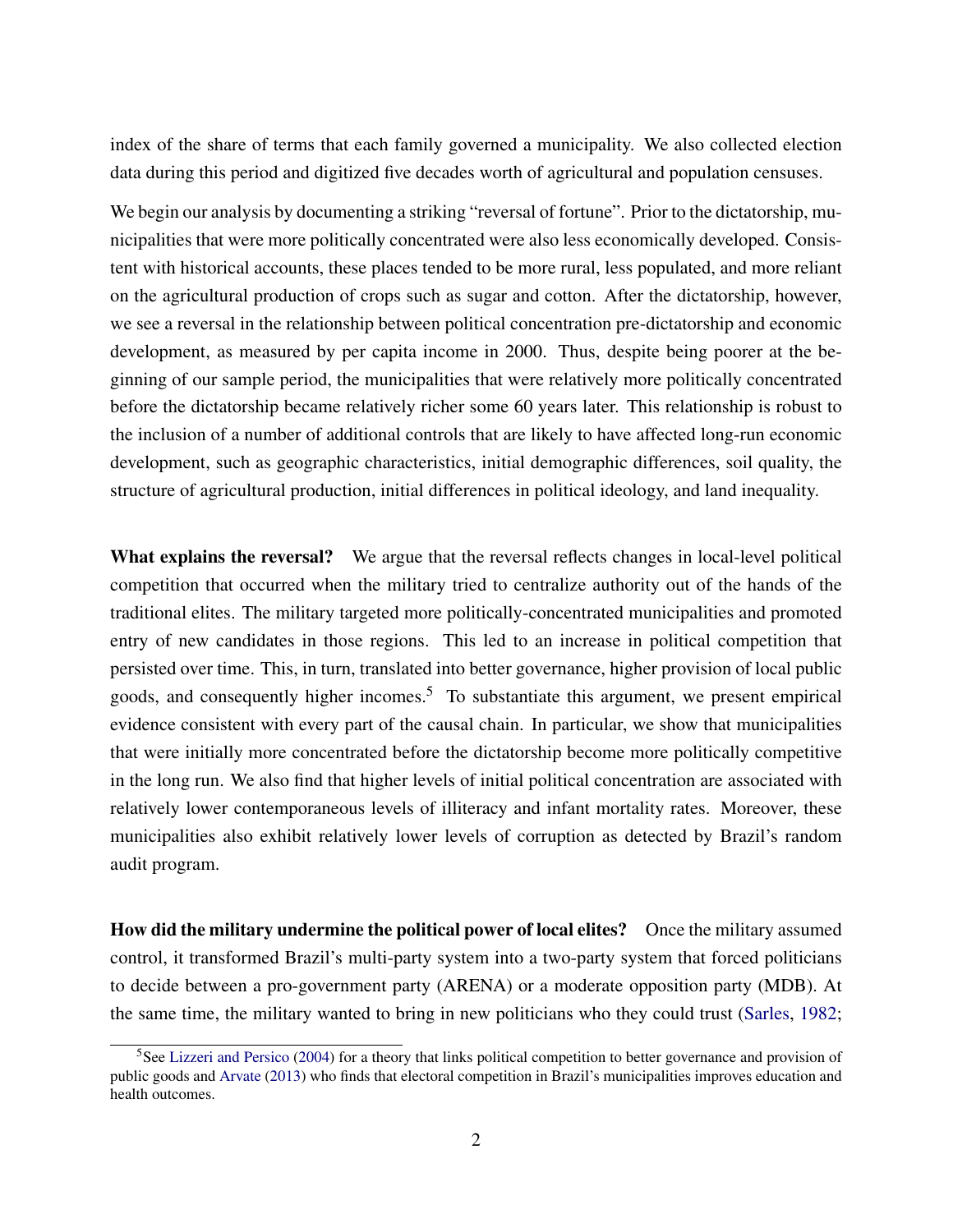Power, 2000). But by promoting their own candidates, they risked losing the elections by having the traditional elites, who were still politically powerful at the local level, join the opposition party. To avoid this possibility, the military created a new balloting system called the *sublegenda*. This system allowed multiple candidates to compete under the same party: the candidate with most votes, from the most voted party, was elected mayor. With the *sublegenda* system, the military could accommodate their loyalists and the traditional elites all under ARENA's party umbrella (Soares, 1982). Although this policy was introduced nationwide, it was implemented unevenly across municipalities. An important contribution of our study is that we provide empirical evidence on the implementation of this key policy across municipalities.

If, as the historical accounts suggest, the military introduced the *sublegenda* system to break the monopoly of power of traditional elites without risking electoral defeats, then we should expect places that were initially more politically concentrated to use the system more often. This is precisely what we find. Moreover, when we estimate the effects by party, the results only appear for the ARENA party. We also find that traditional elites competed against new contestants more often in politically-concentrated municipalities during the dictatorship.

In addition to these *de jure* electoral reforms, the economic policies of the military also sought to reduce the *de facto* economic power of the traditional elites. Starting in the late 1960's, the military prioritized the modernization of the agricultural sector. Part of their strategy was to promote the emergence of a new class of agricultural producers that were more efficient and could increase agricultural exports (Graham et al., 1987; Houtzager, 1998). These new producers presented a direct challenge to the oligopolies that traditional elites typically controlled. A key policy to support the modernization and creation of new agricultural businesses was the use of subsidized credit. Between 1970 and 1980, the amount of credit available to farms increased 22-fold. Our results indicate that municipalities where power was more concentrated prior to the dictatorship received relatively more government credit. We find no such relationship for the allocation of private credit. Moreover, we find evidence that the military economic policies led to the emergence of new agricultural businesses. Municipalities that were more politically concentrated prior to dictatorship experienced a large increase in the number of farms, relative to municipalities with lower levels of political concentration.

We interpret these economic policies as an additional channel by which the military was able to diminish the political power of traditional elites. However, these policies do provide support for an alternative interpretation to the reversal. The development gains of the politically concentrated municipalities may have been due to the modernization efforts in the agricultural sector as opposed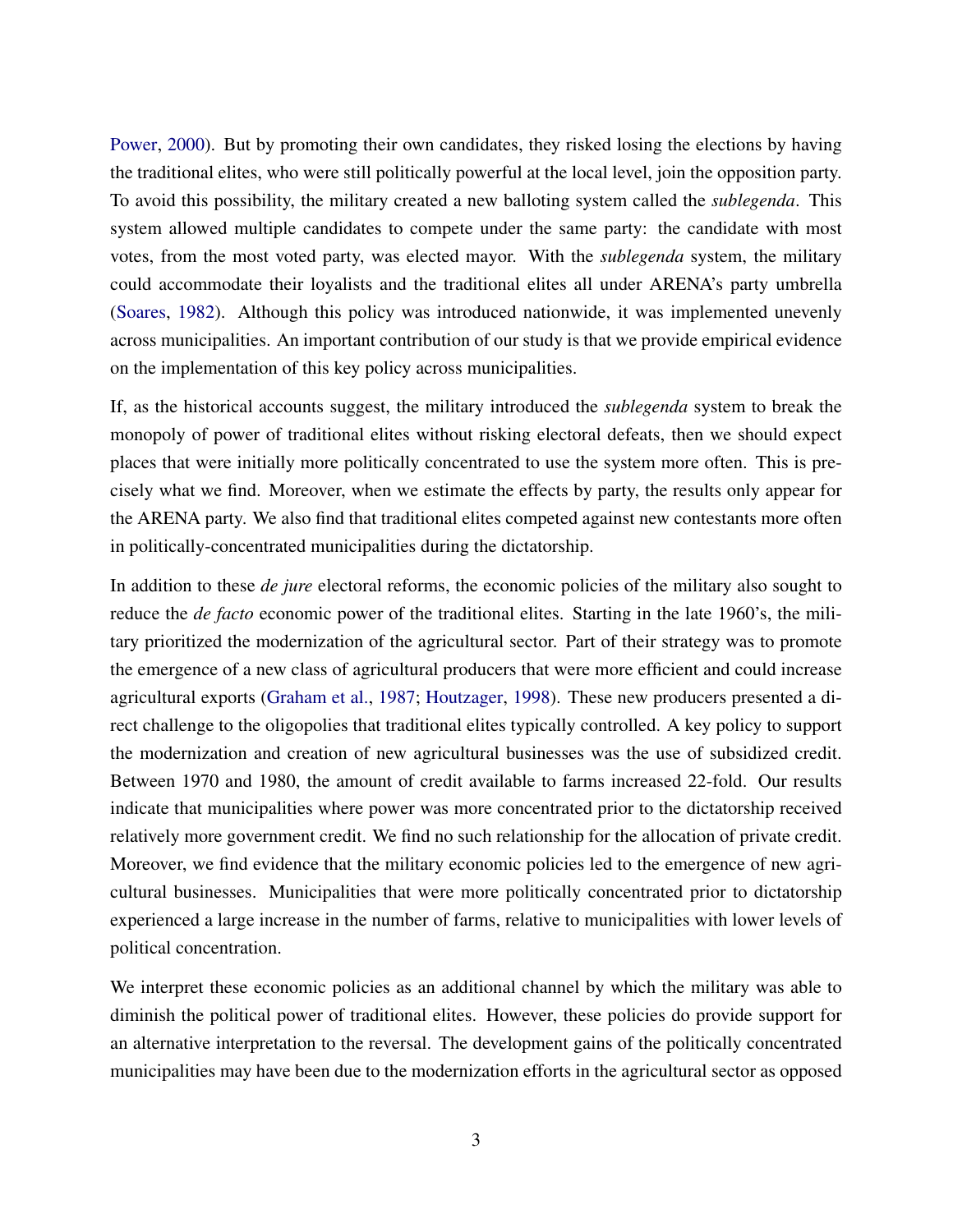to the increase in political competition. Nevertheless, there are several reasons why this alternative explanation is unlikely. We do not find that initial political concentration is correlated to the mechanization of agriculture or to sectoral composition of employment, which are typically associated with modernization of the agricultural sector. Furthermore, our main findings on the reversal of income levels are robust to controlling for the changes in agricultural inputs and in sectoral composition.

Our paper relates to a large body of work in economics and political science on the importance of political competition for economic performance (Becker, 1958; Stigler, 1972; Becker, 1983; Wittman, 1989; Przeworski and Limongi, 1993; Powell, 2000). Studies have shown that competitive elections are associated with the entrance of high-quality challengers (Carson et al., 2007; Galasso and Nannicini, 2011) and improvements in the responsiveness of politicians (Besley and Case, 2003; Griffin, 2006; Aidt and Eterovic, 2011; Besley et al., 2010). Although our study also highlights the virtues of political competition, our focus – in contrast to much of the empirical literature – is not party competition, but rather on competition across political families. This is relevant because in many developing countries, political parties are weakly institutionalized and the real fight for political power occurs between families, ethnic groups, or local chiefs. In this respect, our paper is closely connected to Acemoglu et al. (2014) who use the colonial organization of the chieftaincy in Sierra Leone to study the impact of local political competition on long-term economic outcomes. They show that localities with fewer ruling families have worse development outcomes today. Different from their work, however, we study how changes in a country's political regime can affect political competition, and thus long-run development, locally.<sup>6</sup>

Our paper also contributes to the literature on political dynasties. While dynasties have been documented and studied in various settings (Dal Bó et al., 2009; Querubin, 2016; Geys, 2017), we have limited empirical evidence on the consequences of political dynasties for economic outcomes. Besley and Reynal-Querol (2017) use data on hereditary leaders across countries and find that economic growth is actually higher in polities with hereditary leaders when executive constraints are weak. George (2020) uses historical data on legislators in India to examine effects of dynastic politics on selection and performance in office. He finds that descendants from previous politicians

<sup>6</sup>Our study also relates to a historical literature that shows how large macro-level events can affect long-run outcomes through changes in the political equilibrium. For example, Acemoglu et al. (2011) show that the occupation of German territories by the French revolutionary armies led to various radical institutional reforms and the emergence of a new class of political elites that increased economic growth. Martinez-Bravo et al. (2017) study how democratization affected the persistence of old-regime elites in Indonesia. They find that when these elites faced elections sooner in the democratic transition, they were less likely to persist in power, which led to lower elite capture and better development outcomes. Dittmar and Meisenzahl (2020) show that shocks to religious and political competition induced by the Protestant Reformation drove the adoption of institutions that support public goods across German cities in the 1500s.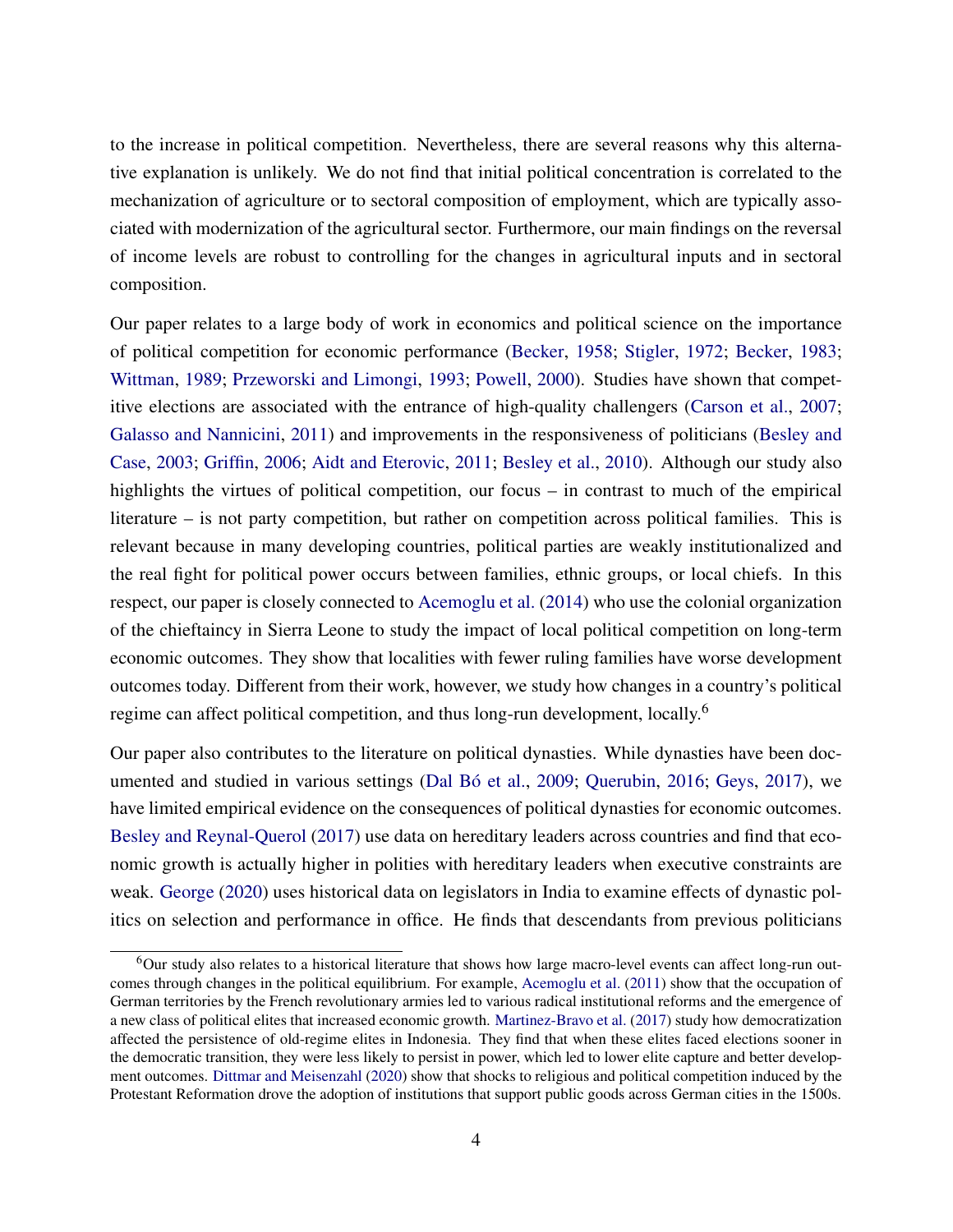perform poorly in office and are negatively selected relative to other politicians. He also finds that localities dominated by dynastic politicians are poorer and have worse public good provision. We contribute to this literature by documenting how regime changes can disrupt political dynasties at the local level, promote competition, and affect long-term economic development.

We have organized the rest of the paper as follows. The next section outlines our argument and provides supporting historical evidence. Section 3 describes the data and our measure of the concentration of political power. In Section 4, we describe our main findings. Section 5 concludes the paper.

# 2 Our Argument and Historical Background

We hypothesize that Brazil's transition to a dictatorship in 1964 had long-lasting effects on the distribution of political power at the local level. Places that were more politically concentrated prior to the dictatorship became increasingly more competitive locally. We further argue that the change in the distribution of political power was the result of several political and economic reforms implemented by the military dictatorship. These reforms weakened the power of the traditional political families, vis-a-vis new local entrants who had the support of the military. As Brazil eventually transitioned back to a democracy, the increase in political competition not only led to more political contestation during the democratic period, but also to less corruption, better public goods provision, and ultimately higher income levels for its citizens. In this section, we provide some historical accounts consistent with our argument. The next subsection discusses how political power was distributed prior to the dictatorship. We then describe Brazil's transition to the military dictatorship and the set of political and economic reforms that affected the political power of the local elites. Finally, we briefly describe Brazil's transition back to democracy and the importance of local governments for the distribution of public goods and welfare of its citizens.

### Local politics prior to the dictatorship

After 12 years under the rule of Getúlio Vargas, Brazil democratized in 1945. It marked the first time Brazil held relatively free and fair elections that featured secret ballot and political parties at the national level. The three major political parties included: Partido Social Democrático (PSD), a center-left populist party founded by the political elites who had supported Vargas; União Democrática Nacional (UDN), a party comprising mostly of the political elites who had lost power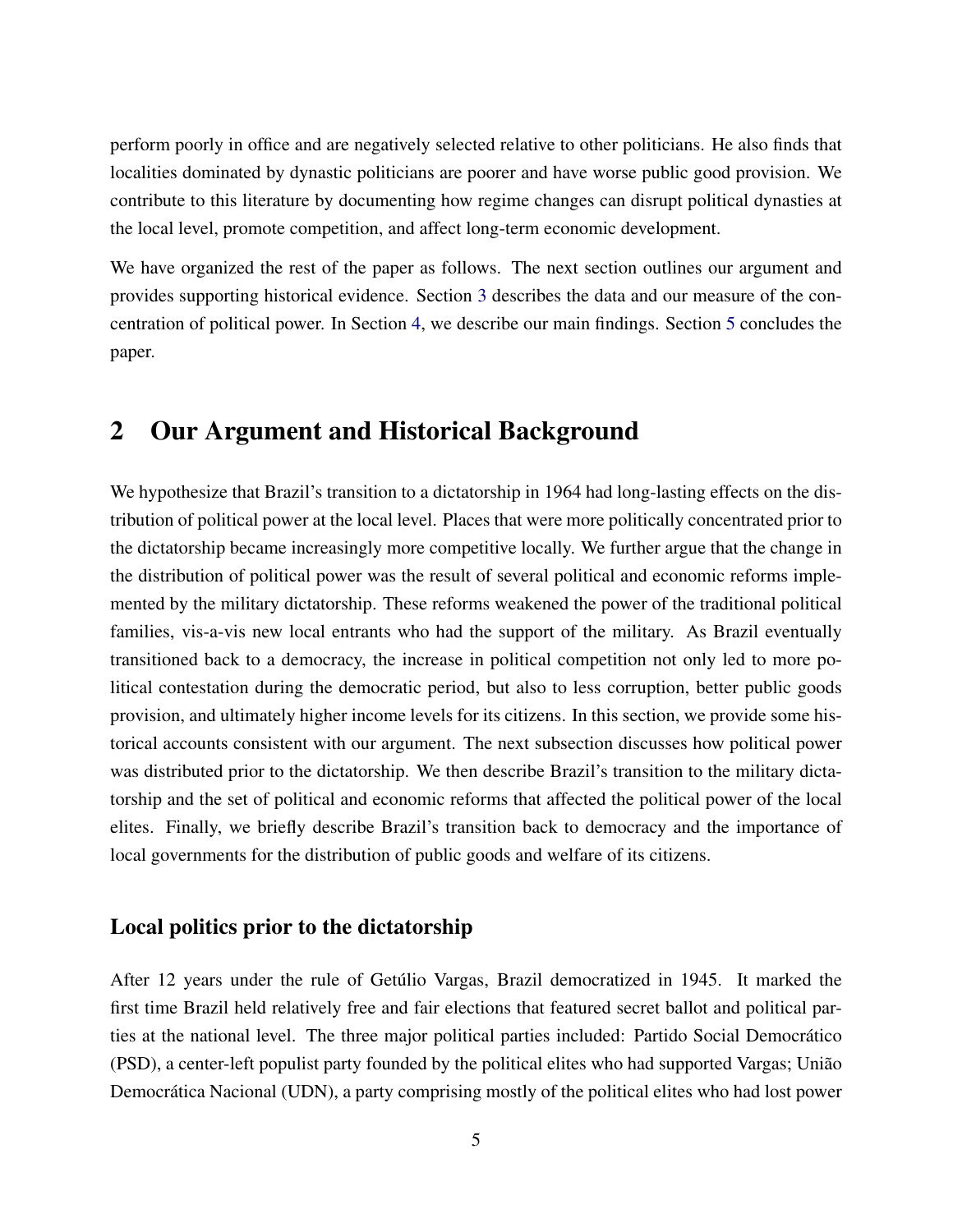under the Vargas regime; and Partido Trabalhista Brasileiro (PTB), which had its origins in the urban labor movement and did not include members from the regional oligarchies.

Despite the emergence of national parties, powerful traditional families continued to dominate politics at the local level. These families were often large landowners that cultivated cash crops, such as sugar and cotton, in large plantations that employed many workers. They exploited their economic resources to create extensive clientelistic networks that allowed them to occupy key political offices. As Fausto (1989) states: "Productive resources were controlled by a tiny minority; there was an almost total absence of public or private social welfare ... Protection, in the form of land, financial assistance or employment, was exchanged for a guarantee of loyalty which, depending on individual cases, meant being prepared to defend the [political boss] physically, or obey his wishes at the ballot box".

The traditional families controlled more than the distribution of local resources. Their family networks, in effect, supplanted political parties locally. As Lewin (2014) write, family ties "underlay the base of a politician's network of kin and political friends. From it he [the politician] constructed the core of his personalistic political following, a family-based group that organized and delivered his votes locally, defended his partisan interests in his home município, and served him loyally as officeholders or bureaucratic appointees... By spanning different levels of government, familybased networks offered the political ligatures binding the ruling oligarchy together. In addition, family-based networks bound the oligarchy's leadership stratum to family-based groups in the municípios (...) virtually every state political party was associated with either the rule of one family or one individual's personalistic domination." (Lewin, 2014, p.287)

Political parties were highly decentralized and relatively undisciplined organizations. As a result, the party affiliations of traditional families were not determined by ideological or programmatic differences, but rather by local rivalries (Hagopian, 1996; Mainwaring, 1999). Clientelism shaped party competition and in most local elections, electoral coalitions were formed based on personal and tactical considerations. These family networks would also extend over generations: "If a politician's father, father-in-law, or uncle was a political figure of some import, the young candidate "inherits" the personal votes of his or her political progenitor and progressively fills the seats vacated by the elder politician." (Hagopian, 1996, p. 131)

*In sum*, the distribution of local political power ran along familial lines. Traditional families were able to maintain large clientelistic networks with their economic power and access to state resources. Although political parties existed, they lacked programmatic content or organizational significance. In the analysis to follow, we will define political concentration at the family level as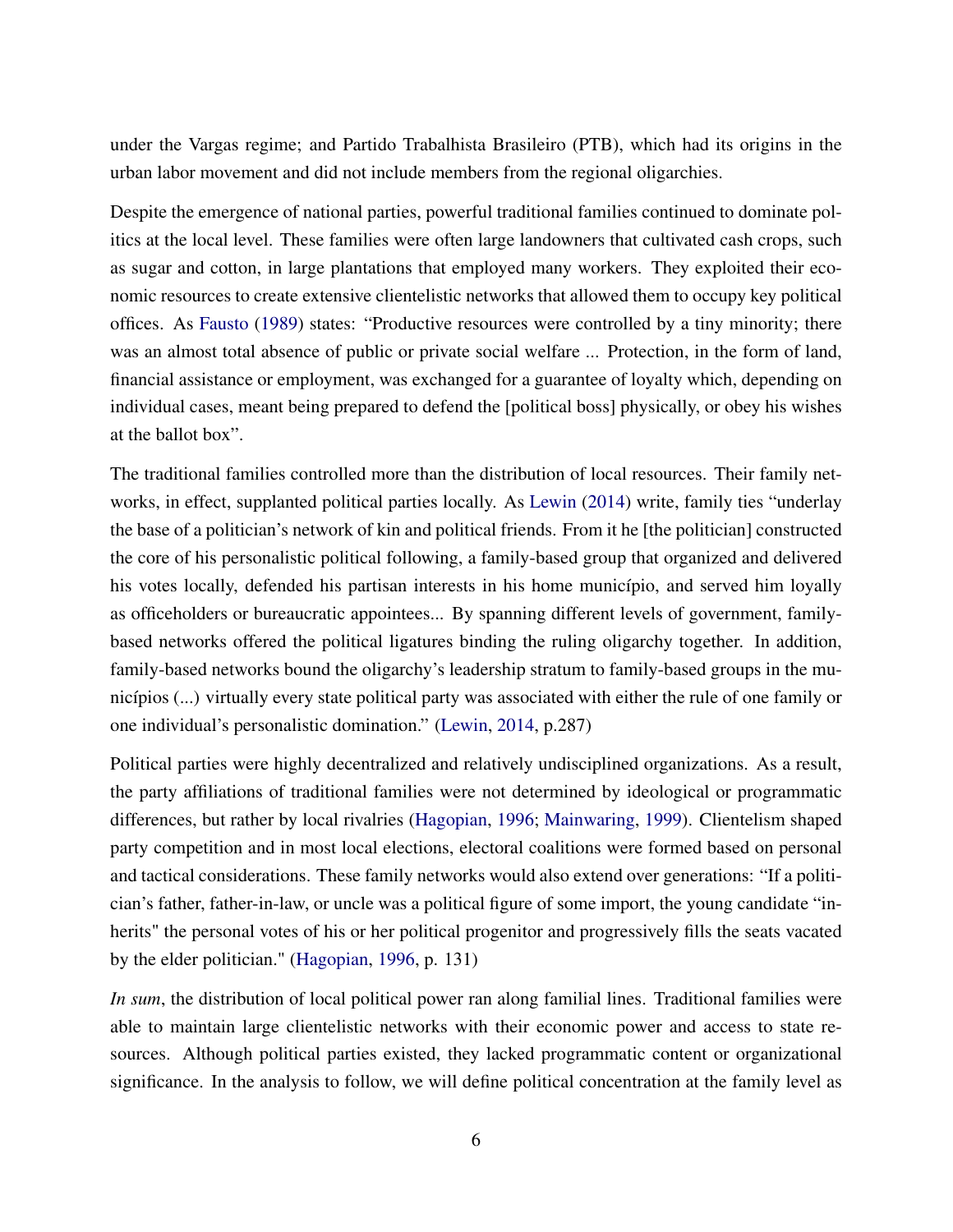opposed to the party level.

### Brazil's Transition to a Dictatorship

In March 1964, the military initiated a coup d'état on the presidency of João Goulart. The military's coup was largely a response to a set of redistributive and populist policies that the political elites felt would undermine their political and economic interests (Skidmore, 1988).<sup>7</sup> Most elites expected a caretaker military regime that would quickly devolve power to the main oligarchic parties. Instead, the military decided to retain power for more than 20 years. The main motivation for the military to do so was twofold: to industrialize and to reorganize a political system that they viewed as corrupt and clientelistic, and thus a major obstacle to economic growth and political stability (Stepan, 1973).<sup>8</sup>

To meet these objectives, military leaders felt it imperative to concentrate political power in the hands of the federal executive and away from the traditional families. As Soares (1982) writes: "The *política coronelista* [a powerful person that controlled politics locally] was never to the liking of the Brazilian military, all forms of local power were seen as detrimental to a strong national state, which the military groped for since the Old Republic. In 1965, when the opportunity presented itself, they tried to impose a party system that would leave no room for local family politics". This led the military to implement several political and economic reforms that profoundly impacted intergovernmental relations and redefined the traditional political elites' relationship with the state (Roett, 1999).

Political Reforms Shortly after assuming power, the military instituted a series of executive decrees, known as *Institutional Acts*, aimed at expanding the power of the executive over the legislative power. The laws allowed the government to purge dissidents, suspend the political rights of

 $7$ João Goulart's raise to power in 1961 was highly unexpected. Goulart was a left-wing politician affiliated to PTB. He won the vice-presidency in a separate ticket election from the presidency which was won by Jânio Quadros, an UDN politician. The presidency of Quadros was characterized by a high degree of political instability and he resigned just 8 months after taking office. Goulart was considered a dangerous politician by most Brazilian elites due to his strong ties to leftist movements. During his term he tried to implement a number of policies that were considered a threat to the economic interests of several groups, such as land reform or enfranchisement of illiterate people.

<sup>&</sup>lt;sup>8</sup>There is still some debate among historians about the military's motives to modernize the economy and limit the power of traditional elites. On the one hand, some argue that their corporate interests may have been more aligned with those of industrial elites and new entrepreneurs that had more to gain from the modernization of agriculture and the reduction of corruption. On the other hand, the threat of communism and a potential revolution is also described as a reason for trying to break clientelism and the power of traditional elites (Soares, 1979; Hagopian, 1996; Houtzager, 1998).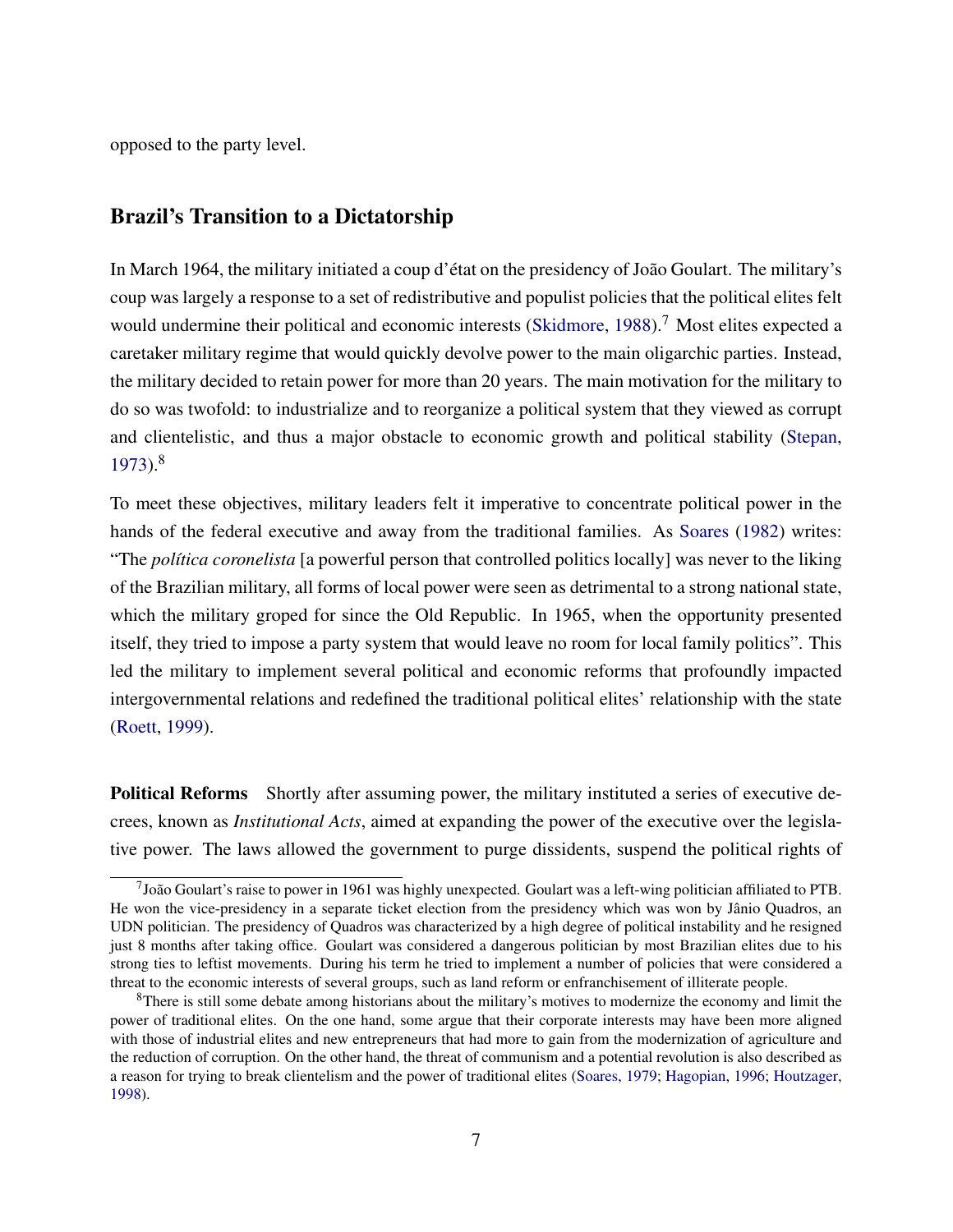any citizen, and cancel the mandates of elected politicians. The president was also empowered to pass constitutional amendments and expenditure bills with only a simple majority from congress (Skidmore, 1988).

One of these acts abolished all existing parties and set up new rules for forming new parties. Effectively, the law transformed a multi-party system with 13 parties in 1964 into a two-party system, which forced politicians to decide between the pro-government party (ARENA) and the opposition party (MDB) (Skidmore, 1988). Most politicians from the conservative parties UDN and PSD joined ARENA, including 65 percent of elected federal legislators (Power, 2000, p. 55).

This act was then followed by a decree that replaced the direct election of governors with indirect elections by state legislatures, which in effect gave the military power to name the heads of state governments. The decree also abolished direct elections for mayors of state capitals and designated national security cities, and gave state governors the power to appoint these mayors. The remaining municipalities, which constituted the vast majority, continued to hold local, competitive elections. The military saw these elections as way of legitimizing their government (Hagopian, 1996).

These institutional changes induced significant changes in the distribution of political power across Brazil. To control the state executive, and thus the political elites within a state, the military leaders appointed to prominent government positions, technocrats with non-political backgrounds and only minimal links to the traditional political groups. For example, of the 22 governors selected in 1970, 50 percent of them were technocrats and non-political, compared to 1966 when only two state governors were technocrats (Samuels and Abrucio, 2000). As Jenks (1979, pp. 221-222) describes: "By the 1970 elections, President Médici already had men personally loyal to him in key positions in the ARENA national directorate and state directorates. At the beginning of the 1971 legislative session, he was able to select men to fill the ARENA congressional leadership positions as well ... Médici controlled ARENA at the national and state levels, recruiting the party leadership and increasing the centralization of authority under the President."<sup>9</sup> A similar point is made by Sarles (1982) "In general, the military gave ARENA leadership positions to members of the traditional political elite, who maintained their old party organizations and ties within the new government party. At times, however, the military presidents attempted to create a completely different kind of political party, free of clientelism and traditional political bargaining. President Médici's "political renewal" strategy for ARENA, for example, had a clear corporatist orientation... As a result, he selected technocrats and political unknowns for top cabinet positions and many governorships." In

<sup>&</sup>lt;sup>9</sup>Emílio Garrastazu Médici was one of the 5 presidents that served during the military dictatorship. He governed between 1969 and 1974.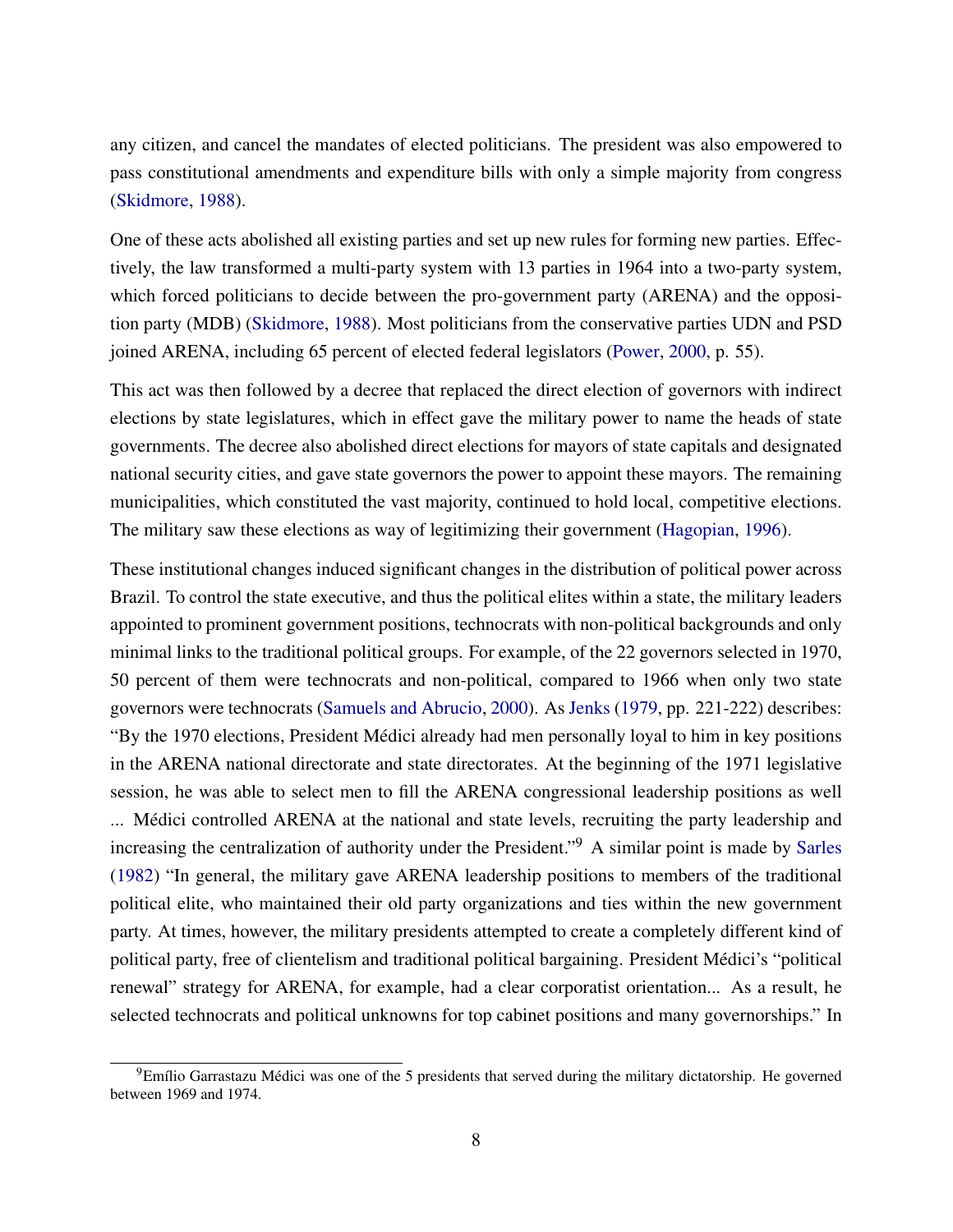the state of Santa Catarina, for example, the appointment of the governor Colombo Salles in 1971 by the military regime was aimed at reducing the political power of local oligarchies and fostering political renewal at the municipal and state-levels (de Souza Carreirao, 1988, pp.174-175).

Despite the military's efforts to introduce new leadership, traditional elites remained powerful with their large clientelistic networks and their ability to mobilize votes at times of elections. This created a problem for the military because even though they wanted to promote their own candidates, they could not afford to let the traditional elites join the opposition party, and potentially risk electoral defeats. As a result, the military introduced the *sublegenda* voting system, which allowed them to accommodate both their loyalists and the traditional elites all under ARENA's party umbrella (Soares, 1982).

The *sublegenda* was a balloting mechanism whereby each party could nominate up to three party tickets for the mayor and senate elections. The votes for the party would be the sum of the votes of each ticket or *sublegenda*. The winner would be the candidate with the largest vote count of the most voted party. For example, ARENA could have candidates running for mayor as ARENA 1, ARENA 2, and ARENA 3. The military saw this system as a way to keep within the same party, factions that were hostile to one another (Power, 1997).

Even though the *sublegenda* system was implemented to help guarantee victories for ARENA in local elections, it also fostered political competition. As Samuels and Abrucio (2000) explain it: "ARENA began to split into two factions: one led by politicians with little popular support and few links to state elites, but with extensive links to the military high command, and another led by traditional state elites who had developed careers prior to 1964." By allowing for intra-party competition in municipalities that previously would have been dominated by one or two families, the *sublegenda* facilitated the entry of new political players that would compete against traditional elites (Schmitter, 1973; Hagopian, 1996; Machado Madeira, 2006).

Economic Reforms The dictatorship marked a period in which Brazil sought to industrialize through an import substitution strategy that among other things, prioritized the modernization of the agricultural sector. The military implemented several interventions in the rural areas that included the provision of highly subsidized agricultural credit aimed at the purchase of fertilizers and tractors, the provision of agricultural extension services, and investment in infrastructure such as roads (Graham et al., 1987). To carry out these policies, the state had to develop capacity in the rural areas to avoid the traditional elites from capturing this new injection of state resources. "The agrarian project therefore represented a direct challenge to local authority – it entailed gaining a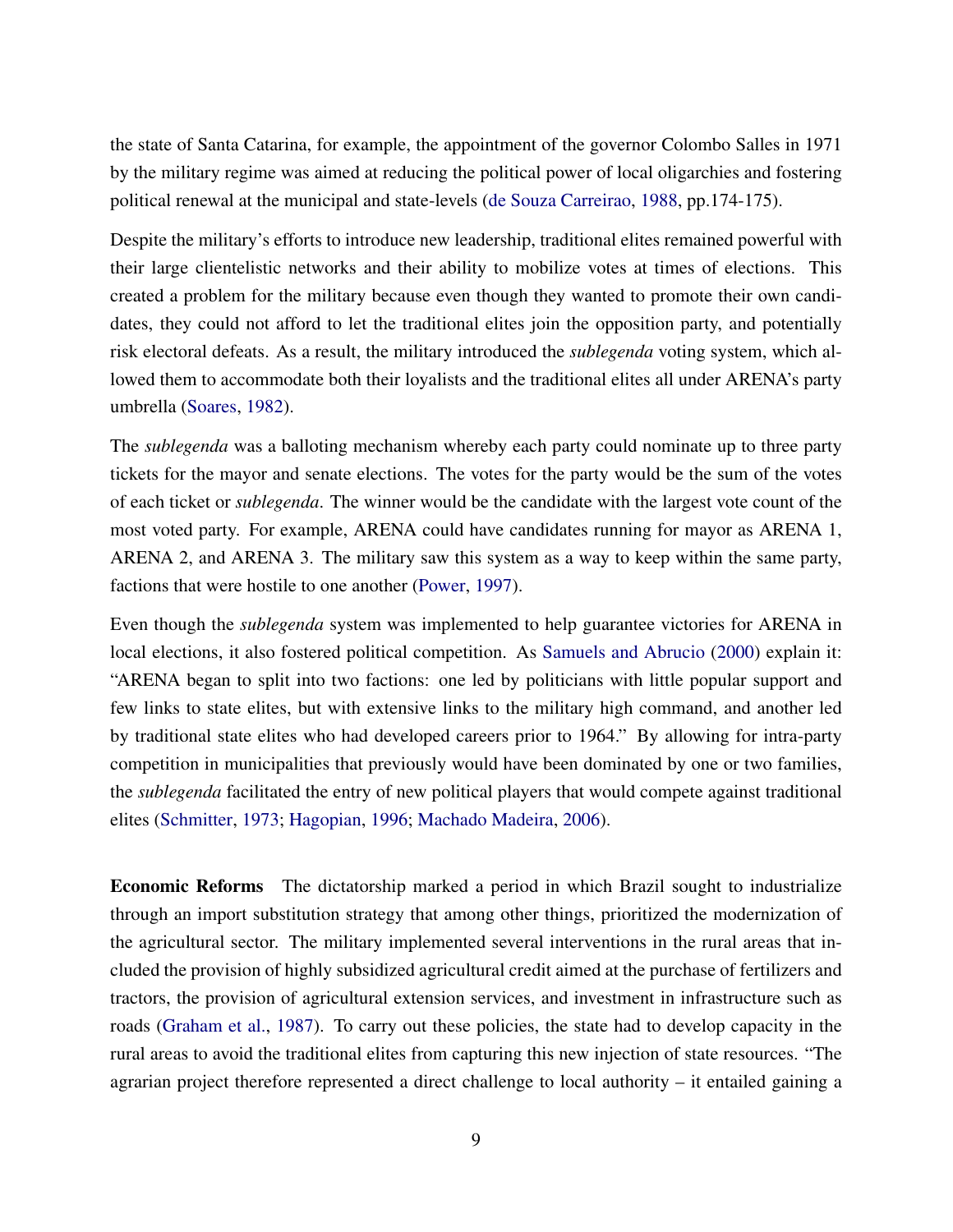degree of control over labor, land, and capital in the countryside ... It sought to centralize authority out of the hands of the oligarchies by enacting new legislation and created new bureaucratic machinery in rural areas to circumvent existing state and local governments." (Houtzager, 1998) By appointing to these key local positions technocrats who wanted to break away from old-style politics and build their own political base, the military excluded traditional politicians from state patronage, while also introducing new economic and political players who were the beneficiaries of the economic reforms (Sarles, 1982).

*In sum*, the military's efforts to centralize and exclude the traditional families from state resources and largesse, while also attempting to maintain electoral legitimacy, affected the distribution of political power both nationally and locally. At the local level, the introduction of the *sublegenda* system and the redistribution of economic resources away from the traditional families increased political competition in places that had been ruled by only a few or, in many cases, a single political family.

### Democratic Transition, Decentralization, and Political Competition

Brazil's democratic transition was the slowest of all the transitions in Latin America. It started in 1974 when the newly-elected president Ernesto Geisel announced his project for a gradual and secure political liberalization, but it was only completed in 1985 with the (indirect) election of a civilian president.

Many scholars have argued that the peaceful democratization process was a negotiated transition between the military government and state-level elites and that it had negative consequences for Brazil's democracy because it generated a significant level of political continuity. As such, it allowed for the persistence of many incumbents of the authoritarian regime (Mainwaring, 1986; Abrucio, 1998) and for the large influence of traditional elites in the design of the political institutions (Hagopian, 1996).

However, the new democratic period that emerged since 1985 has also seen the quality of Brazilian democracy improve in several dimensions. The enfranchisement of illiterate citizens in 1985 resulted in 55 percent of the population going to the polls in the presidential election of 1989 compared to only 22 percent in 1960. Brazilian politics has also become significantly more competitive. While during the 1946-1964 period two parties had the most influence, after 1985 the low barriers to entry allowed a large number of parties to compete and contest power in both local and national elections, including parties that represented the interests of the poorest individuals such as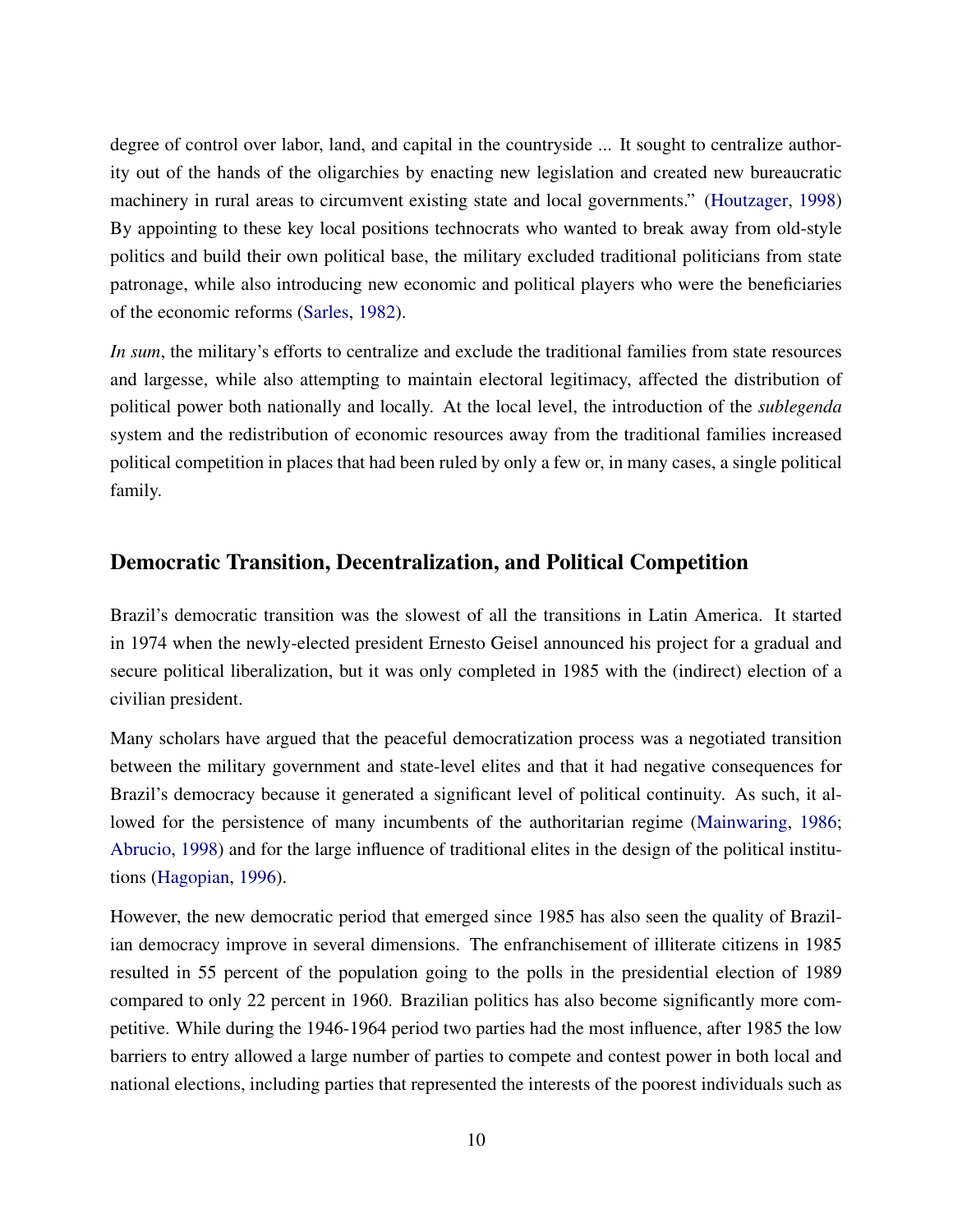the Worker's Party (PT) (Weyland, 2005, p. 96-98).

The new democratic constitution, promulgated in 1988, increased the financial resources available to municipalities as it improved the capacity of municipalities to raise revenue, increased intergovernmental fiscal transfers and allowed for more discretion over expenditures (Willis et al., 1999). Local governments were given significant political autonomy: they were free to develop municipal constitutions and allowed significant discretion over land and urban legislation. Municipalities were also given the responsibility (or co-responsibility) for the delivery of social services such as health, transportation and primary education with an increase in earmarked transfers to fulfill these duties. Finally, local governments were free to institutionalize channels of direct popular participation into public affairs, such as the participatory budgeting adopted by many municipalities (Baiocchi, 2006). The provision of education and health services at the local level has made political selection and political competition at that level a key ingredient for the supply of high quality public services in Brazil.<sup>10</sup>

## 3 Data

Our data covers three states and spans the period 1940-2000. We digitized several historical records, including agricultural censuses, population censuses, and election results prior and during the military dictatorship. In this section, we describe the main data sources and present some descriptive statistics. We provide a more detailed description of our data in Section 6.1 of the Appendix.

### Political Concentration

We collected data on the identity of all the mayors that held office from 1947 to 2000 for the states of Ceará, Minas Gerais, and Paraíba. We selected these states based on their data availability. Appendix Table A1 illustrates the structure of our data for two municipalities. For each municipality and each election year, we have the name of the winning mayor and his/her party affiliation.<sup>11</sup> Prior to 1972, municipalities held elections in different years. Appendix Table A2 tabulates the number of elections that took place each year by state. For a subset of municipalities and periods, we also

 $10$ See Arvate (2013) for evidence on the relationship between political competition and the quality of public services in Brazil.

<sup>11</sup>We will use the party affiliation of politicians to infer the adoption of *sublegendas* during the military dictatorship. If a *sublegenda* was used, the party name is followed by a number indicating the sub-ticket of the candidate. We discuss this measure in more detail in Section 4.3.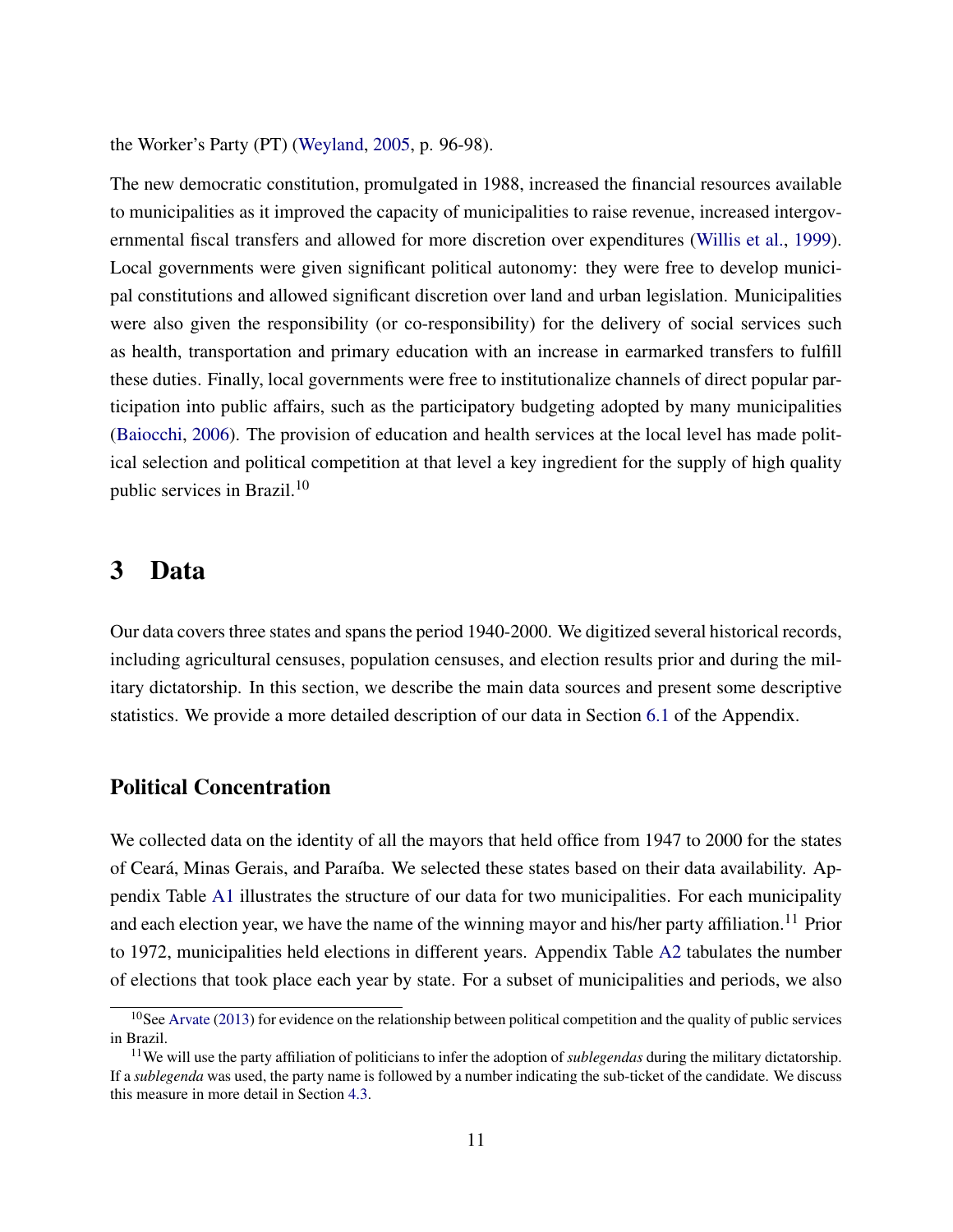have information on vote shares and the identity of losing candidates. We will describe these data in more detail as they become relevant.

As we described in Section 2, political power in Brazil has been historically organized around familial lines. Thus, we use our data on the identity of the mayor to infer their family network. Specifically, we assume that mayors belong to the same family if they share at least one common surname. It is common in Brazil for individuals to have at least two surnames. The first surname is the mother's family name and the second belongs to the father's family name.<sup>12</sup> Column 4 of Table A1 indicates the family number that identifies family links based on common surnames within a municipality.<sup>13</sup>

The two examples shown in Table A1 are illustrative. In the municipality of Carandaí, in Minas Gerais, a member of the Pereira family had been power from the municipality's first election in 1947 up until the start of the dictatorship. During the dictatorship, the municipality elected members from three new families (Amaral, Teixeira de Carvalho, Corsino de Oliveira) in addition to a member of the Pereira family. Although the Pereira family survived the transition, political competition in Carandaí increased during the dictatorship. Panel B shows the history of mayors for the municipality of Campos Sales, in Ceará. Prior to the military dictatorship, two families alternated power. But during the dictatorship, only one of these families managed to hold office, as several new families came to power. These examples illustrate how different municipalities may have experienced different changes in the distribution of political power after the introduction of the dictatorship.

To measure political concentration before the military dictatorship, we construct a Herfindahl index based on the share of terms governed by the same political family. Specifically we compute the Herfindahl index, *Hmt*, for municipality, *m*, during period *t* as:

$$
H_{mt} = \sum_{i} \left( \frac{\text{Number of elections family } i \text{ has been in power}_{imt}}{\text{Total number of elections}_{mt}} \right)^2
$$

.

The value of the Herfindahl index for the two municipalities shown in Table A1 is 1 for Carandai, as one single family was in power during all pre-dictatorship years, and 0.5 for Campos Sales because two families alternated power.

 $12$ Most of the surnames of local mayors are not common. It is unlikely that two mayors that do not belong to the same family would share a surname. Nevertheless, we conduct a number of robustness checks for frequent surnames. See section 6.2 in the Appendix.

<sup>&</sup>lt;sup>13</sup>A number of research assistants manually coded the family identifier variable and visually inspected the data to detect mistakes.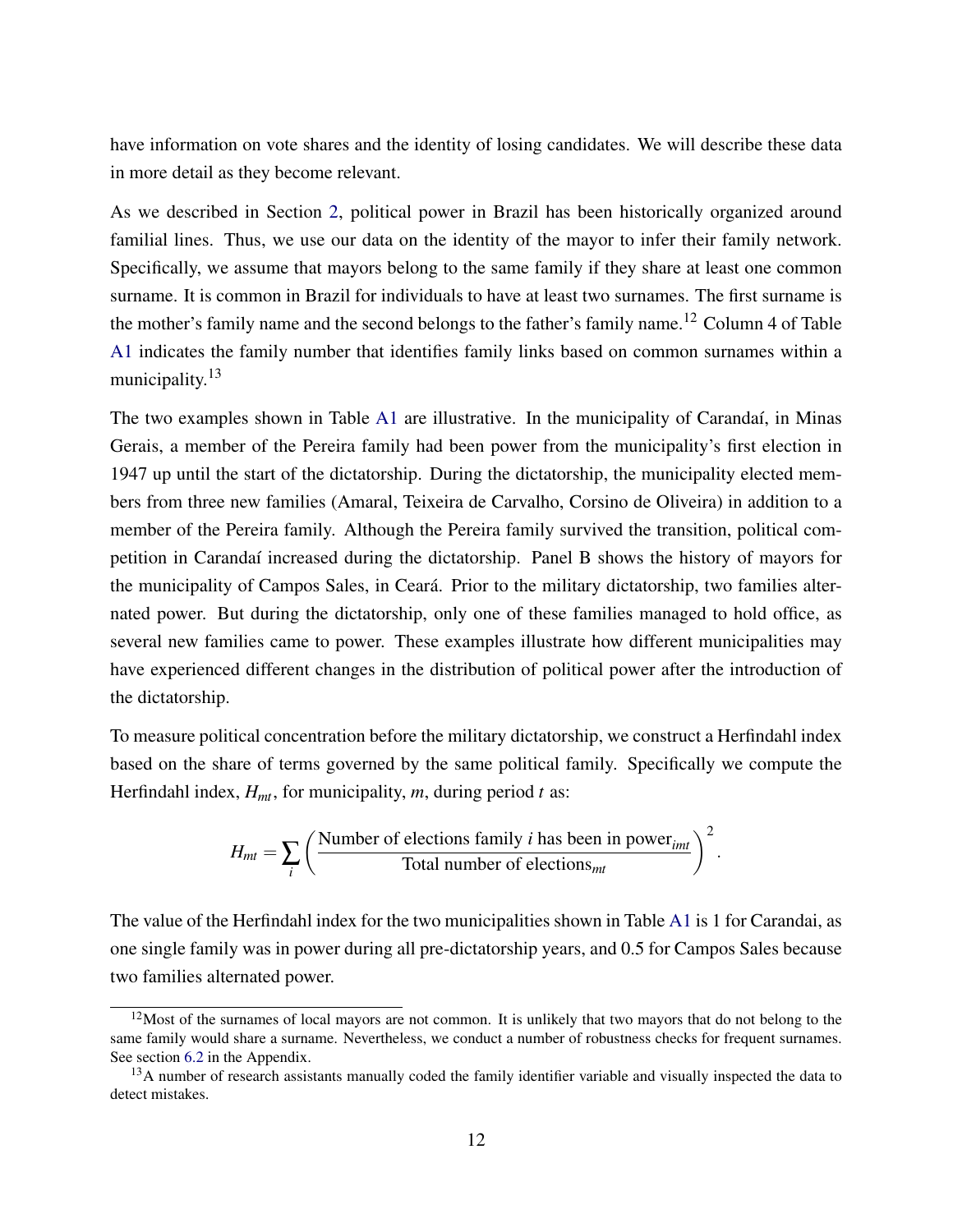Table 1 provides summary statistics for this variable. The average political concentration for the municipalities in our sample prior to the dictatorship was 0.325, which implies that the effective number of traditional elites during this period (i.e. 1/*Hmt*) was 3.08 families. However, this number masks a considerable amount of heterogeneity. In Figure 1, we present the histogram of our measure of political concentration prior to dictatorship. The values range from 0.16 to 1, which is equivalent to a range of six families evenly sharing power versus one.

In the next rows of Table 1, we present other measures of concentration of political power. We compute the average reelection rate of families for the three different periods.<sup>14</sup> It is important to note that during this period, the same mayor could only be elected to a single term. Before the dictatorship, 8.9% of local elections reelected the same family. During the dictatorship period this measure fell to 8.2% and it was 9.1% after the dictatorship.

The table also provides information on elite persistence across the regimes. In 73 percent of municipalities, at least one traditional family survived the transition to a dictatorship, and in 44 percent of our municipalities, a family was able to survive both transitions in and out of the dictatorship.

### Additional data

Outcomes variables One of our main outcomes of interest is the log of income per capita in a municipality from the 2000 population census. This is our preferred measure of long-run development. We complement this measure with other variables from the population census, such as years of schooling, literacy and infant mortality rates. We also add data from Brazil's electoral commission to measure political competition during the 2000 municipal elections. With these data, we compute a Herfindahl index of vote shares for both the mayor and city council elections. To these outcomes, we also add a measure of local corruption using audit data from Brazil's federal audit program conducted between 2005-2010. Following Avis et al. (2018) we use the number of irregularities classified by auditors as either moderate or severe. Our final set of outcomes come from four decades (1960-1985) of agricultural censuses. We use these data to measure any changes to the agricultural sector during the dictatorship. Importantly, we observe the number and sizes of farms over time, as well as several agricultural inputs, including fertilizer, tractors, and electrification. These variables are summarized in Panel B of Table 1.

<sup>&</sup>lt;sup>14</sup>For each municipality, we compute the likelihood that a family is reelected from one election to the next.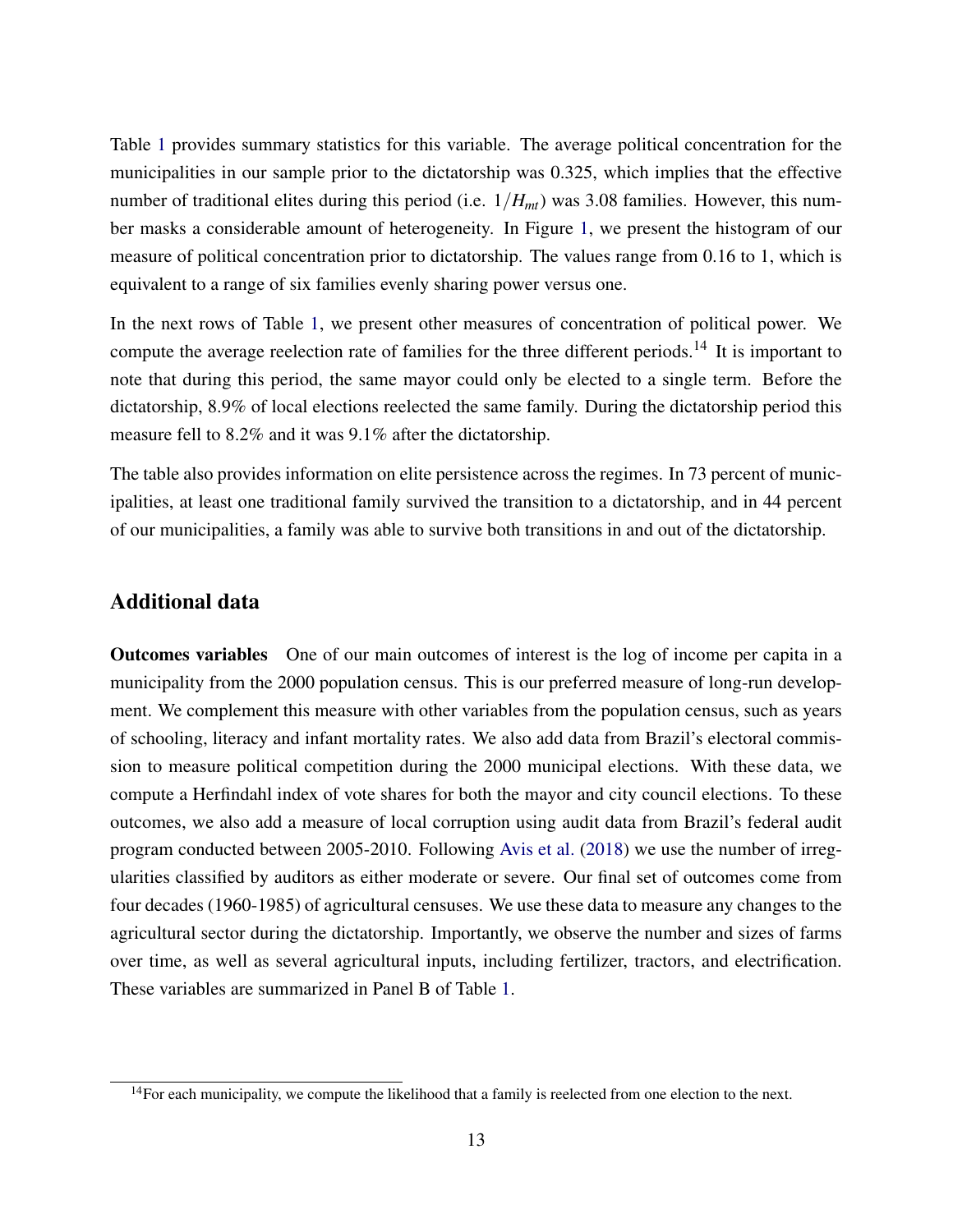Control variables Brazil had large regional differences in economic development even prior to the dictatorship. To account for these differences, we digitized the 1940 agricultural and population censuses. From which, we construct several important socio-economic characteristics of the municipality, such as population size, employment rate, share of workers in the agricultural sector, average production of farms, and share of land devoted to large-scale production. One issue that arises when using historical data is that municipalities will split over time. When they do, we assign to the newer municipality the 1940 value of the municipality from which it originated. We then adjust our standard errors by clustering on the municipalities that existed in 1940.

Our control variables are summarized in Panel C of Table 1. The average population in 1940 is 30,625 inhabitants, with 39 percent of employment in agriculture. Literacy rates during this period were quite low, with over 72 percent of the adult population unable to read or write. On average, 19 percent of the population was black. Approximately 38 percent of the municipalities had a mayor from the UDN party (which later became a principal part of the military party) prior to the dictatorship, whereas only 13 percent of municipalities had a mayor from the PTB party. We also present summary statistics for rental prices in 1940. This variable measures the monthly rent of tenants, and we use it to proxy for income during that period. As we will show below, the variable strongly predicts current day income per capita.

# 4 Results

In this section, we present our main empirical specification and results. We begin by documenting the relationship between pre-dictatorship levels of political concentration and long-run development. To quantify the relationship, we estimate the following econometric model:

$$
y_{ij} = \beta_0 + \beta_1 \text{pol\_concentration}_{ij} + v_j + X'_{ij}\theta + \varepsilon_{ij}
$$
 (1)

where  $y_{ij}$  indicates an outcome of interest (e.g. income per capita in the year 2000) for municipality  $i$  in state  $j$ . The variable pol\_concentration<sub>i</sub> measures the level of political concentration before the military dictatorship. It is decreasing in the number of families sharing power during the period. The vector,  $X_{ij}$ , includes a number of municipal-level controls that we describe below. Our standard errors are clustered at the district level according to the municipal boundaries in 1940. This addresses the possibility of correlated shocks to municipalities that split during our study period.

The main coefficient of interest is  $\beta_1$ . It captures the marginal effects of an increase in the level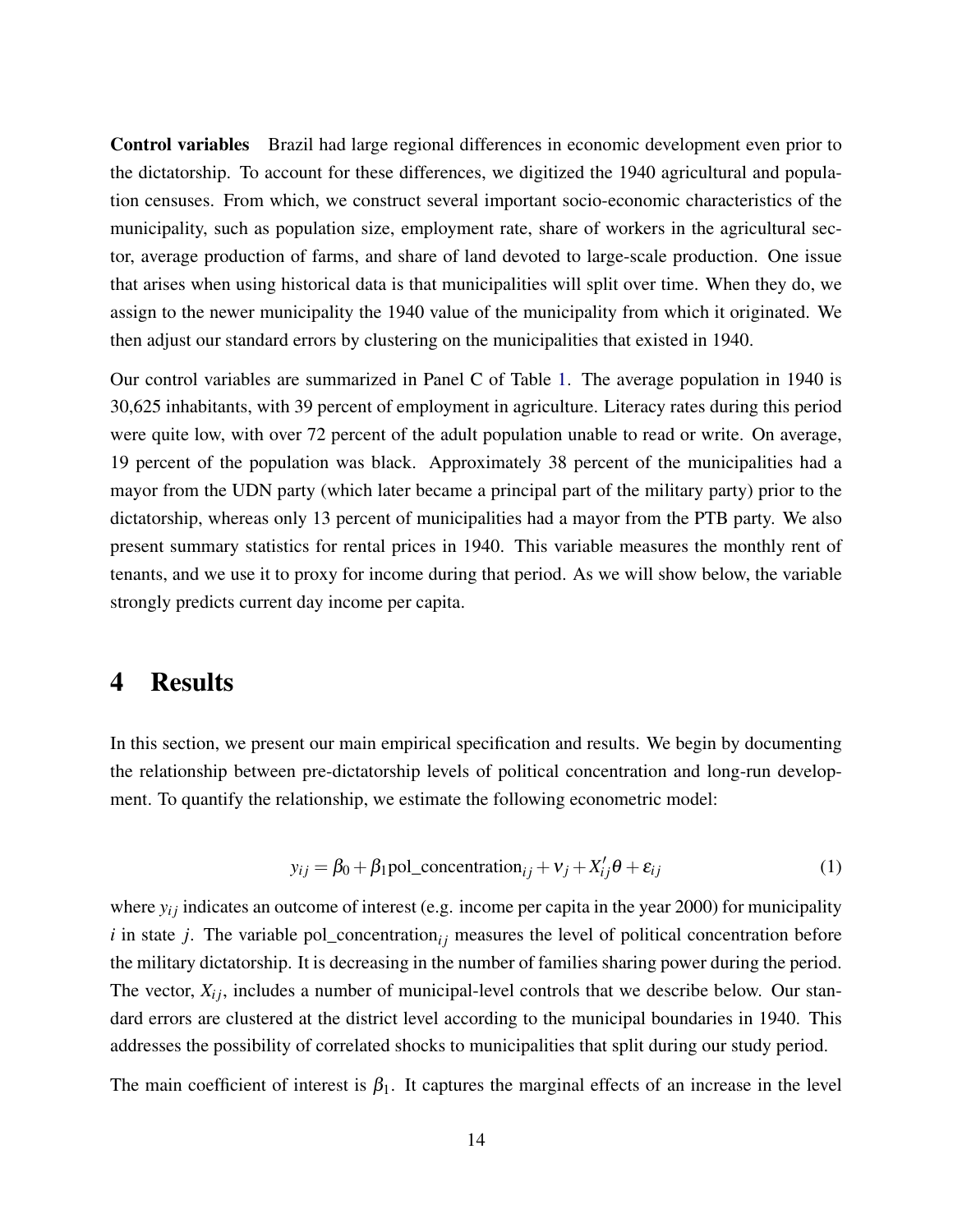of political concentration on our outcomes of interest. For this coefficient to have a meaningful interpretation, we need to control for all the determinants of long-run development that correlate with political concentration. We examine its correlates in Table 2. Each row reports the OLS estimate of regressing pre-dictatorship political concentration on the variable indicated in each row separately, while also controlling for state fixed effects. We also report standardized-beta coefficients and corresponding p-values in columns 3 and 4, respectively.

Political concentration is correlated with a number of geographic and demographic characteristics measured in 1940. On average, politically-concentrated municipalities tended to be closer to the equator and less populated. They also had a greater share of the population working in agriculture and lower rental prices, suggesting that standards of living were lower in politically concentrated municipalities.

Political concentration is also associated with higher 1940 levels of production of sugar and cotton, which according to historical accounts were important sources of economic power among the traditional elites. We do not, however, find a robust correlation between land inequality in 1940 and political concentration. It is worth noting that our data on land inequality are only available for a subset of municipalities and are likely measured with error.<sup>15</sup>

Overall, the correlates presented in Table 2 paint a picture consistent with the historical accounts: traditional elites were more concentrated in more backward areas that relied on the agricultural production of crops such as sugar and cotton. In our main specifications, we will incorporate many of these covariates at baseline to mitigate endogeneity concerns.

### 4.1 Concentration of Political Power and Long-Run Economic Development

In this section, we provide evidence that the association between initial political concentration and economic development changed with the military dictatorship. In Figure 2a, we present a binned scatter residual plot between log rental prices in 1940 and levels of political concentration before the military dictatorship.<sup>16</sup> Although the 1940 census did not measure income per capita, rental prices are a good proxy for a municipality's level of economic development during this period.<sup>17</sup>

 $15$ The land Gini measure is computed using data on the number of farms per a given land size interval. Even though the 1940 census used 13 intervals, for reasons of anonymity it usually did not report the number of farms with holdings larger than 10,000 hectares.

<sup>&</sup>lt;sup>16</sup>We partial out both variables using distance to the state capital. This allows us to control by the geo-spatial distribution of economic activity.

<sup>&</sup>lt;sup>17</sup> Appendix Table A3 presents pairwise correlations between log rental prices, literacy rates, and share of the population working in agriculture, all measured from the 1940 census. Rental prices correlate strongly with each of these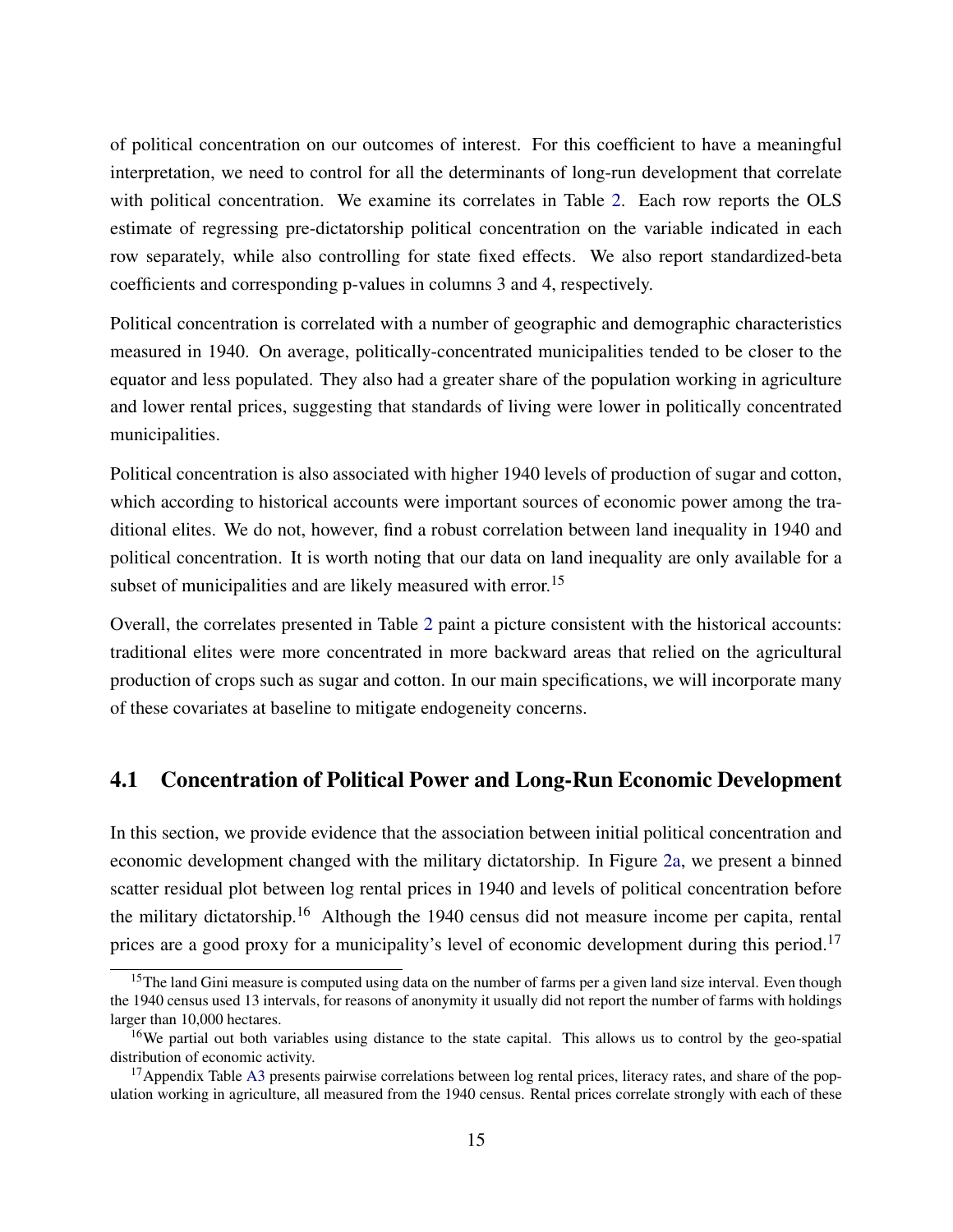The figure shows a steep negative association indicating that political power prior to the dictatorship was more concentrated in the poorer regions.

Figure 2b presents a similar residual plot to Figure 2a, but with log income per capita in 2000 on the vertical axis. The contrast is striking. Whereas Figure 2a depicted a negative relationship between economic development and political concentration, in Figure 2b per capita income in 2000 is positively correlated with political concentration pre-dictatorship. Despite being poorer at the beginning of our sample period, municipalities that were more politically concentrated before the dictatorship become relatively richer 60 years later. This relationship appears even though rental prices in 1940 and income per capita in 2000 are on average positively correlated (point estimate =0.143, robust standard error=0.011). In the Figure 3 of the Appendix, we present a figure analogous to Figure 2a, but using the share of the population working in non-agricultural sectors as a proxy for economic development in 1940. We find a similar negative association with pre-dictatorship political concentration.

We investigate the robustness and magnitude of these results in Table 3. In columns 1 and 2, we regress our main proxies of economic development in 1940 on the measure of political concentration pre-dictatorship. For these specifications, we include basic geographic and demographic controls (longitude, latitude, distance to the state capital, log population, share of protestants, share of black population, and share of foreigners; all measured in 1940). The point estimate in column 1 implies that all else equal, municipalities that had one family in power pre-dictatorship had 40% lower rental prices in 1940 relative to a municipality where 3 traditional families shared power.<sup>18</sup> In column 2, we also find a strong negative association between political concentration and the share of population working in non-agricultural sectors. In column 3, we examine whether the contemporaneous association between standards of living and political competition is also present in the post-dictatorship period. Here, we also find a negative correlation: municipalities where a single family holds power after the dictatorship have 17% lower income per capita relative to municipalities where 3 families share power.

In columns 4 and 5, we document the reversal in standards of living anticipated by Figure 2a. Municipalities more politically concentrated before the dictatorship, despite being poorer prior to the dictatorship, ended up having higher income levels in the year 2000. In the context of our

other commonly used proxies for economic development. The correlation between log rental price and the share of population working in agriculture is 0.55, whereas the correlation between log rental prices and literacy rates is 0.46.

<sup>&</sup>lt;sup>18</sup>The average measure of political concentration pre-dictatorship in our sample is 0.35, which corresponds to 3 families sharing power. The change in political concentration between the average municipality and one where a single family in power is equivalent to 0.65 units. When multiplied by the estimated coefficient in column 1 we obtain -0.41, which approximately corresponds to a 40% reduction in rental prices.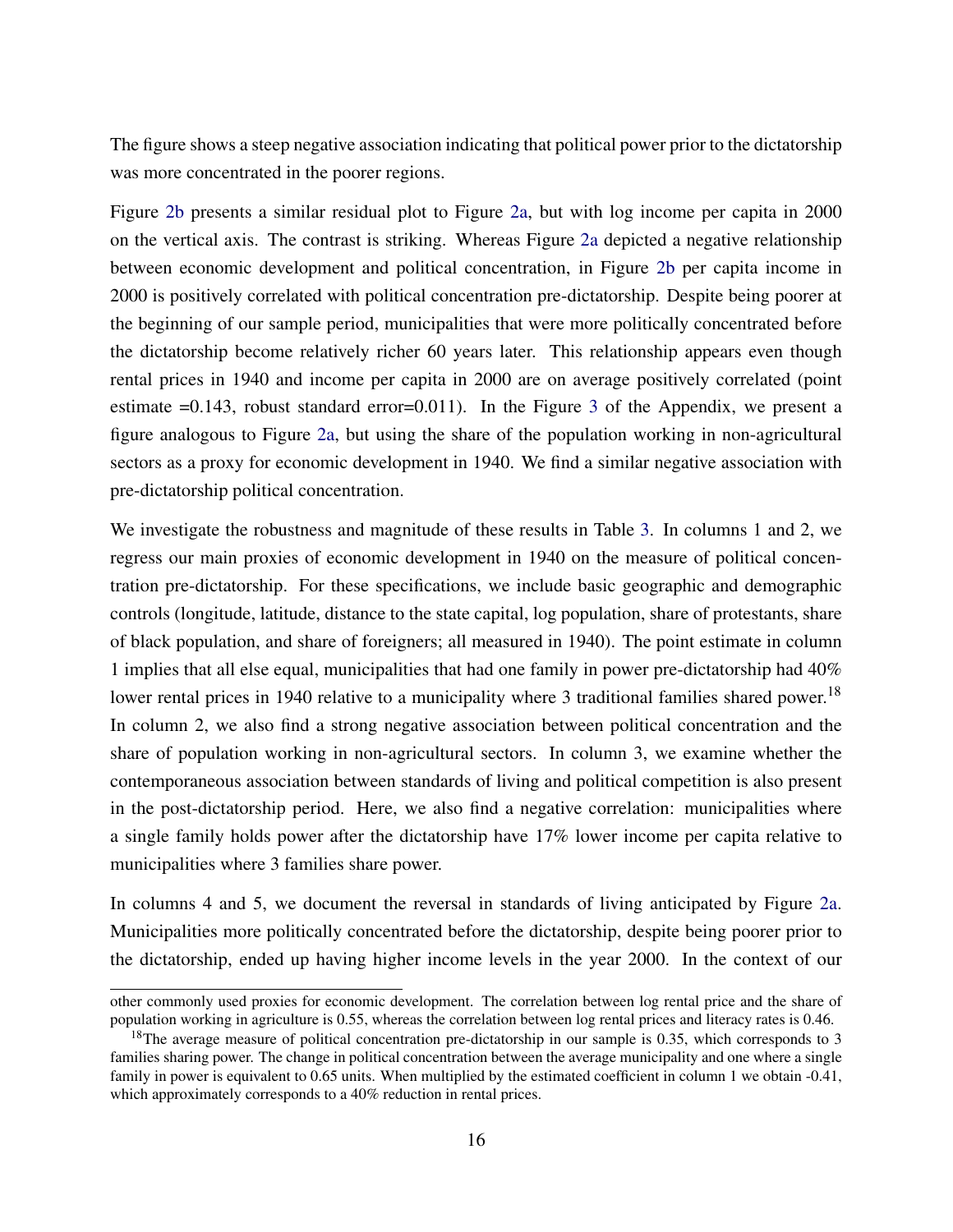previous example, the coefficient in column 4 implies that in municipalities where a single family was in power pre-dictatorship have 7.6% higher income per capita relative to municipalities where 3 families shared power during that period.

Of course, a natural concern is that this reversal could be driven by differences across regions in their economic and demographic characteristics. In Column 5, we add to our previous controls several 1940 socio-economic characteristics, including log rental prices. This regression, which is our main specification in later tables, includes state fixed effects, latitude, longitude, distance to the state capita, log population, literacy rate, share of blacks, share of protestants, share of foreigners, share of agricultural employment, and a quartic of log rental prices. After controlling for these variables, the point estimate becomes larger in magnitude and statistical significance.

In Table 4, we present some additional robustness checks that augment our baseline specification with additional controls. Column 1 shows the estimates of our preferred specification (Table 3, column 5) estimated on the sample for which we have information on the additional controls included in columns 2, 3, and 4. Column 2 controls for soil quality in the municipality to account for the possibility that municipalities with higher political concentration are endowed with higher quality lands. In column 3, we control for the amount of sugar and cotton production per farm in 1940. This alleviates the concerns that production in sugar and cotton may have been conductive for economic development at a certain point in time. In column 4, we add political controls. In particular, we include indicators for whether the UDN or PTB were in power prior to the dictatorship. These controls allow us to account for any ideological differences that might impact the types of policies adopted by more politically concentrated places. Finally, we include a Gini coefficient for land inequality as measured in 1940 in column 5. These data are only available for 848 of the municipalities in our sample. When our preferred specification is estimated on this sample, the point estimate on political concentration is 0.228, which is the same as what we obtain when the land gini is included as a control. This result mitigates the concern that land inequality may have had a positive impact on development outcomes.<sup>19</sup> Overall, these results suggest that our estimates are robust to the inclusion of a number of additional controls that may have affected economic development.

<sup>&</sup>lt;sup>19</sup>For instance, in their study of landownership in the state of Cundinamarca, Colombia, Acemoglu et al. (2008) show that the land Gini as measured in the 19*th* century is positively correlated with better development outcomes. Note that our results are similar even when we include higher order terms of land inequality as controls.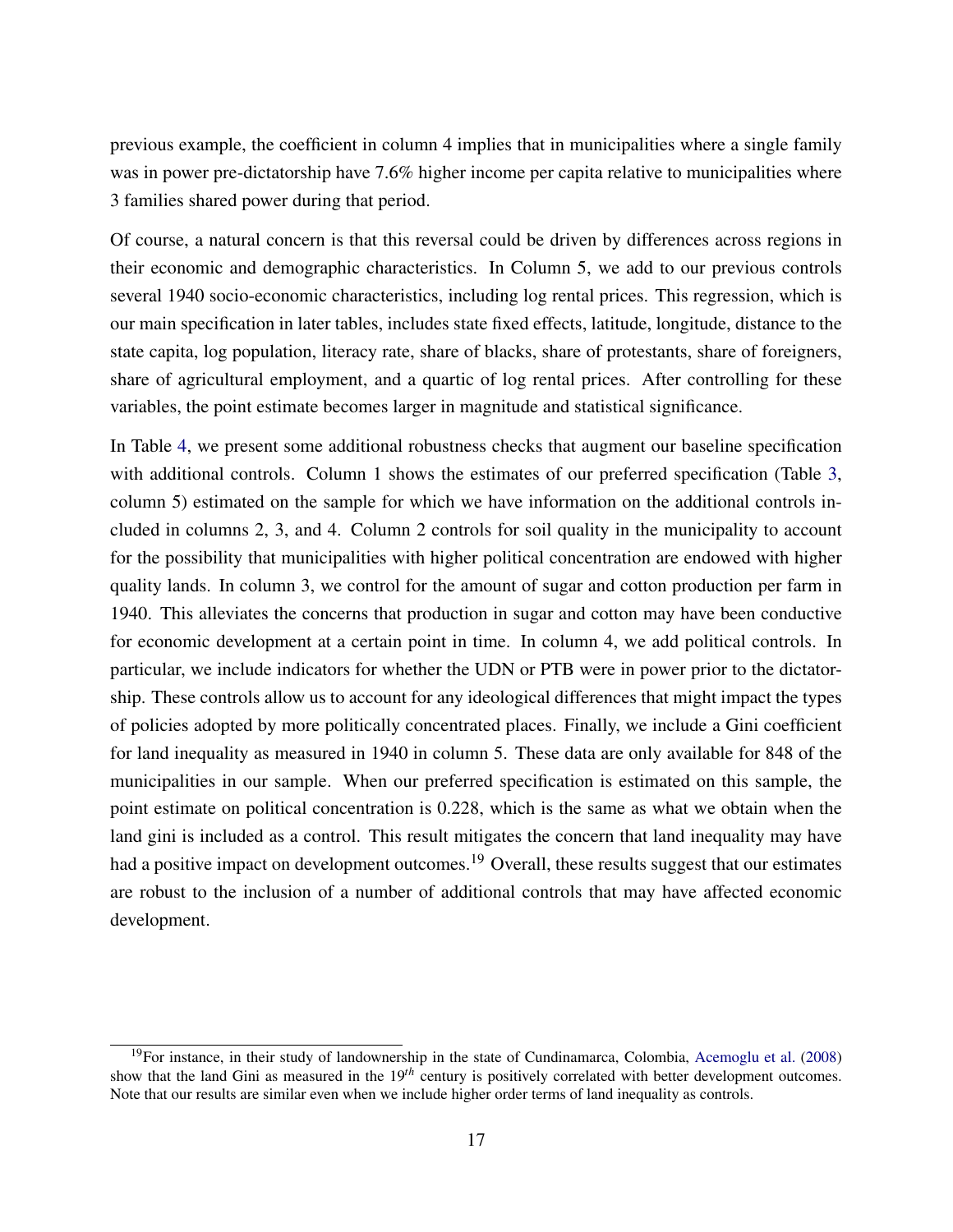### 4.2 Political Competition and Quality of Governance

In this section, we show that the initially concentrated municipalities become more politically competitive over time. We argue that this increase in political competition and its subsequent impact on the quality of governance is a principal reason why these municipalities fared better in the long run.

Changes in Political Competition To investigate the extent to which political concentration persisted as Brazil transitioned in and out of the dictatorship, we estimate variants of Equation 1 using different measures of political competition as the dependent variable. Each regression includes the controls from our baseline specification presented in column 5 of Table 3. Column 1 of Table 5 presents the correlation between political concentration before and during the dictatorship. Had political concentration persisted during the transition to a military regime, then we should see a correlation close to 1. Instead, the point estimate is 0.088 (robust s.e.= 0.037). In column 2, we use political concentration post-dictatorship as a dependent variable and find an even smaller, statistically insignificant point estimate of 0.036 (robust s.e.=0.037). These results indicate that the level of political concentration pre-dictatorship is no longer predictive of which municipalities have higher levels of political concentration post-dictatorship. This also indicates that political concentration experienced larger declines in the municipalities that were more politically concentrated prior to the dictatorship, relative to those that were more competitive.<sup>20</sup>

Next, we examine whether political concentration prior to the dictatorship is associated with a reduction in the ability of political dynasties to perpetuate their power. In particular, we compute the reelection rates of incumbent families from one election to the next. During our study period, mayors were not allowed to serve two consecutive terms. Families circumvented this limitation by having another family member contest the subsequent election. For each municipality, we compute the average family reelection rates across our three different time periods. Columns 3 to 5 show the results when these variables are used as dependent variables. Prior to the dictatorship, political concentration was highly correlated with the likelihood the family would get re-elected. However, this association decays over-time. During the post-dictatorship period, municipalities that had high levels of initial political concentration no longer exhibit higher levels of family re-election rates.

In columns 6 and 7, we explore alternative measures of political competition in the post-dictatorship period. In particular, we compute the Herfindahl-Hirschman political concentration index in local

<sup>&</sup>lt;sup>20</sup>If we use as dependent variable the *change* in political competition, the point estimate is -0.95 (s.e.=0.04). These results are available upon request.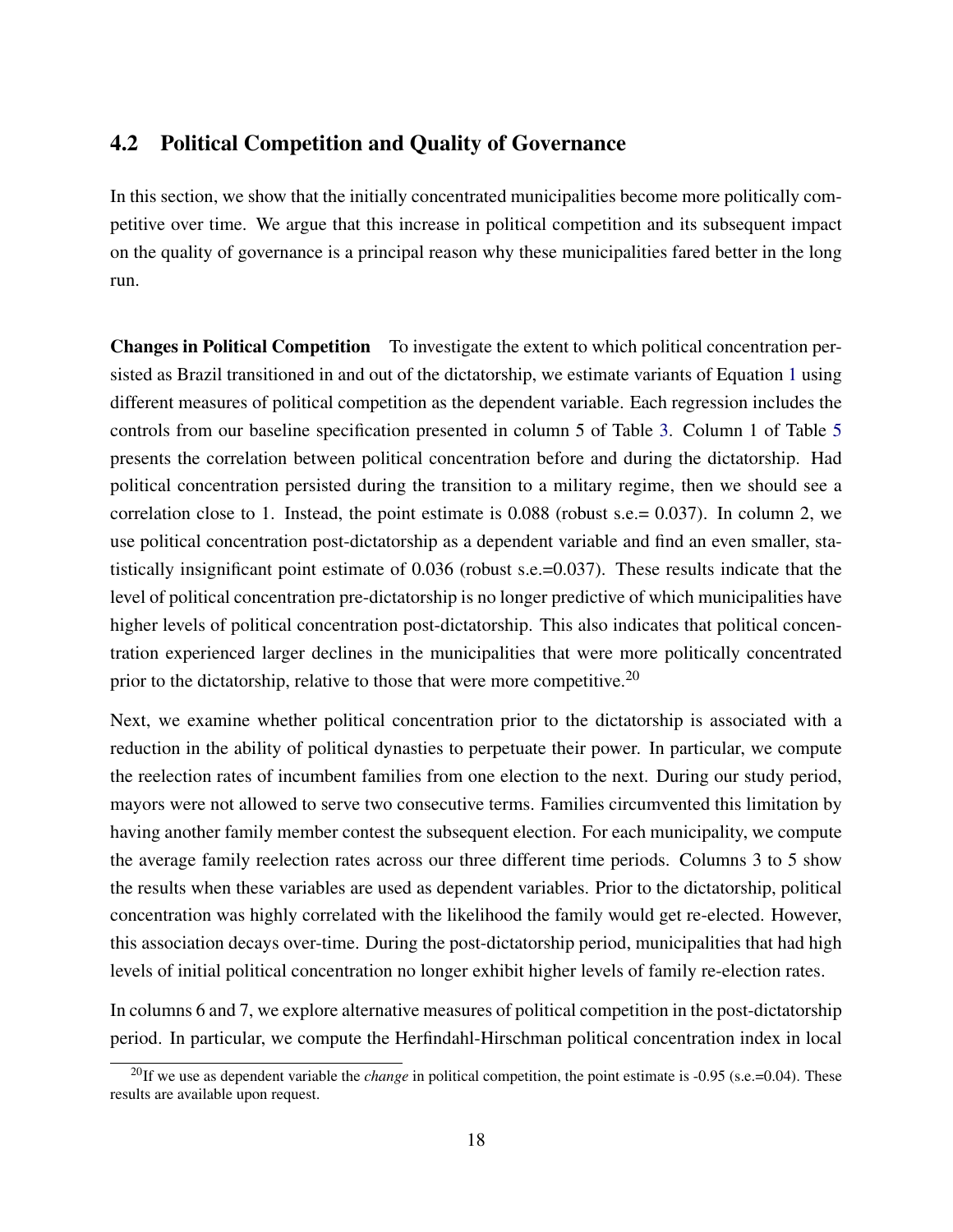elections by summing the squares of the vote shares of each candidate in a municipality. To be consistent with our proxies for long-run economic development, we measure political competition during the 2000 local elections.<sup>21</sup> This measure, which varies between 0 (more competition) and 1 (less competition), has the advantage that it can distinguish between elections that have the same number of candidates but differ in the candidates' level of electoral support and hence competitiveness. We find that the municipalities that were politically concentrated prior to the dictatorship became more politically competitive in the long run. The magnitude of the effects is consistent with the magnitude of our effects on the reversal of income. Municipalities where a single family was in power have a 7.7% lower level of political concentration for mayor and 26% for local councilor, relative to municipalities where 3 families shared power during that period.

Political Competition or Elite Identity? An important question is whether our effects are driven by the increase in political competition or because non-traditional elites are now being elected to office. We explore this question in columns 8 and 9. We regress the share of non-traditional families that held office during the dictatorship (column 8) or post-dictatorship (column 9) on our pre-dictatorship measure of political concentration. As we can see from the mean of the dependent variables, the share of non-traditional elites increases over time. But, these families were not more likely to hold office in more politically-concentrated places in either period. Although our estimates are not measured with a lot precision, these findings do favor the "change in political competition" interpretation, rather than a change in elite identity.

Governance Thus far, we have shown that as Brazil transitioned in and out of a dictatorship, places that were more politically concentrated before the dictatorship fared better in the long run. We also argue that this can be explained, in part, by the fact that these places also became more competitive politically. While political competition has been shown to improve economic outcomes in other contexts (e.g. Besley et al. (2010), Acemoglu et al. (2014)), it nevertheless raises the question as to what are the mechanisms. In Table 6, we investigate the relationship between political concentration prior to the dictatorship and local governance. If our findings on long-run development are in fact driven by political competition, then we would expect to find these traditionally concentrated places to have more responsive local governments. In columns 1 and 2, we estimate the effects for literacy rates and infant mortality, two human development outcomes that are highly influenced by the provision of local public goods. We find that higher levels of initial political

<sup>&</sup>lt;sup>21</sup> Specifically, our dependent variable is  $\sum s_i^2$  where  $s_i$  denotes candidate *i*'s vote share in the 2000 municipal elections.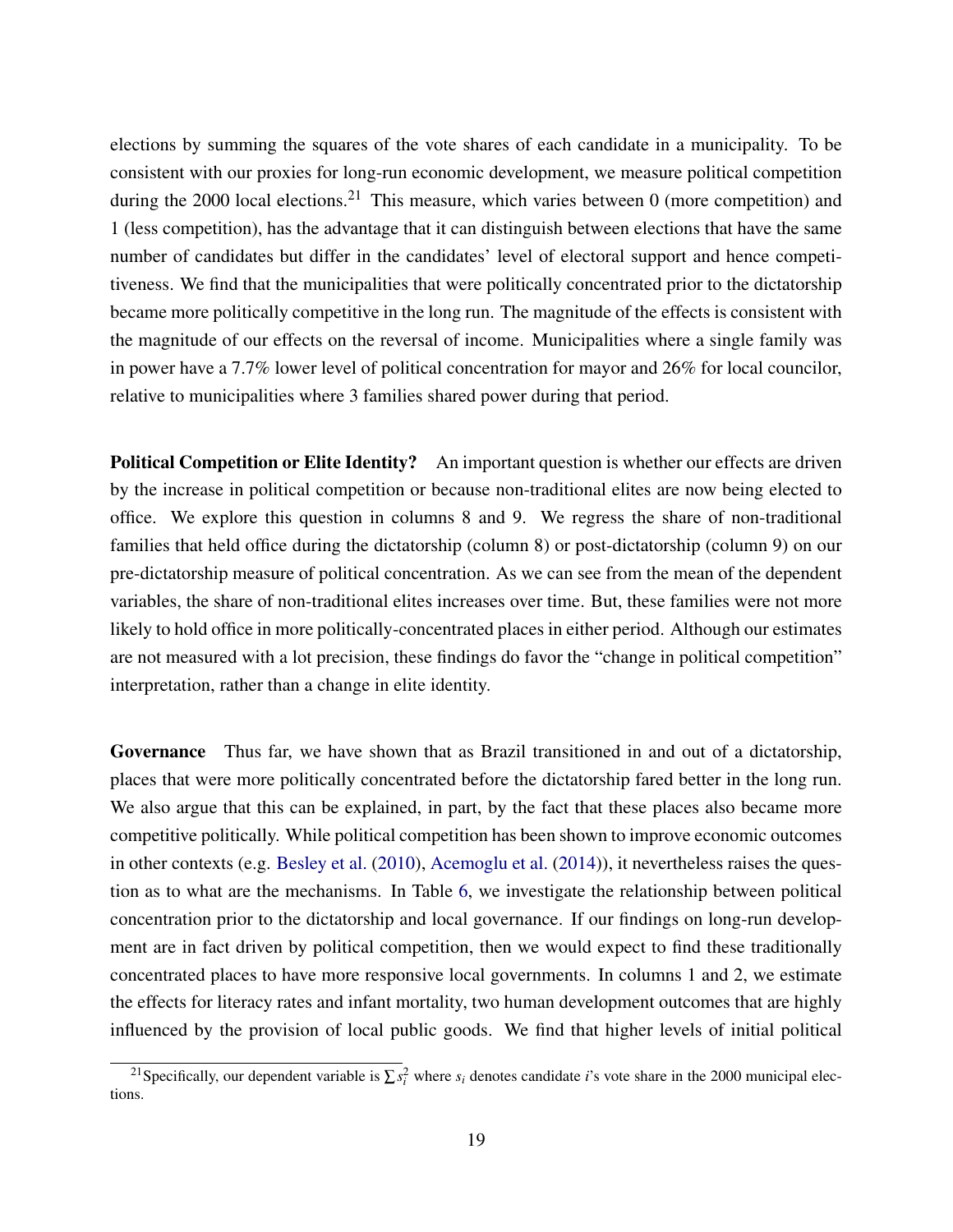concentration are associated with significant improvements in these two outcomes. In column 3, we examine the incidence of corruption by using as a dependent variable the number of irregularities detected by Brazil's random audit program. This program randomly selects municipalities to undertake a detailed audit of their municipal government accounts. Consistent with the higher provision of public goods, the results indicate that municipalities with high levels of initial political concentration exhibit lower levels of irregularities linked to corrupt activities.<sup>22</sup>

# 4.3 How did the Military's Undermine the Political Power of the Traditional Elites?

One of the key political reforms introduced during the dictatorship was the *sublegenda* voting system. This system allowed multiple candidates to contest the elections under the same party umbrella. While the *sublegenda* system was allowed in all municipalities, it was not adopted in all of them. In this section, we investigate how political concentration affected the decision to adopt a *sublegenda.*

We measure the adoption of *sublegendas* by the name of the party of the winner of the election. When candidates run under a *sublegenda* the party affiliation appears with a numerical subindex (i.e., "1", "2", or "3"). One concern with this measure, however, is if a party ran under a *sublegenda* but lost to a party that did not use one. In this case, our indicator would be incorrectly coded as a zero. Fortunately, for the states of Ceará and Paraíba, we can cross-validate our measure using information on all contestants (not just the elected ones). For example, during the 1972 elections, the correlation coefficient between the presence of a *sublegenda* as measured by the winner versus all candidates was 0.83 for races won by ARENA and 0.65 for races won by MDB.

In Appendix Table A4, we provide some descriptive statistics on the elections that took place during the dictatorship for our sample. Column 1 shows the average number of elections per election year. On average, about 1,000 municipalities held elections each election year, which is approximately the number of municipalities in our sample. Column 2 shows that ARENA won 87% of the local elections. Column 3 indicates that 49% of elections adopted the *sublegenda* system. Columns 4 and 5 indicate that the share of elections with *sublegendas* conditional on ARENA and MDB victories were 51% and 33%, respectively. ARENA's frequent use of the *sublegenda* system is consistent with the military's desire to accommodate both new local candidates and traditional elites all under

 $22$ The sample is smaller due to the limited number of audits.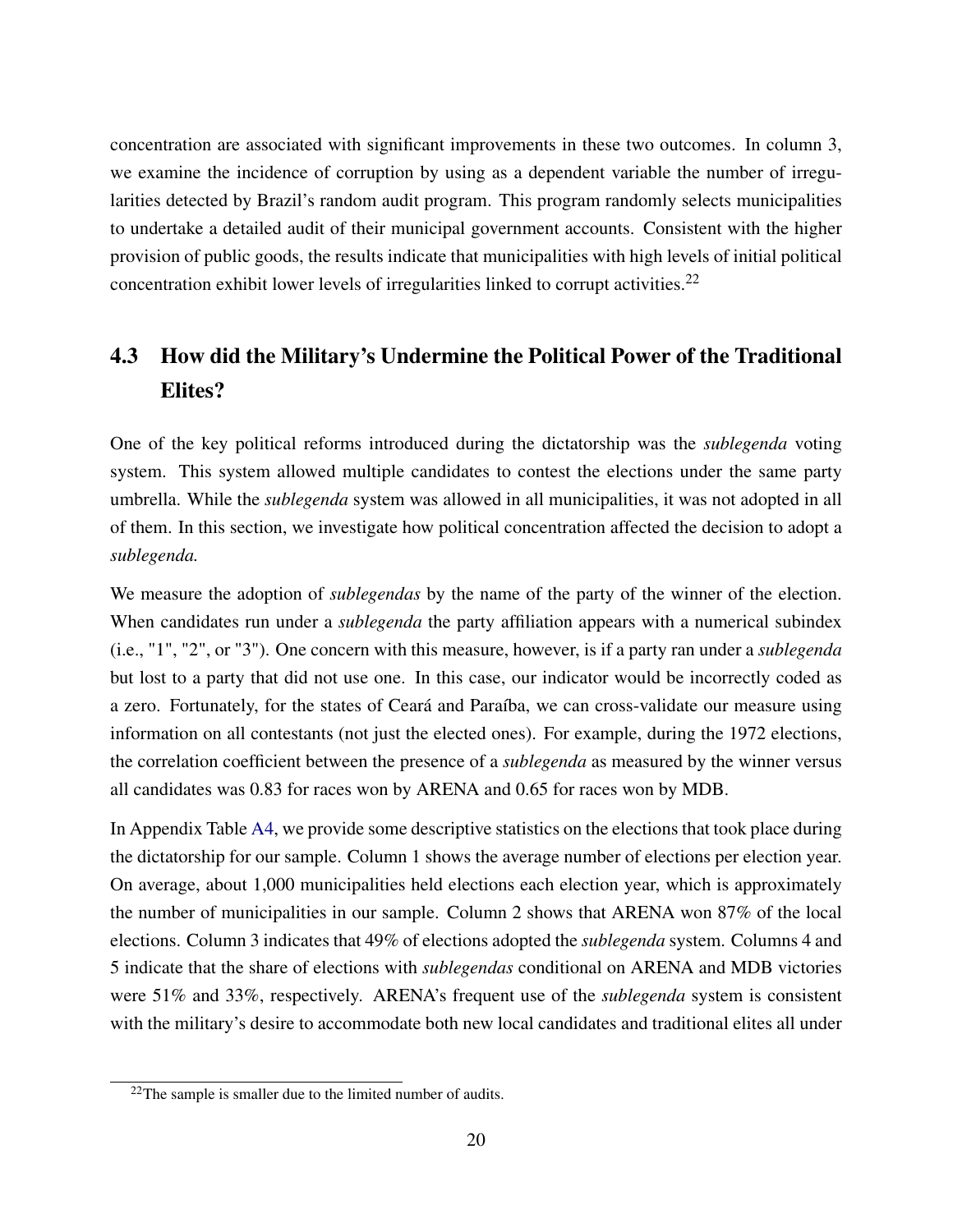ARENA's party umbrella. Under this system, ARENA was able promote competition from nontraditional elite candidates while not alienating the traditional elites.

In Table 7, we test whether political concentration prior to the dictatorship is associated with the adoption of the *sublegenda* system. Our hypothesis is that the ARENA party was more likely to use *sublegendas* in the municipalities with higher levels of concentration. In these places, the traditional elites were more powerful and the use of the *sublegenda* would allow ARENA to facilitate entry of new contestants who would compete against traditional elites. In columns 1 to 3, we re-estimate Equation 1 using as a dependent variable an indicator for whether the winning mayor was running within a *sublegenda* in the election years 1972 or 1976. We focus on those elections because all municipalities held elections in those years. In column 1 of Table 7, we find that higher levels of political concentration are associated with greater use of a *sublegenda:* municipalities where a single family was in power pre-dictatorship have 19% higher likelihood of adopting the sublegenda voting system relative to municipalities where 3 families shared power during that period. Columns 2 and 3 suggest that this result is driven by the ARENA party. The effects for MDB party are small and insignificant.

In Appendix Table A5, we also provide suggestive evidence that the use of *sublegenda* was effective at increasing the vote share of ARENA. We regress the vote shares for the ARENA party during the 1972 and 1976 municipal elections on an indicator for whether different parties run a *sublegenda.* For these results we focus on the sample for which we have full information on the identity and party of all contestants.<sup>23</sup> We find that a party's use of *sublegenda* is strong correlated with vote shares. For example, during the 1976 elections, an ARENA *sublegenda* is associated with a 20 percentage point increase in vote shares for the ARENA party, even after controlling for vote share in the previous 1972 elections. In places where the MDB used a *sublegenda*, vote share for the ARENA party is associated with a 13 percentage point decline.

In Table A6, we provide additional evidence on the effect of political concentration on the identity of who contested the municipal elections. We focus on the ARENA party since we have tighter predictions for the military-backed party. We also focus on the 1976 election, but the results for the 1972 election are similar. Furthermore, we focus on the sample of municipalities for which we have information on all candidates. Panel A indicates that municipalities with higher political concentration were less likely to have only traditional elites contesting elections and more likely to have non-traditional elites contesting vis-a-vis traditional elites. As shown before, these regions

<sup>&</sup>lt;sup>23</sup>Hence, we focus on the municipalities of Ceará and Paraíba. There are 340 municipalities in this sample. The main results of the paper similar when the sample is restricted to these municipalities, albeit less precisely estimated. The results are available upon request.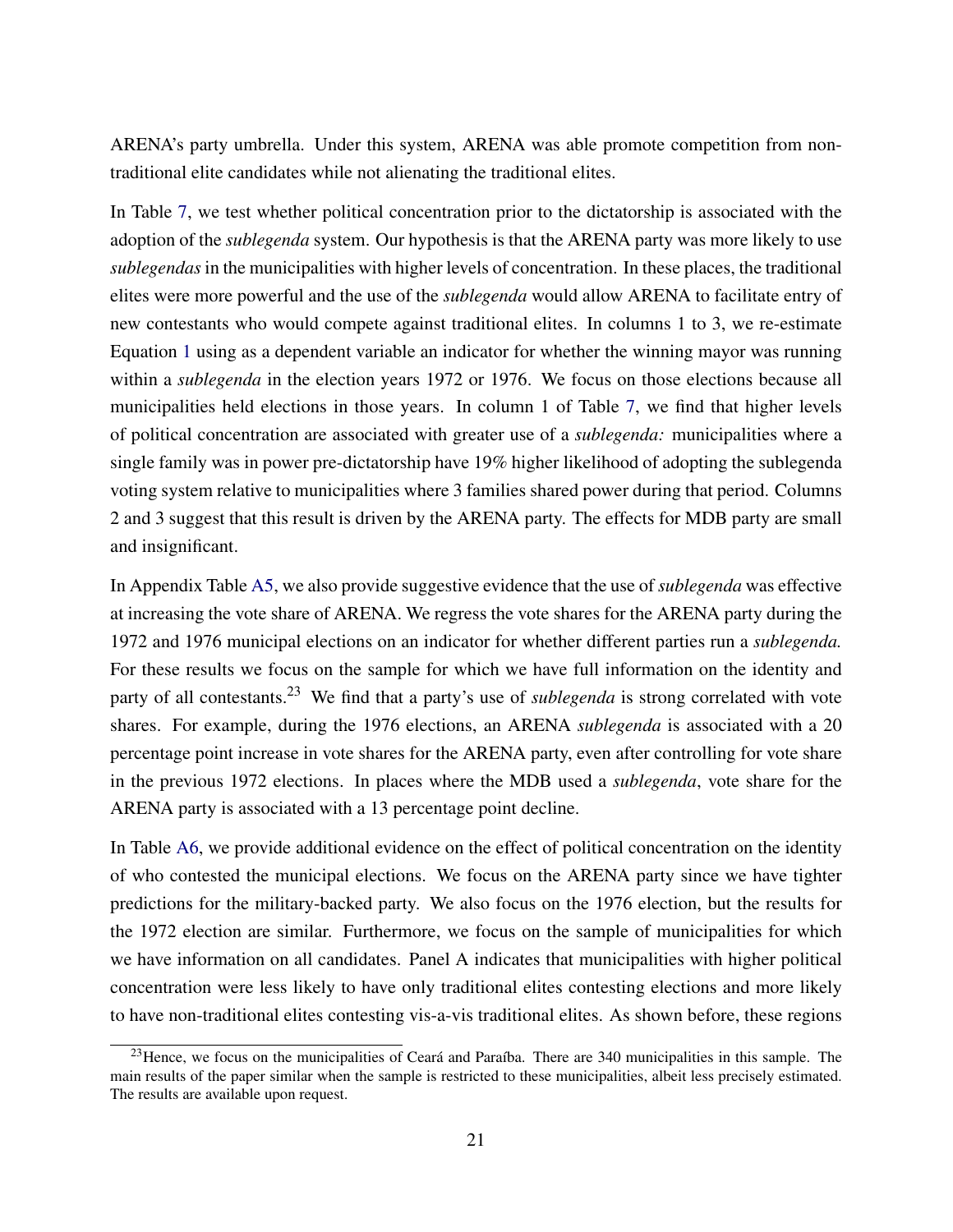were more likely to have *sublegendas* in the ARENA party. Hence, this is consistent with *sublegendas* facilitating contestation between traditional and non-traditional elites. Panels B and C provide suggestive evidence that these results are driven by the higher likelihood of having *sublegendas.* In Panel B the sample is restricted to municipalities where ARENA adopted a *sublegenda.* The results are similar to those in Panel A, albeit stronger. In contrast, Panel C indicates that there are no significant effects on municipalities in which ARENA did not hold a *sublegenda*.

In sum, our results suggest that the *sublegenda* system was instrumental in reducing the hold on power of traditional elites and promoting political competition at the local level. Our results are consistent with historical accounts and resonates with the argument proposed by (Power, 1997):

The institution that politicians chose of their own free will – the *sublegenda* – is one that decentralizes power, maximizes the freedom of the individual politicians, and permits the "cohabitation" of strange bedfellows.[...] The irony here is that reforms likely to strengthen parties and promote accountability under democracy were actually imposed by an authoritarian regime.

Agricultural Credit The military also wanted to modernize agriculture and transform Brazil into a major agro-business exporter. Their strategy was twofold: to rupture the ties between the state and the traditional elites whose inefficient farms had become reliant on preferential access to state resources and to make credit abundantly available to new economic elites who were more sympathetic to the military's political agenda (Houtzager, 1998). In line with this argument, we should expect to see an emergence of new economic elites and more credit targeted to places that were more politically concentrated prior to the dictatorship. We test this using data from the agricultural censuses. We first analyze the allocation of government credit to the agricultural sector. During the military dictatorship, there was a large expansion of credit: between years 1970 and 1980 the average loan per farm increased 22-fold in real terms.

In Table 8, we estimate whether this expansion of government credit was targeted to more politically concentrated municipalities. We focus on outcomes measured in 1980 and report results for outcomes measured in 1970 in Appendix Table A7. Column 1 indicates that municipalities where a single family was in power pre-dictatorship received 43% more government credit in 1980 relative to municipalities where 3 families shared power during that period. In column 2, we do not see a similar effect for private credit, suggesting that the demand for credit was not necessarily higher in more politically concentrated municipalities.

Next, we examine if the influx in credit was associated with the emergence of new agricultural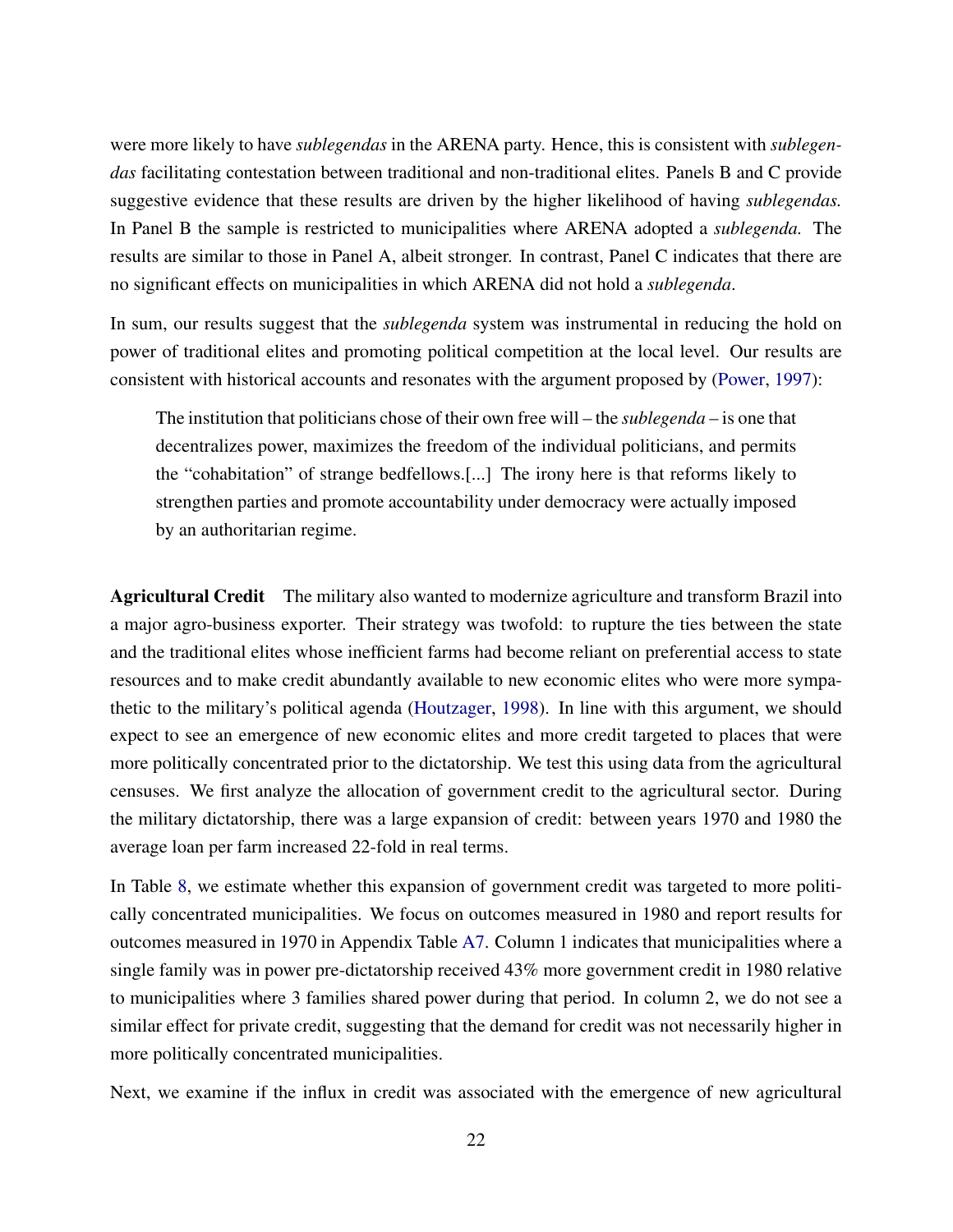enterprises. Because these municipalities are predominately rural, we use the number of farms in the municipality as a proxy for economic competition. In column 3, we see that municipalities where a single family was in power pre-dictatorship have  $42\%$  more farms in 1980 relative to municipalities where 3 families shared power during that period. One might be concerned that this result reflects the introduction of small landholders, who are unlikely to compete with the traditional elites. But as column 4 indicates, average farm size is not decreasing over the period suggesting that the increase in the number of farms represents the cultivation of new lands.

### 4.4 Alternative Mechanism: Agricultural Modernization

Overall, our results suggest that the political and economic policies of the military increased political competition in municipalities that were more politically concentrated prior to the dictatorship and that this increase in competition led to more economic development. An alternative interpretation, however, is that the military's attempt to modernize agriculture had a direct effect on the long-run development of these places, independent of its impact on the political process.

To test this, we use data from the agricultural censuses to measure usage of fertilizers, tractors, and electricity, which were important indicators of modernization during this period. Columns 1 to 3 of Table 9 report the correlation between political concentration pre-dictatorship and usage of various agricultural inputs measured in  $1980<sup>24</sup>$  We find no effects on the main measures of agricultural mechanization: tractors per farm and availability of electricity. There is a small increase in the share of farms that use fertilizer, but the effect size is small: a one standard deviation increase in political concentration is only associated with 3% increase in the share of farms that use fertilizer.

In columns 3 to 6, we investigate whether more politically concentrated municipalities experienced larger shifts in employment away from agriculture into other sectors, which would also be an indication of modernization in agriculture. The results indicate that political concentration is not associated with changes in the size of the agricultural or manufacturing sectors. There are some small increases in employment in the service and commerce sectors. However, the magnitude of the effects is modest and the relative size of these sectors is small (less than 8% of the economy both sectors combined). Hence, it is unlikely that these changes could account for the reversal in standards of living presented in Table 3.

To further explore agricultural modernization as a mechanism, we re-estimate the effects of political concentration on income per capita in 2000, controlling for changes in agricultural inputs and

<sup>24</sup>See Appendix Table A8 for similar results when measuring inputs in 1970.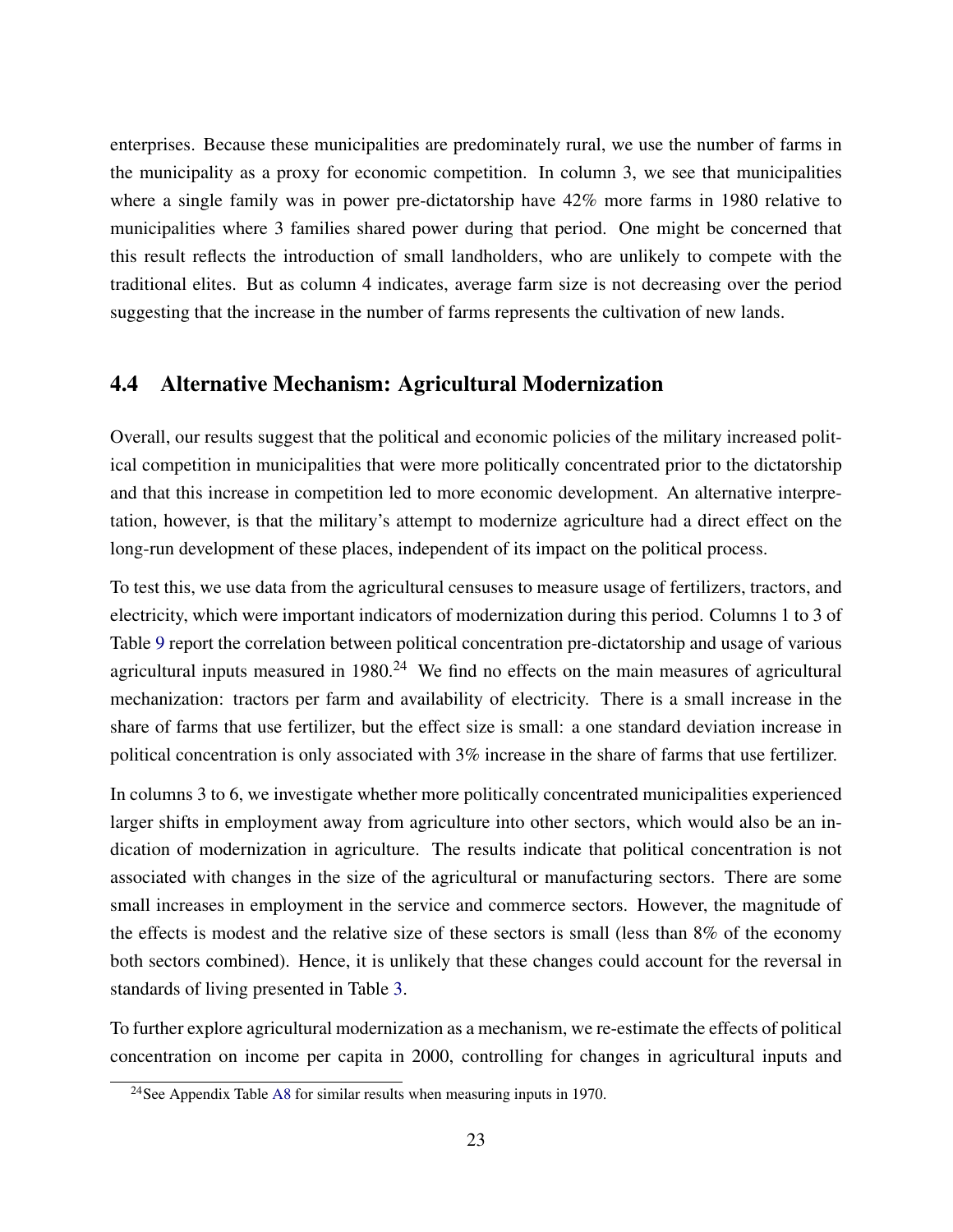sector composition. In doing so, we are including *bad controls*—i.e. covariates that are potentially endogenous to our main regressor of interest—, but we should expect our estimates on political concentration to be underestimates given the positive correlation we documented in Table 9. We present the results of this robustness check in Table 10. Column 1 reproduces our baseline result for the sample for which we have measures of agricultural modernization. In column 2 we incorporate as controls the changes in agricultural inputs between 1960 and 1980. In column 3 we add as controls changes in sectoral employment between 1970 and 1980. Our main estimate remains large and statistically significant even when including these demanding controls. This suggests that agricultural modernization does not seem to be a quantitatively-relevant alternative mechanism for our main results.

# 5 Conclusions

We study how changes in the concentration of political power affect long-run economic and political development. To identify these effects, we analyze the impacts of Brazil's military dictatorship on the distribution of power of local traditional elites. We show that the municipalities that were more politically concentrated before the dictatorship exhibited better development outcomes in the long run, despite being poorer initially. This "reversal of fortune", we argue, was the result of an increase in local political competition that occurred when the military sought to reorganize a political system they viewed as a threat to political stability. Their reforms centralized authority out of the hands of the traditional oligarchs, and as a consequence, ushered in a new class of political actors. Even though these reforms were introduced at a national scale, their implementation was targeted towards municipalities where political power was concentrated in the hands of a few families.

Our results highlight how institutional transformations that emerge from large-scale regime transitions can disrupt the balance of power and change the political equilibrium even at local levels. In the case of Brazil, this political shock broke up local political monopolies and promoted entry of new contestants, which ultimately led to better governance and higher levels of long-run economic development. And while our empirical evidence is specific to Brazil, our finding that more political competition leads to better economic outcomes does provide general lessons applicable to other contexts.

It is important to note, however, that we do not interpret our results as suggesting that the effects of the dictatorship for Brazil as a whole were positive. Our regression estimates can only speak to the relative comparison between more versus less politically concentrated municipalities. We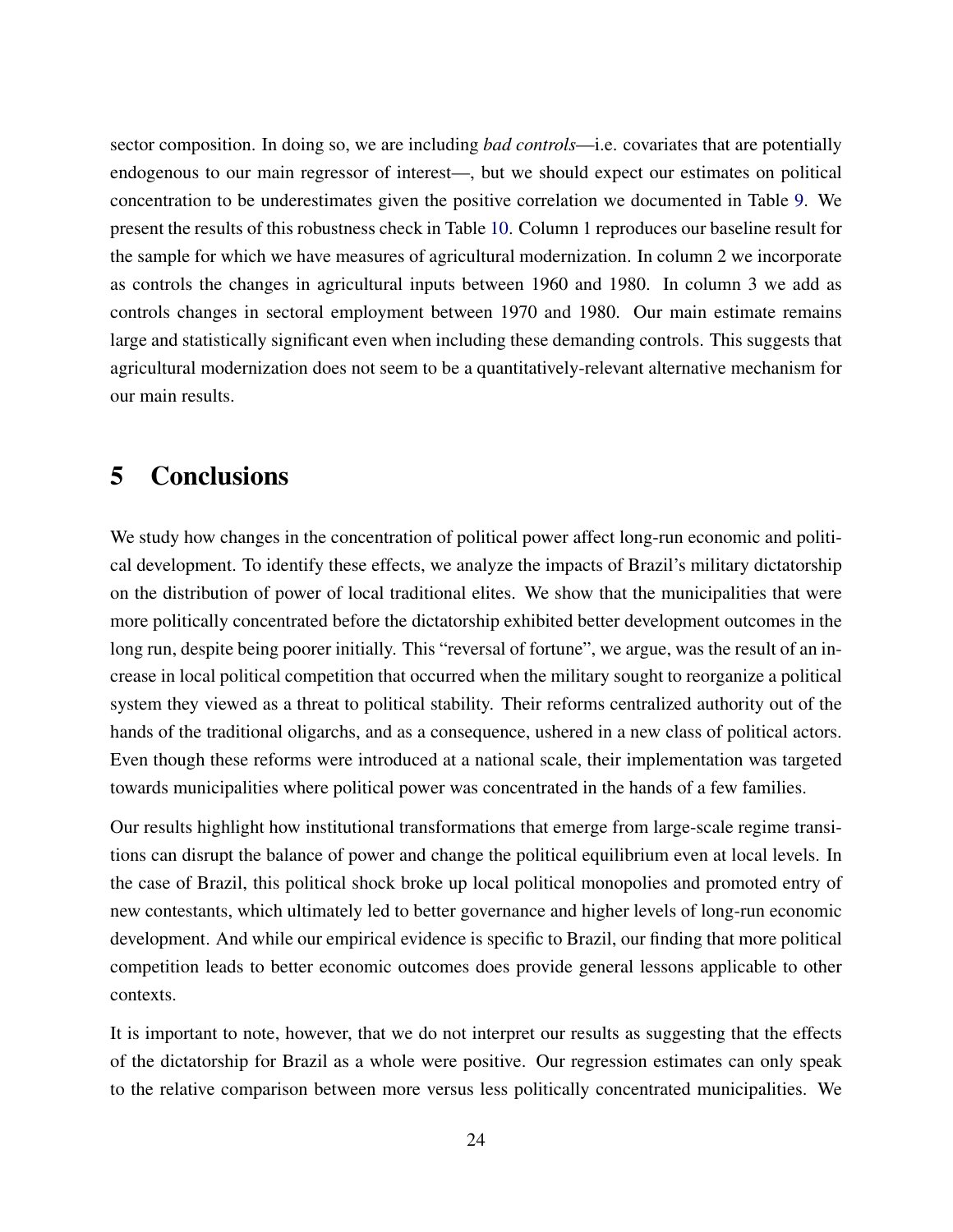do not have a counterfactual of municipalities ruled under full democracy. Also, like many other dictatorships in Latin America, there were several cases of corruption, killings and torture that generated significant negative consequences for the population.

Finally, a natural question that emerges is why did the new local politicians not entrench themselves? After all, as Michels (1911) argues in his seminal book, there is an "Iron law of oligarchy" where the new elites that emerge after institutional changes still face the same incentives to implement similar dysfunctional policies. The answer, we believe, lies in the coexistence between old and new elites at the local level. The military decided to keep local elections in an effort to maintain a democratic appearance. Thus, they could not entirely eliminate the traditional families from local power as they needed their support and clientelistic machines to win elections. In this setting the entry of a more diverse set of politicians resulted in an increase in political competition, rather than a replacement of one elite by another.

Our findings paint a more optimistic picture than the one depicted by Acemoglu and Robinson (2008), in which changes in political institutions are undone by the investment of elites in *de facto* political power. Hence, understanding in what contexts changes in institutions can affect political competition, reduce clientelism, and improve public service delivery remains an important agenda for future work.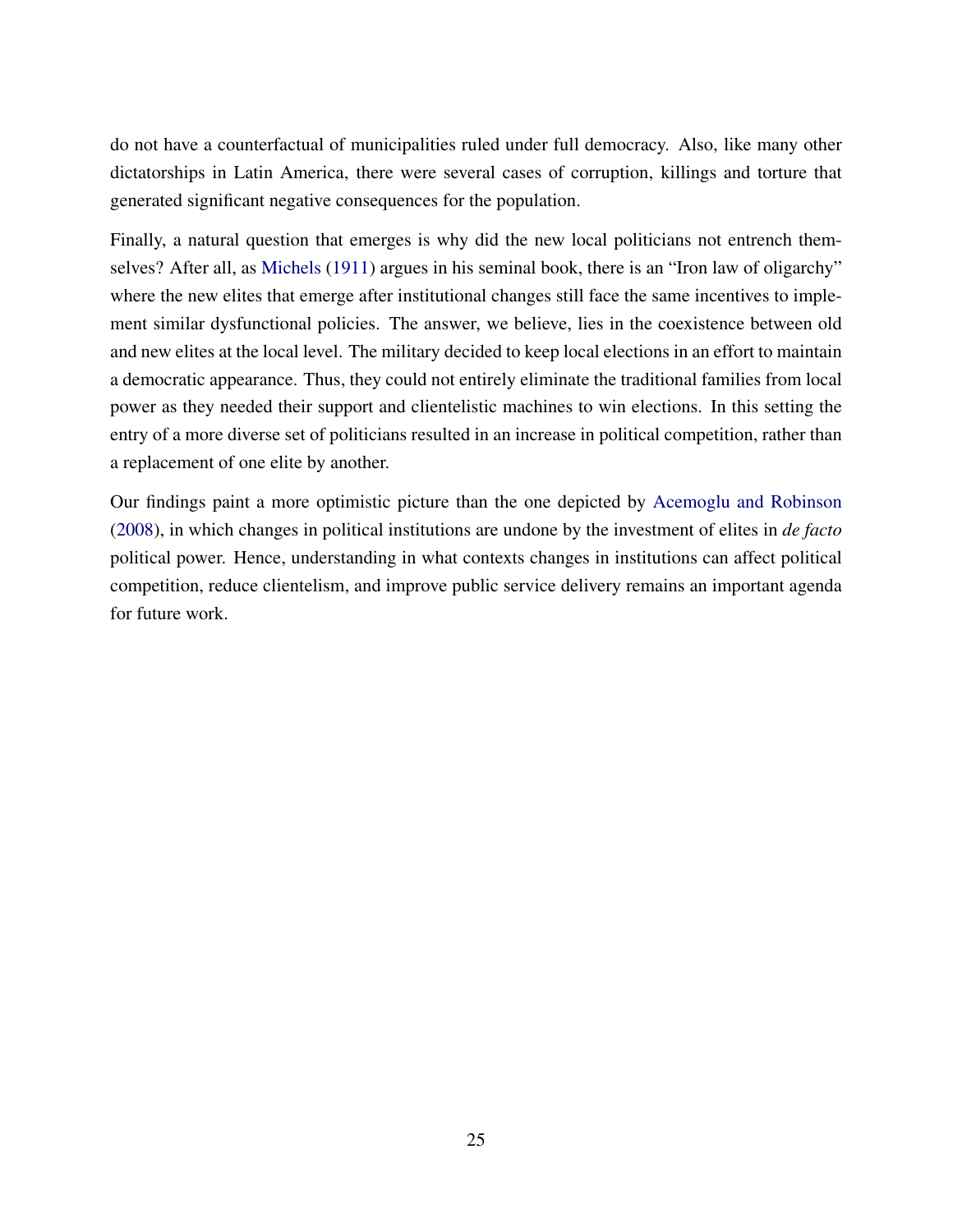# References

- Abrucio, F. L. (1998). *Os Barões da Federação: Os governadores e a redemocratização brasileira*. Hucitec, USP, São Paulo.
- Acemoglu, D., Bautista, M. A., Querubin, P., and Robinson, J. (2008). Economic and Political Inequality in Development: The Case of Cundinamarca, Colombia. In Helpman, E., editor, *Institutions and Economic Performance*, chapter 05. Harvard University Press.
- Acemoglu, D., Cantoni, D., Johnson, S., and Robinson, J. A. (2011). The Consequences of Radical Reform: The French Revolution. *American Economic Review*, 101(7):3286–3307.
- Acemoglu, D., Johnson, S., and Robinson, J. (2005). Institutions as a fundamental cause of longrun growth. In Aghion, P. and Durlauf, S., editors, *Handbook of Economic Growth*, volume 1, Part A, chapter 06, pages 385–472. Elsevier, 1 edition.
- Acemoglu, D., Reed, T., and Robinson, J. (2014). Chiefs: Economic development and elite control of civil society in sierra leone. *Journal of Political Economy*, 122(2):319 – 368.
- Acemoglu, D. and Robinson, J. A. (2006a). Economic Backwardness in Political Perspective. *American Political Science Review*, 100(1):115–131.
- Acemoglu, D. and Robinson, J. A. (2006b). *Economic Origins of Dictatorship and Democracy*. Number 9780521855266 in Cambridge Books. Cambridge University Press.
- Acemoglu, D. and Robinson, J. A. (2008). Persistence of Power, Elites, and Institutions. *American Economic Review*, 98(1):267–293.
- Acemoglu, D. and Robinson, J. A. (2012). *Why Nations Fail: The Origins of Power, Prosperity and Poverty*. Crown, New York, 1st edition.
- Aidt, T. and Eterovic, D. (2011). Political competition, electoral participation and public finance in 20th century latin america. *European Journal of Political Economy*, 27(1):181–200.
- Anderson, S., Francois, P., and Kotwal, A. (2015). Clientelism in indian villages. *American Economic Review*, 105(6):1780–1816.
- Arvate, P. R. (2013). Electoral competition and local government responsiveness in brazil. *World Development*, 43:67 – 83.
- Avis, E., Ferraz, C., and Finan, F. (2018). Do government audits reduce corruption? estimating the impacts of exposing corrupt politicians. *Journal of Political Economy*, 126(5):1912–1964.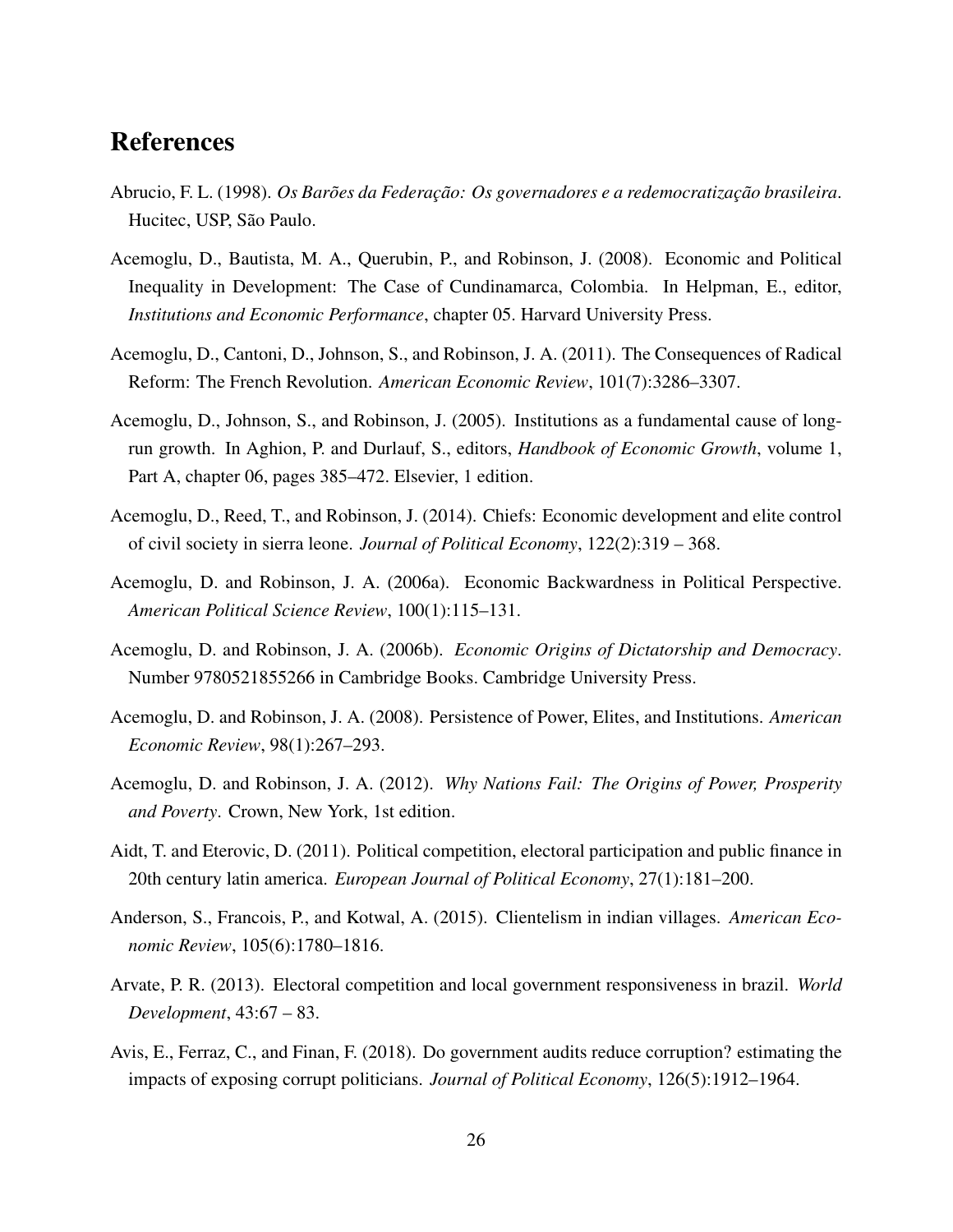- Baiocchi, G. (2006). *Decentralization as Opportunity Structure: Inequality and Innovation in Brazil*, pages 53–80. MIT Press.
- Baland, J.-M. and Robinson, J. A. (2008). Land and Power: Theory and Evidence from Chile. *American Economic Review*, 98(5):1737–1765.
- Banerjee, A. and Iyer, L. (2005). History Institutions and Economic Performance: The Legacy of Colonial Land Tenure Systems in India. *American Economic Review*, 95(5):1190–1213.
- Becker, G. (1983). A theory of competition among pressure groups for political influence. *The Quarterly Journal of Economics*, 98(3):371–400.
- Becker, G. S. (1958). Competition and democracy. *The Journal of Law and Economics*, 1:105–109.
- Besley, T. and Case, A. (2003). Political Institutions and Policy Choices: Evidence from the United States. *Journal of Economic Literature*, 41(1):7–73.
- Besley, T., Persson, T., and Sturm, D. M. (2010). Political Competition, Policy and Growth: Theory and Evidence from the US. *Review of Economic Studies*, 77(4):1329–1352.
- Besley, T. and Reynal-Querol, M. (2017). The logic of hereditary rule: theory and evidence. *Journal of Economic Growth*, 22(2):123–144.
- Carson, J. L., Engstrom, E. J., and Robesrts, J. M. (2007). Candidate quality, the personal vote, and the incumbency advantage in congress. *American Political Science Review*, 101(2):289–301.
- Dal Bó, E., Dal Bó, P., and Snyder, J. (2009). Political dynasties. *Review of Economic Studies*, 76(1):115–142.
- de Carvalho, J. M. (1982). Political Elites and State Building: The Case of Nineteenth-Century Brazil. *Comparative Studies in Society and History*, 24(3):378–399.
- de Souza Carreirao, Y. (1988). Eleições e sistema partidário em Santa Catarina (1945-79). Master's thesis, Ciencias Sociais, UFSC, Florianopolis, SC.
- Dell, M. (2010). The Persistent Effects of Peru's Mining Mita. *Econometrica*, 78(6):1863–1903.
- Dittmar, J. E. and Meisenzahl, R. R. (2020). Public Goods Institutions, Human Capital, and Growth: Evidence from German History. *Review of Economic Studies*, 87(2):959–996.
- Fausto, B. (1989). Society and politics. In Bethell, L., editor, *Brazil: Empire and Republic, 1822–1930*, chapter 6, pages 217–256. Cambridge University Press, Cambridge, UK.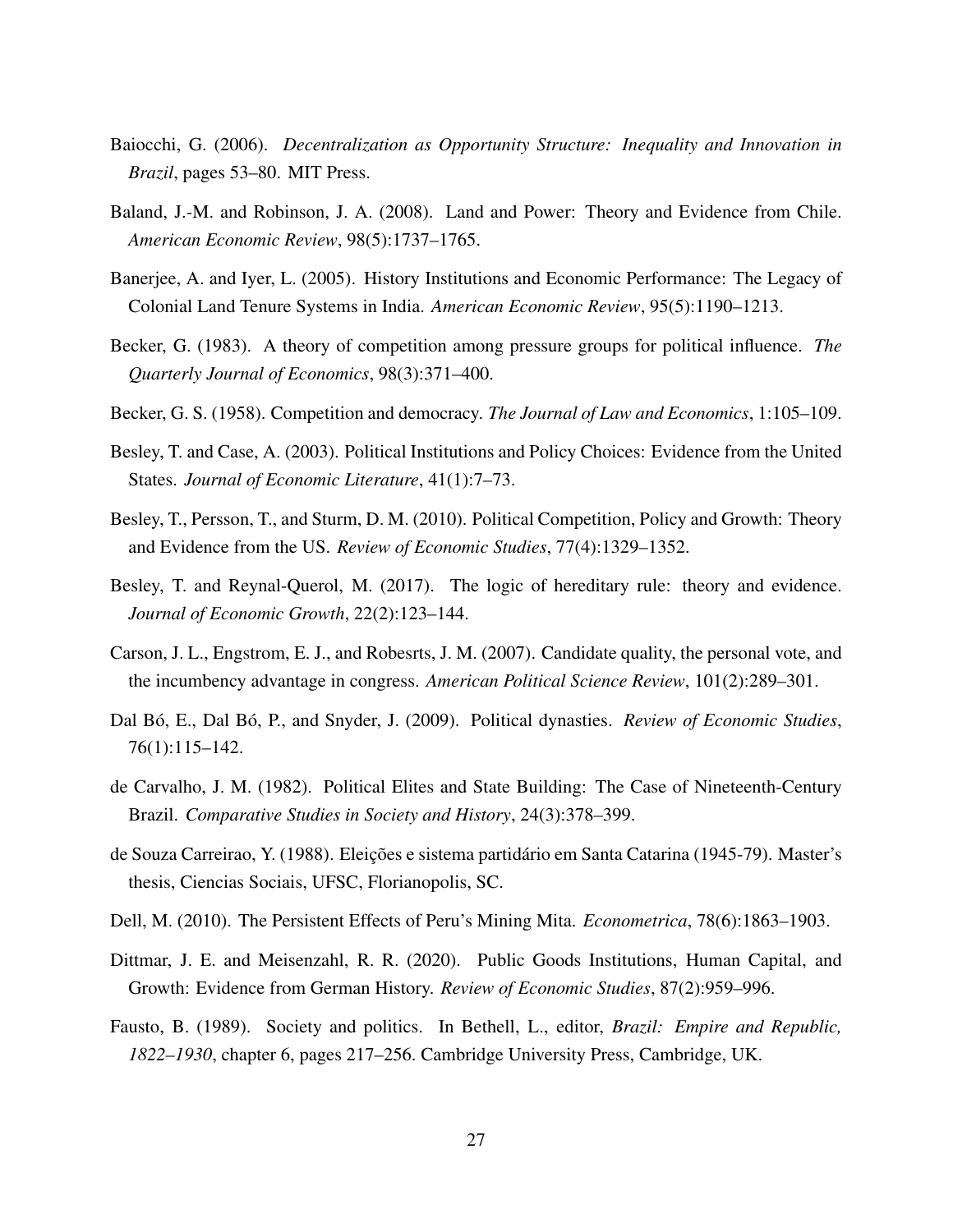- Galasso, V. and Nannicini, T. (2011). Competing on good politicians. *American Political Science Review*, 105(1):79–99.
- George, S. E. (2020). Like Father, Like Son? The Economic Effects of Political Dynasties.
- Geys, B. (2017). Political Dynasties, Electoral Institutions and Politicians' Human Capital. *Economic Journal*, 127(605):474–494.
- Graham, D. H., Gauthier, H., and de Barros, J. R. M. (1987). Thirty years of agricultural growth in brazil: Crop performance, regional profile, and recent policy review. *Economic Development and Cultural Change*, 36(1):1–34.
- Griffin, J. D. (2006). Electoral competition and democratic responsiveness: A defense of the marginality hypothesis. *Journal of Politics*, 68(4):911–921.
- Hagopian, F. (1996). *Traditional Politics and Regime Change in Brazil*. Cambridge University Press, New York and Cambridge.
- Houtzager, P. P. (1998). State and unions in the tranformation of the brazilian countryside 1964- 1979. *Latin American Research Review*, 33(2).
- Jenks, M. S. (1979). *Political Parties in Authoritarian Brazil*. PhD thesis, Duke University.
- Leal, V. N. (1977). *Coronelismo: The Municipality and Representative Government in Brazil*. Cambridge University Press, Cambridge, UK.
- Lewin, L. (2014). *Politics and Parentela in Paraiba: A Case Study of Family-Based Oligarchy in Brazil*. Princeton University Press, Princeton, NJ.
- Lizzeri, A. and Persico, N. (2004). Why did the elites extend the suffrage? democracy and the scope of government, with an application to britain's "age of reform". *The Quarterly Journal of Economics*, 119(2):707–765.
- Machado Madeira, R. (2006). *Vinhos antigos em novas garrafas: a influência de ex-arenistas e ex-emedebistas no atual multipartidarismo brasileiro*. PhD thesis, Universidade Federal do Rio Grande do Sul.
- Mainwaring, S. (1986). The transition to democracy in brazil. *Journal of Interamerican Studies and World Affairs*, 28(1):149–179.
- Mainwaring, S. P. (1999). *Rethinking Party Systems in the Third Wave of Democratization: the Case of Brazil*. Stanford University Press, Stanford, California.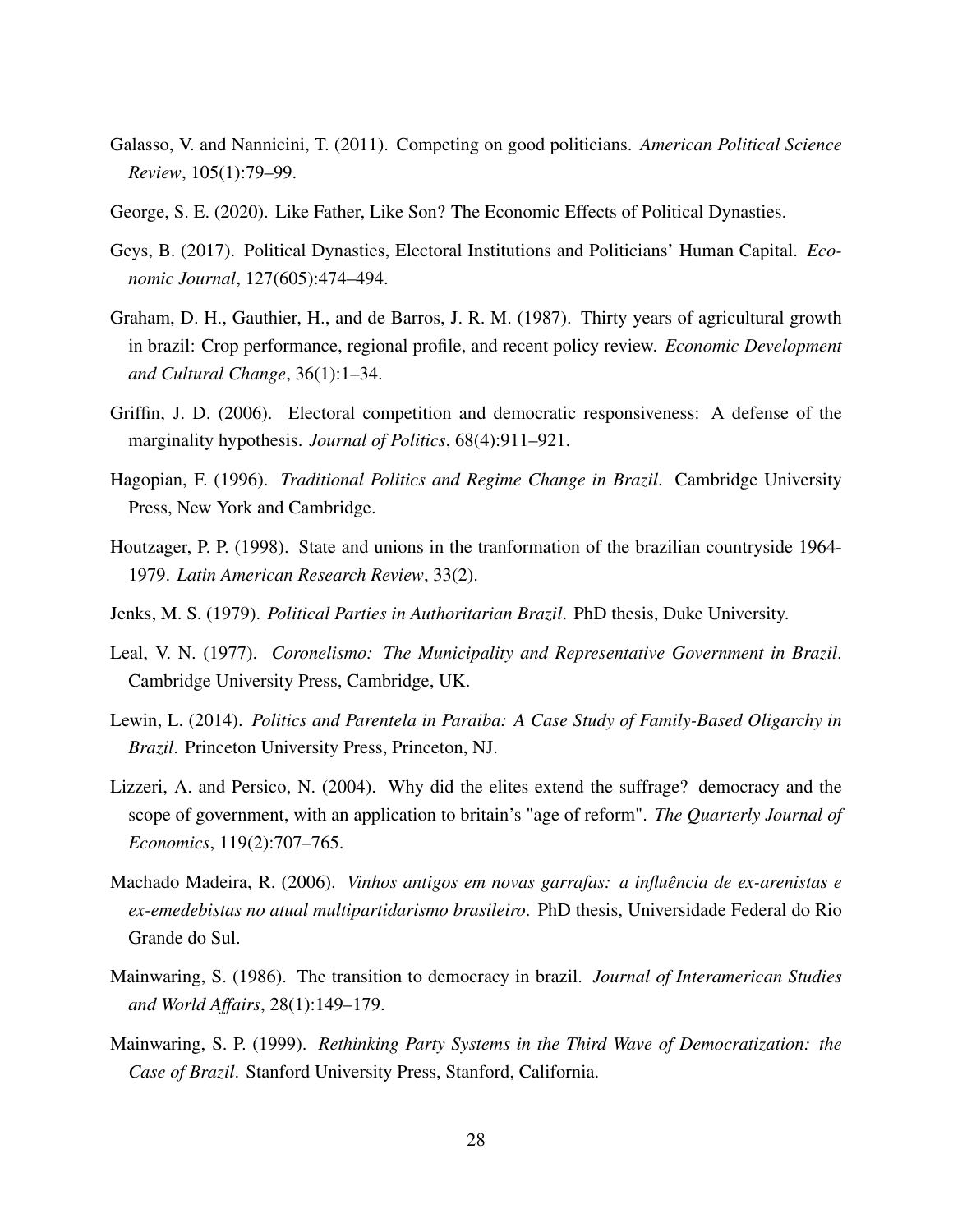- Martinez-Bravo, M., Mukherjee, P., and Stegmann, A. (2017). The Non-Democratic Roots of Elite Capture: Evidence From Soeharto Mayors in Indonesia. *Econometrica*, 85(6):1991–2010.
- Michels, R. (1911). *Political Parties*. The Free Press, New York.
- Naritomi, J., Soares, R. R., and Assunção, J. J. (2012). Institutional Development and Colonial Heritage within Brazil. *The Journal of Economic History*, 72(2):393–422.
- North, D. and Weingast, B. (1989). Constitutions and commitment: The evolution of institutions governing public choice in seventeenth-century england. *The Journal of Economic History*, 49(4):803–832.
- Nunn, N. (2008). The Long-term Effects of Africa's Slave Trades. *The Quarterly Journal of Economics*, 123(1):139–176.
- O'Donnell, G. (1979). Tensions in the bureaucratic-authoritarian state and the question of democracy. In Collier, D., editor, *The New Authoritarianism in Latin America*, Princeton, NJ. Princeton University Press.
- Powell, G. (2000). *Elections As Instruments of Democracy: Majoritarian and Proportional Visions*. Yale University Press, New Haven, CT.
- Power, T. J. (1997). Parties, puppets and paradoxes: Changing attitudes toward party institutionalization in post-authoritarian brazil. *Party Politics*, 3(2):189–219.
- Power, T. J. (2000). *The Political Right in Postauthoritarian Brazil: Elites, Institutions, and Democratization*. The Pennsylvania State University Press.
- Przeworski, A. and Limongi, F. (1993). Political Regimes and Economic Growth. *Journal of Economic Perspectives*, 7(3):51–69.
- Querubin, P. (2016). Family and Politics: Dynastic Persistence in the Philippines. *Quarterly Journal of Political Science*, 11(2):151–181.
- Roett, R. (1999). *Brazil: Politics in a Patrimonial Society*. Praeger Publishers, Westport, CT.
- Samuels, D. and Abrucio, F. L. (2000). Federalism and democratic transitions: The "new" politics of the governors in brazil. *Publius*, pages 43–61.
- Sarles, M. J. (1982). Maintaining political control through parties: The brazilian strategy. *Comparative Politics*, 15(1):41–72.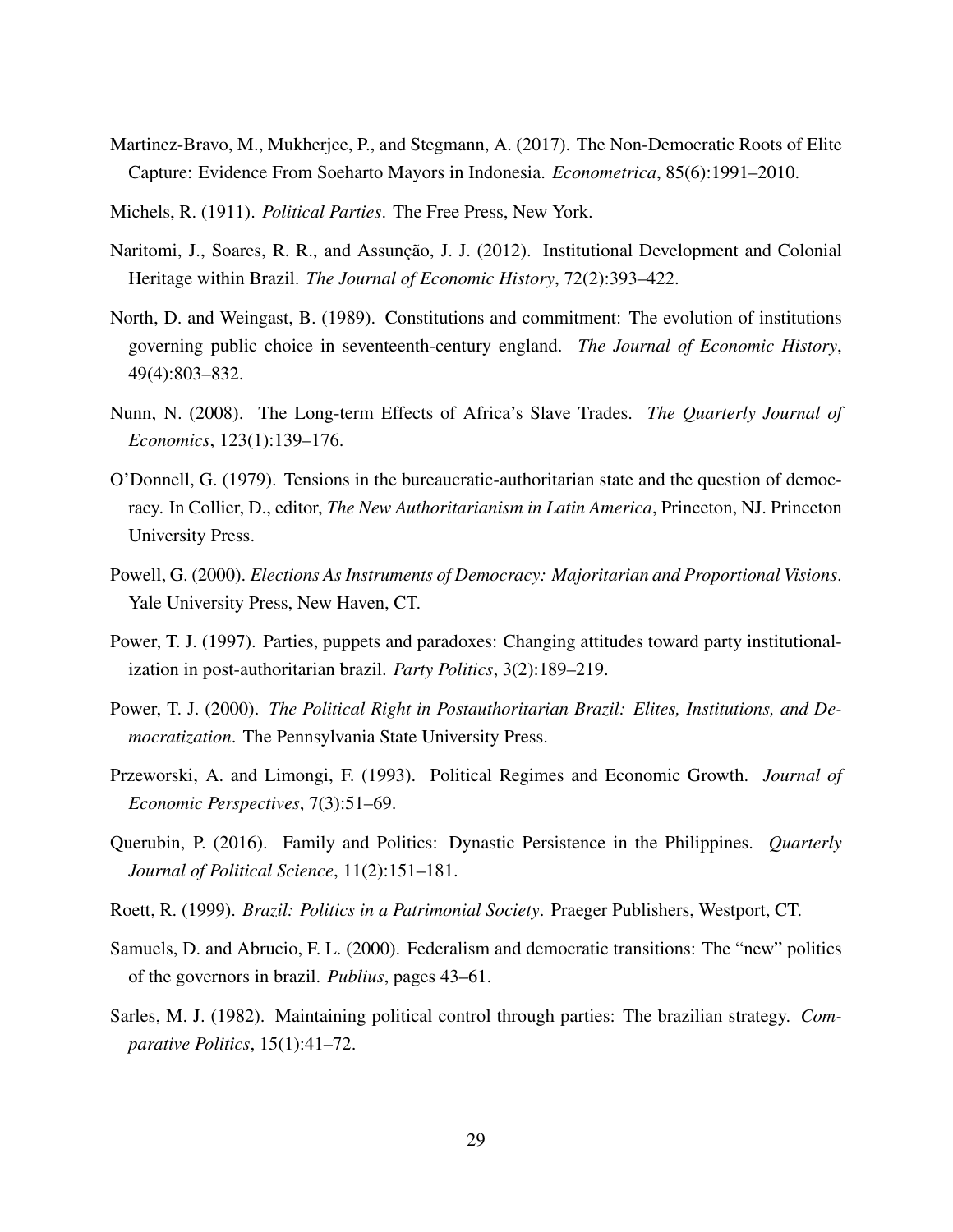- Schmitter, P. C. (1973). The "portugalization" of brazi? In Stepan, A., editor, *Authoritarian Brazil: Origins, Policies, and Future*, New Haven, CT. Yale University Press.
- Skidmore, T. E. (1988). *The Politics of Military Rule in Brazil, 1964-1985*. Oxford University Press, Oxford.
- Soares, G. A. D. (1979). Military authoritarianism and executive absolutism in Brazil. *Studies in Comparative International Development*, 14(1).
- Soares, G. A. D. (1982). The Brazilian political system: New parties and old cleavages. *Luso-Brazilian Review*, 19(1).
- Sokoloff, K. L. and Engerman, S. L. (2000). Institutions, Factor Endowments, and Paths of Development in the New World. *Journal of Economic Perspectives*, 14(3):217–232.
- Stepan, A. (1973). *Authoritarian Brazil: Origins, Policies, and Future*. Yale Univeristy Press, New Haven, CT.
- Stigler, G. (1972). Economic competition and political competition. *Public Choice*, 13(1):91–106.
- Weyland, K. (2005). *The Growing Sustainability of Brazil's Low-Quality Democracy*, page 90–120. Cambridge University Press.
- Willis, E., da C.B. Garman, C., and Haggard, S. (1999). Latin american research review. *American Economic Review*, 34(1):7–56.
- Wittman, D. (1989). Why democracies produce efficient results. *Journal of Political Economy*, 97(6):1395–1424.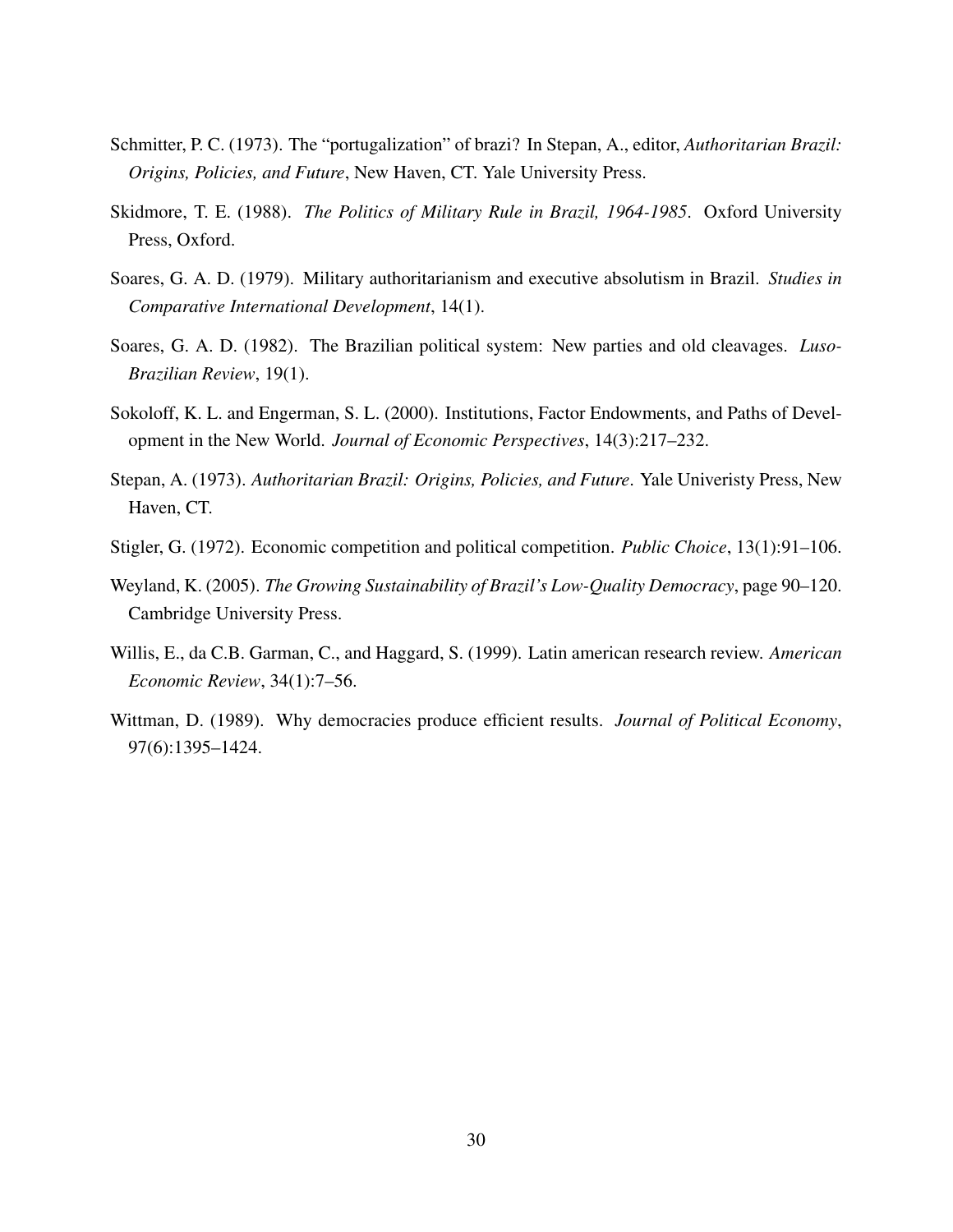

Figure 1: Distribution of Pre-Dictatorship Political Concentration across Municipalities

Notes: This figure shows the histogram of municipalities by their level of political concentration pre-dictatorship, which is measured by the Herfindahl index based on the share of terms governed by the same political family.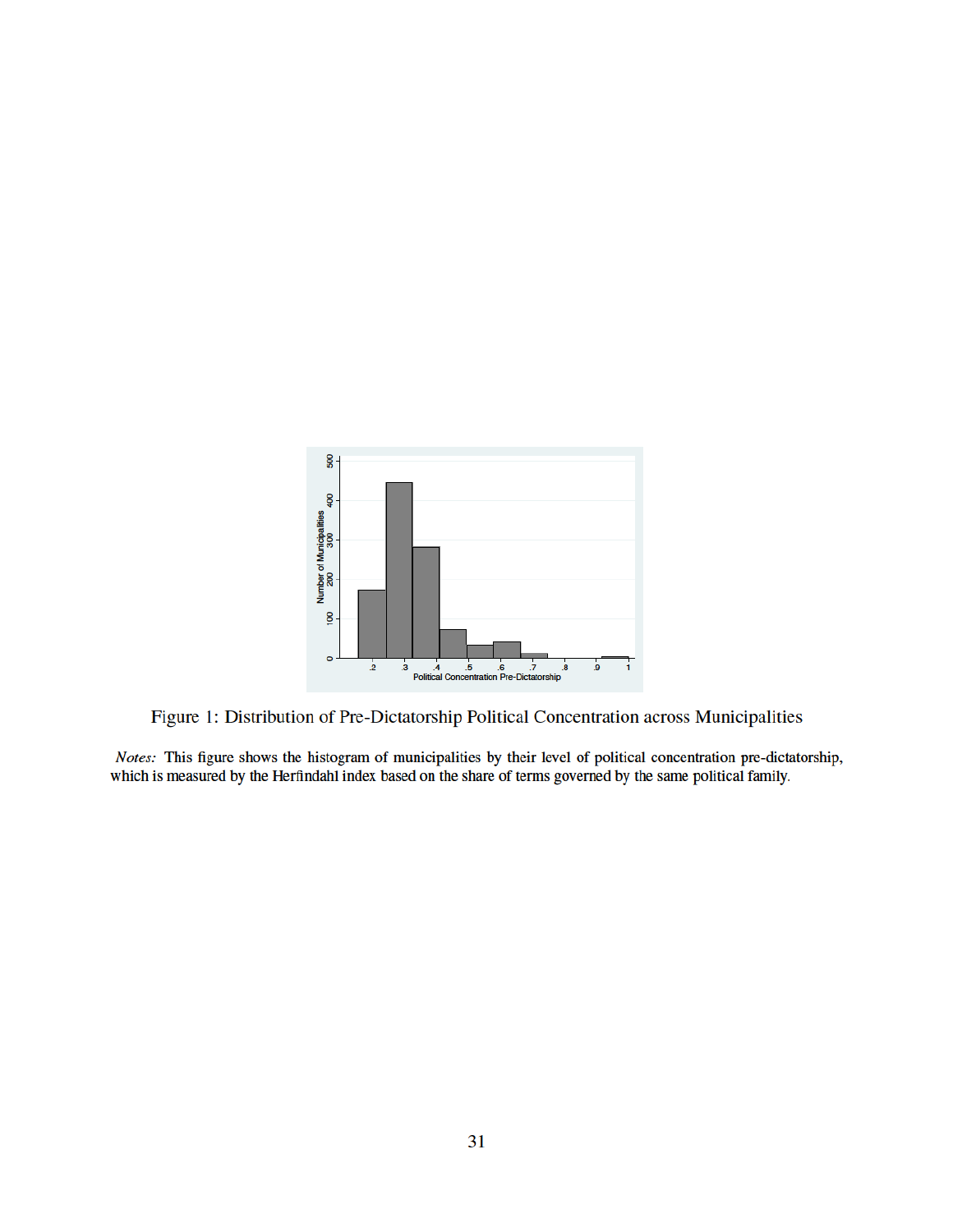

Income Proxy in 1940 and Pre-Dictatorship Political Concentration



Income per capita in 2000 and Pre-Dictatorship Political Concentration

Figure 2: Reversal in the Relationship between Political Concentration and Development

Notes: The first figure shows a binned scatter residual plot between log rental prices in 1940 and levels of political concentration pre-dictatorship. The residuals are obtained after regressing each variable on distance to the state capital. The second figure shows a similar residual plot, but showing log income per capita in 2000 in the y-axis.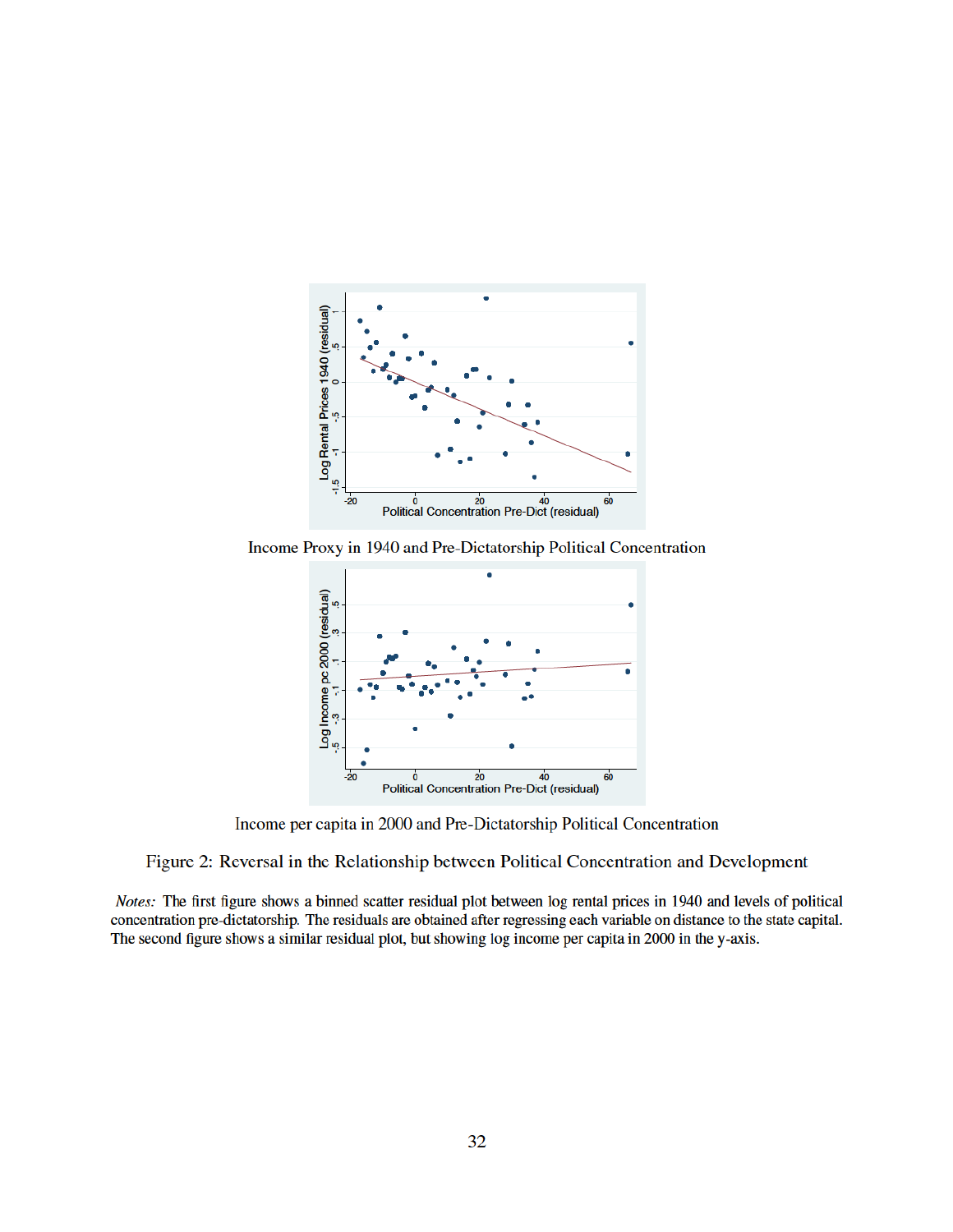| <b>Variable</b>                                               | Obs   | <b>Mean</b> | Std. Dev. | Min              | <b>Max</b>  |
|---------------------------------------------------------------|-------|-------------|-----------|------------------|-------------|
|                                                               |       |             |           |                  |             |
| A. Measures of Political Power:                               |       |             |           |                  |             |
| Political concentration pre-dictatorship                      | 1,072 | 0.325       | 0.118     | 0.156            | 1           |
| Average family reelection rate pre-dictatorship               | 1,072 | 0.089       | 0.143     | $\boldsymbol{0}$ | 0.750       |
| Average family reelection rate during dictatorship            | 1,072 | 0.082       | 0.161     | $\boldsymbol{0}$ | 1           |
| Average family reelection rate post-dictatorship              | 1,072 | 0.091       | 0.212     | $\overline{0}$   | $\mathbf 1$ |
| At least one family transitions pre-dict to dic-<br>tatorship | 1,072 | 0.731       | 0.443     | $\boldsymbol{0}$ | 1           |
| At least one family transitions pre-dict to                   | 1,072 | 0.439       | 0.497     | $\boldsymbol{0}$ | $\mathbf 1$ |
| democracy                                                     |       |             |           |                  |             |
| <b>B. Socieconomic Outcomes:</b>                              |       |             |           |                  |             |
| Income per capita (R\$ monthly) 2000                          | 1,072 | 150.367     | 78.261    | 42.162           | 557.435     |
| Years of Schooling 2000                                       | 1,072 | 3.789       | 1.139     | 1.283            | 8.134       |
| Literacy Rate 2000                                            | 1,072 | 0.776       | 0.112     | 0.452            | 0.948       |
| <b>Infant Mortality 2000</b>                                  | 930   | 33.738      | 46.043    | 1.812            | 1000        |
| Number of Corrupt Irregularities                              | 172   | 4.219       | 0.480     | 3.135            | 5.666       |
| Herfindahl Index Mayoral Election 2000                        | 1,072 | 0.495       | 0.115     | 0.206            | 1           |
| Herfindahl Index Councilor Election 2000                      | 1,072 | 0.037       | 0.017     | 0.005            | 0.123       |
| Number of Farms 1970                                          | 1,072 | 992.192     | 977.112   | 22               | 6085        |
| Average Size of Farms 1970                                    | 1,072 | 100.812     | 148.009   | 1.743            | 1966        |
| Log Government Credit Per Farm 1970                           | 1,063 | 0.479       | 0.428     | $\boldsymbol{0}$ | 2.878       |
| Number of Tractors per farm 1970                              | 1,072 | 0.015       | 0.033     | $\boldsymbol{0}$ | 0.378       |
| Share of farms with access to electricty 1970                 | 1,072 | 0.059       | 0.082     | $\boldsymbol{0}$ | 0.699       |
| Share of farms that use fertilizer 1970                       | 1,072 | 0.251       | 0.271     | $\boldsymbol{0}$ | 0.995       |
| C. Covariates:                                                |       |             |           |                  |             |
| Log rental prices 1940                                        | 1,072 | 9.01        | 1.34      | 5.53             | 14.60       |
| Latitude                                                      | 1,072 | $-15.00$    | 6.79      | $-22.85$         | $-2.89$     |
| Longitude                                                     | 1,072 | 42.06       | 3.55      | 34.81            | 50.69       |
| Distance to state capital (km/1000)                           | 1,072 | 0.24        | 0.13      | $\boldsymbol{0}$ | 0.71        |
| Population 1940                                               | 1,072 | 30,625      | 19,495    | 3,444            | 211,377     |
| Share of Employment in Agriculture 1940                       | 1,072 | 0.39        | 0.08      | 0.02             | 0.66        |
| <b>Illiteracy Rate 1940</b>                                   | 1,072 | 0.72        | 0.11      | 0.23             | 0.94        |
| Share of Blacks 1940                                          | 1,072 | 0.19        | 0.09      | 0.04             | 0.59        |
| Share of Protestants 1940                                     | 1,072 | 0.01        | 0.02      | 0                | 0.15        |
| Share of foreigners 1940                                      | 1,072 | 0.00        | 0.01      | 0                | 0.04        |
| Sugar production per farm 1940                                | 1,072 | 0.07        | 0.15      | 0                | 1.59        |
| Cotton production per farm 1940                               | 1,064 | 2.04        | 3.77      | $\boldsymbol{0}$ | 34.46       |
| UDN in power pre-dictatorship                                 | 1,067 | 0.38        | 0.49      | $\boldsymbol{0}$ | 1           |
| PTB in power pre-dictatorship                                 | 1,067 | 0.13        | 0.34      | $\boldsymbol{0}$ | $\mathbf 1$ |

# Table 1: Summary Statistics

*Notes:* This table shows descriptive statistics for our sample of municipalities. The unit of observation is the municipality.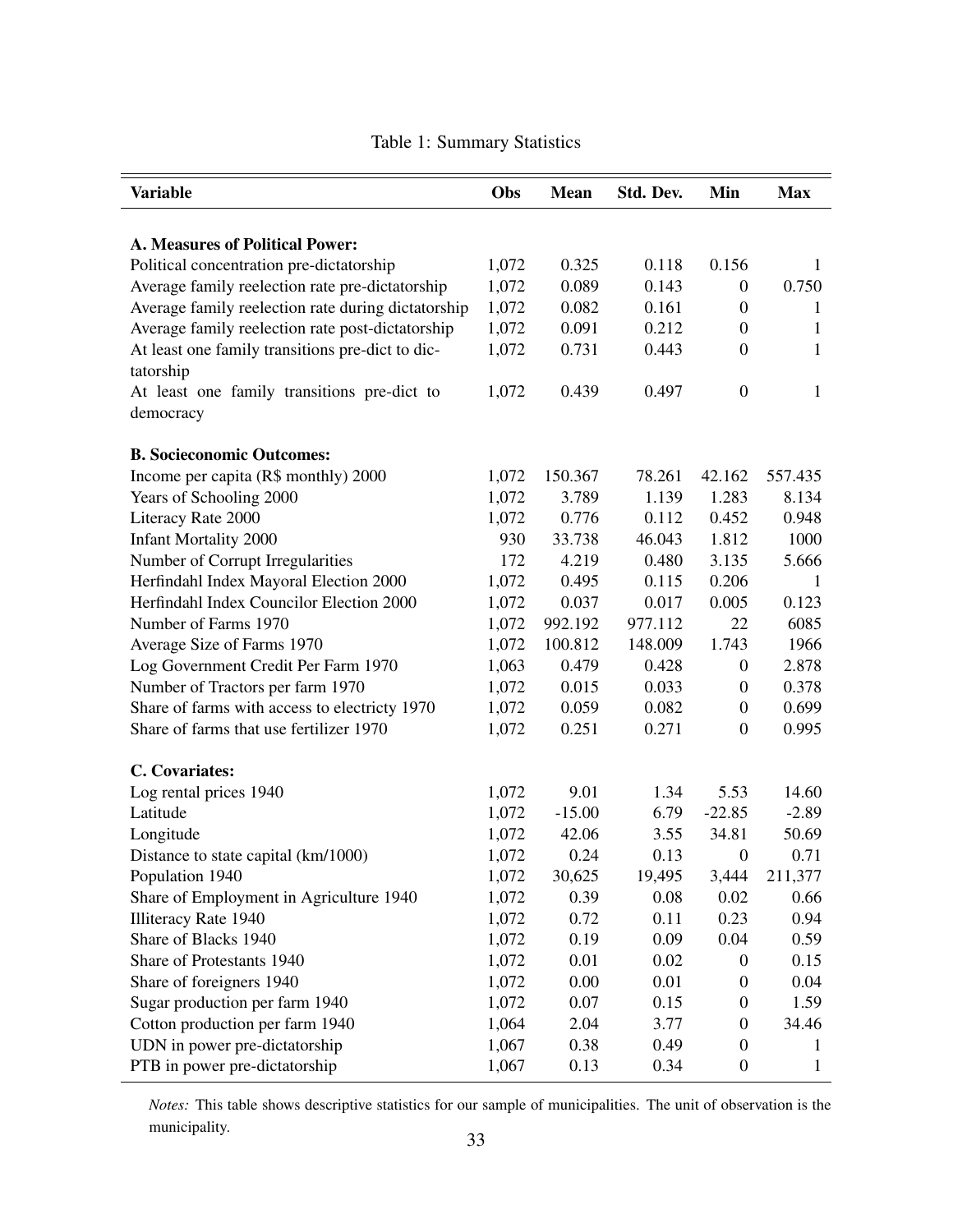| Dep Var: Political Concentration Prior to Dictatorship |                                                    |                                                                |                                           |  |
|--------------------------------------------------------|----------------------------------------------------|----------------------------------------------------------------|-------------------------------------------|--|
| Coefficient                                            | Std. Error                                         | Beta Coef.                                                     | P-value                                   |  |
| (1)                                                    | (2)                                                | (3)                                                            | (4)                                       |  |
|                                                        |                                                    |                                                                |                                           |  |
|                                                        |                                                    |                                                                |                                           |  |
|                                                        |                                                    |                                                                | 0.054                                     |  |
|                                                        |                                                    |                                                                | 0.999                                     |  |
|                                                        |                                                    |                                                                | 0.266                                     |  |
|                                                        |                                                    | 0.078                                                          | 0.006                                     |  |
| 0.000                                                  | (0.010)                                            | 0.001                                                          | 0.976                                     |  |
|                                                        |                                                    |                                                                |                                           |  |
| $-0.033$                                               | (0.007)                                            | $-0.161$                                                       | 0.000                                     |  |
| 0.017                                                  | (0.038)                                            | 0.017                                                          | 0.587                                     |  |
| 0.012                                                  | (0.045)                                            | 0.009                                                          | 0.744                                     |  |
| $-0.163$                                               | (0.249)                                            | $-0.022$                                                       | 0.421                                     |  |
| $-0.534$                                               | (0.760)                                            | $-0.025$                                                       | 0.443                                     |  |
| 0.133                                                  | (0.048)                                            | 0.093                                                          | 0.001                                     |  |
| $-0.016$                                               | (0.003)                                            | $-0.178$                                                       | 0.000                                     |  |
|                                                        |                                                    |                                                                |                                           |  |
| 0.037                                                  | (0.022)                                            | 0.047                                                          | 0.017                                     |  |
| 0.003                                                  |                                                    | 0.080                                                          | 0.024                                     |  |
| $-0.009$                                               | (0.054)                                            | $-0.007$                                                       | 0.841                                     |  |
|                                                        |                                                    |                                                                | 0.039                                     |  |
| 0.018                                                  | (0.011)                                            | 0.053                                                          | 0.069                                     |  |
|                                                        | $-0.004$<br>0.000<br>$-0.031$<br>0.019<br>$-0.015$ | (0.003)<br>(0.003)<br>(0.034)<br>(0.010)<br>(0.001)<br>(0.008) | $-0.250$<br>0.000<br>$-0.035$<br>$-0.063$ |  |

#### Table 2: Correlates of Pre-Dictatorship Political Concentration

*Notes:* Each row reports the OLS estimate of regressing pre-dictatorship political concentration on the variable indicated in each row separately, while also controlling for state fixed effects. The unit of observation is the municipality. There are 1,072 observations included in each regression, except for land gini in 1940, which is only available for 882 municipalities (noted by †). Column 1 shows the point estimate for the regressor of interest. Column 2 shows the corresponding standard error. Column 3 corresponds to the standardized-beta and column 4 to the corresponding p-value. Standard errors are clustered at the municipalities in existence in 1940. \*\*\* p<0.01, \*\* p<0.05, \*p<0.1.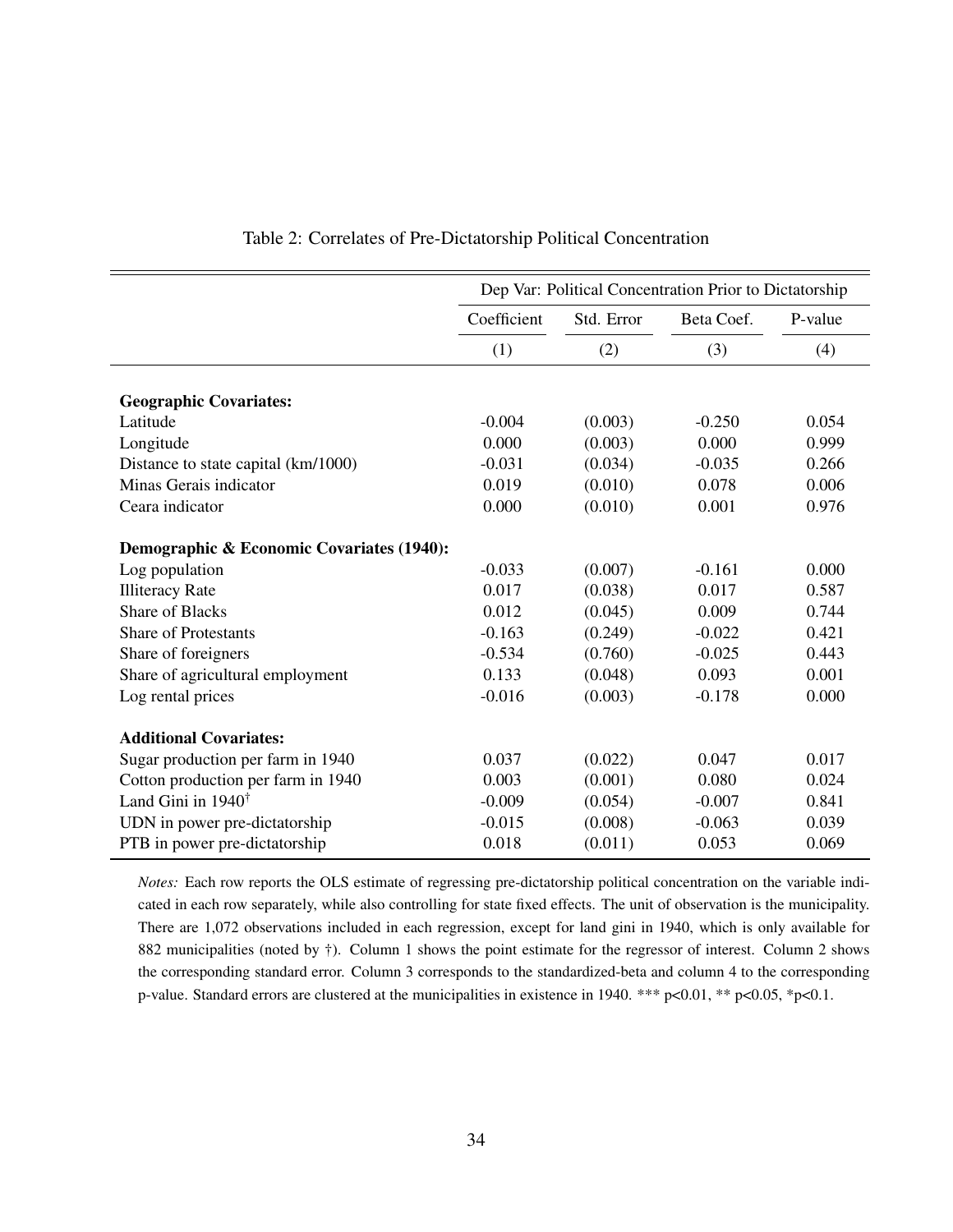|                                 |                           | Contemporaneous Relationships       | <b>Reversal Results</b> |                       |                       |
|---------------------------------|---------------------------|-------------------------------------|-------------------------|-----------------------|-----------------------|
|                                 | Log Rental<br>Prices 1940 | Share of Workers<br>Non-Agric. 1940 | Log Income<br>pc 2000   | Log Income<br>pc 2000 | Log Income<br>pc 2000 |
|                                 | (1)                       | (2)                                 | (3)                     | (4)                   | (5)                   |
| <b>Political Concentration:</b> |                           |                                     |                         |                       |                       |
| Pre-dictatorship                | $-0.637***$               | $-0.046**$                          |                         | $0.117*$              | $0.182***$            |
|                                 | (0.220)                   | (0.018)                             |                         | (0.070)               | (0.067)               |
| Post-dictatorship               |                           |                                     | $-0.257***$             |                       |                       |
|                                 |                           |                                     | (0.057)                 |                       |                       |
| Number of observations          | 1072                      | 1072                                | 1072                    | 1072                  | 1072                  |
| $R^2$                           | 0.69                      | 0.40                                | 0.73                    | 0.72                  | 0.74                  |
| Mean of Dep. Var                | 9.013                     | .614                                | 4.868                   | 4.868                 | 4.868                 |
| Geographic Controls             |                           |                                     |                         |                       |                       |
| Demographic Controls 1940       |                           |                                     |                         |                       |                       |
| State FE                        | √                         |                                     |                         |                       |                       |
| Socio-Economic Char. 1940       |                           |                                     |                         |                       |                       |

#### Table 3: Political Concentration and Long-Run Development

*Notes:* The unit of observation is the municipality. Each column corresponds to a separate regression where dependent variable is displayed in the column heading. All specifications include the following controls: geographic controls (longitude, latitude and distance to the state capital); demographic controls in 1940 (log population, share of protestants, share of black population, and share of foreigners); and state fixed effects. Column 5 additionally controls for socio-economic characteristics in 1940 (share of non-agricultural population and a quartic on log rental prices). Standard errors clustered at the municipalities in existence in 1940 shown in parenthesis. There are 688 clusters. \*\*\* p<0.01, \*\* p<0.05, \*p<0.1.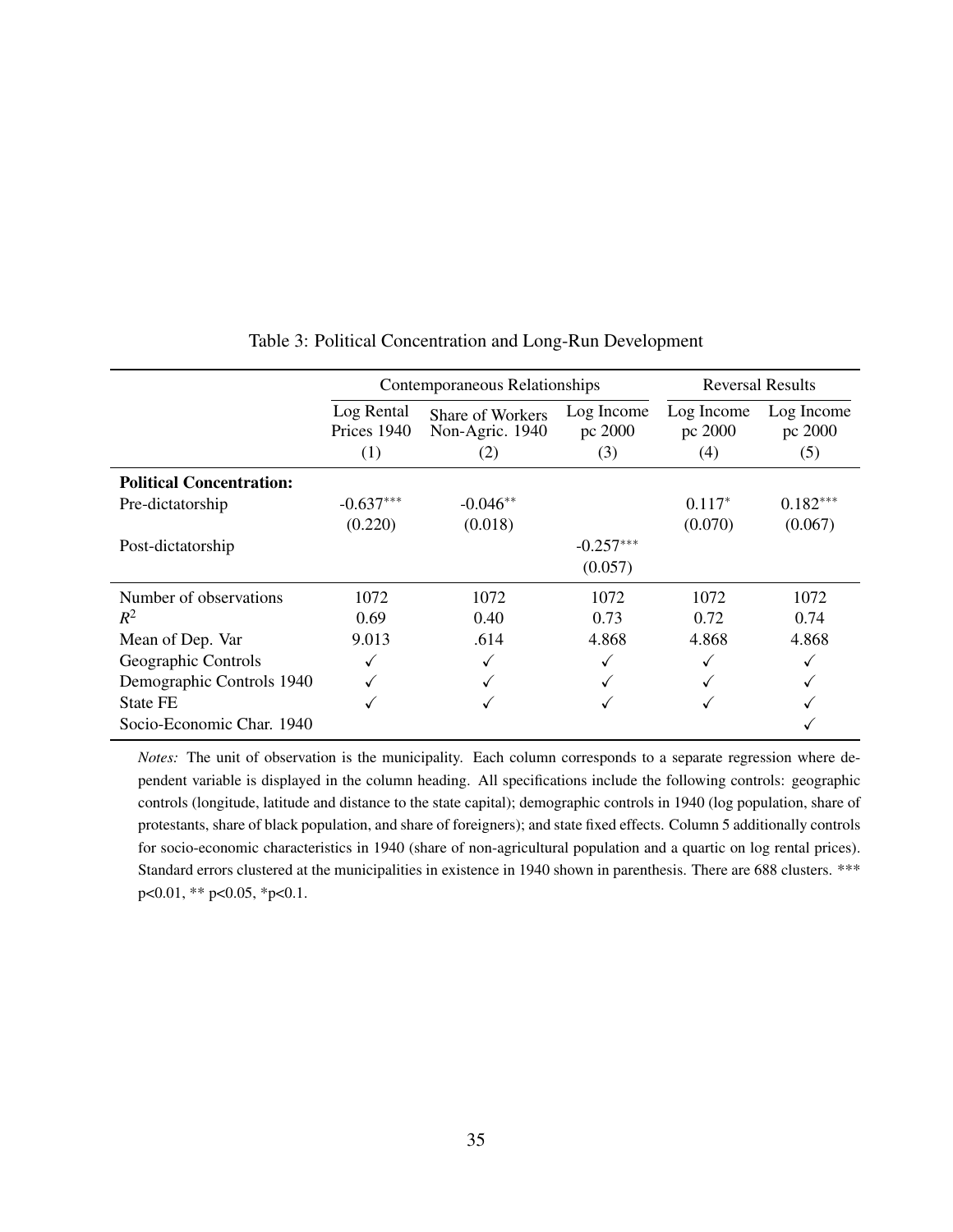|                                 | Log Income per Capita 2000 |            |           |            |            |  |
|---------------------------------|----------------------------|------------|-----------|------------|------------|--|
|                                 | (1)                        | (2)        | (3)       | (4)        | (5)        |  |
| <b>Political Concentration:</b> |                            |            |           |            |            |  |
| Pre-dictatorship                | $0.185***$                 | $0.176***$ | $0.170**$ | $0.188***$ | $0.228***$ |  |
|                                 | (0.067)                    | (0.066)    | (0.067)   | (0.066)    | (0.070)    |  |
| Number of observations          | 1059                       | 1059       | 1059      | 1059       | 848        |  |
| $R^2$                           | 0.74                       | 0.75       | 0.74      | 0.74       | 0.71       |  |
| Mean of Dep. Var                | 4.872                      | 4.872      | 4.872     | 4.872      | 4.988      |  |
| Baseline controls               |                            |            |           |            |            |  |
| <b>State Intercepts</b>         |                            |            |           |            |            |  |
| Soil Quality                    |                            |            |           |            |            |  |
| <b>Agriculture Production</b>   |                            |            |           |            |            |  |
| <b>Political Controls</b>       |                            |            |           |            |            |  |
| Land Gini                       |                            |            |           |            |            |  |

Table 4: Political Concentration and Long-Run Development: Robustness

*Notes:* The unit of observation is the municipality. The dependent variable is log income per capita in 2000. All the specifications include baseline controls, which are those included in specification in Table 3, column 5. Each specification adds additional controls as indicated in the table. Soil quality is measured by the percentage area in a municipality with regular and good soil types. Agricultural Production corresponds to the amount of sugar and cotton produced per farm in 1940. Political Controls correspond to indicators for whether the party of the last mayor before the dictatorship was a member of UDN or PTB (the omitted category corresponds to PSD). Land Gini corresponds to the gini coefficient of land allocation in 1940. Standard errors clustered at the municipalities in existence in 1940 shown in parenthesis. There are 681 clusters in columns 1 to 4 and 608 clusters in column 5. \*\*\* p<0.01, \*\* p<0.05, \*p<0.1.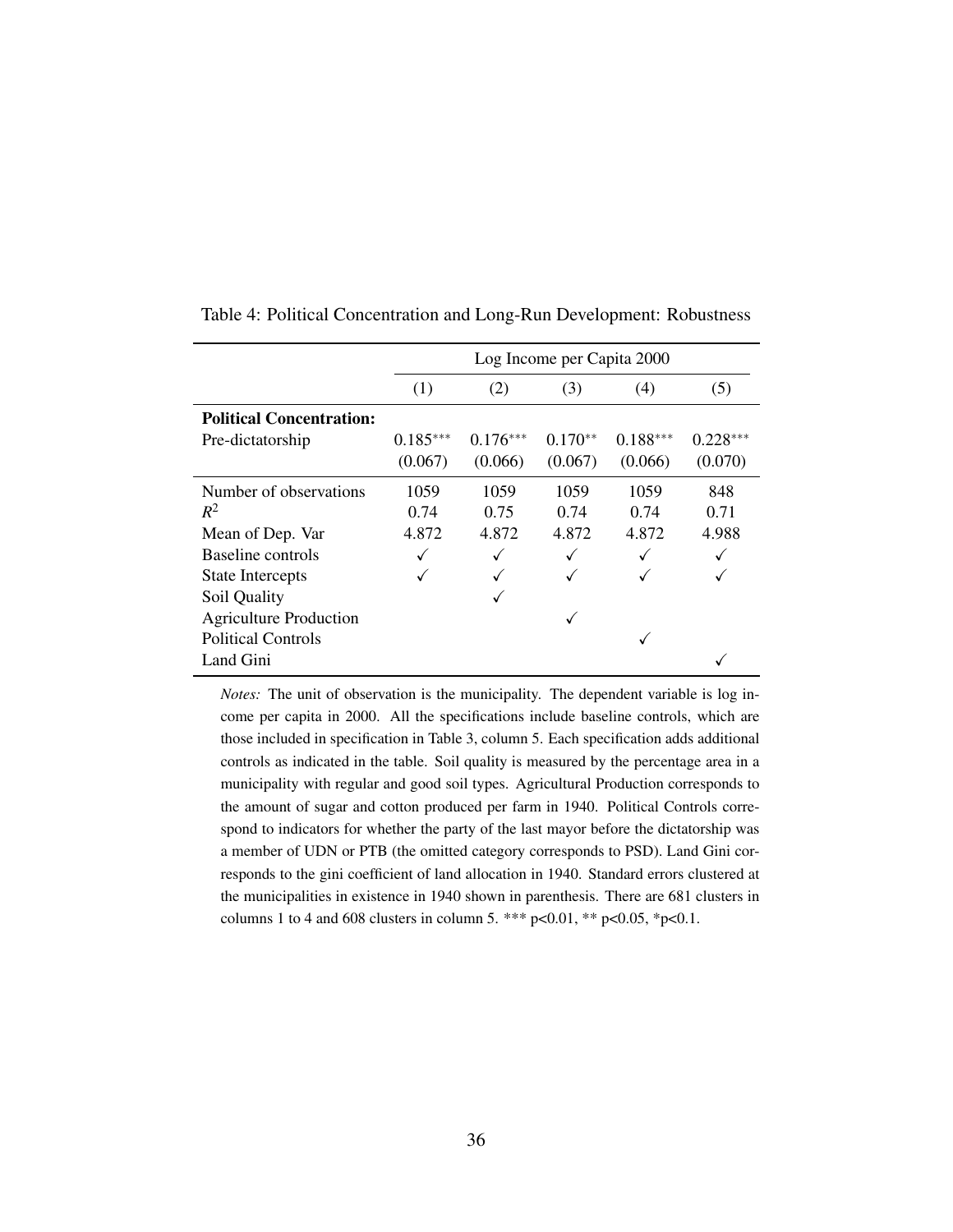|                                 | Political Concentration<br>of Families |                      |                     | <b>Average Family-Level</b><br><b>Reelection Rate</b> |                      | Herfindahl Index of<br><b>Candidate Concentration</b> |                          | Share of Non-<br><b>Traditional Families</b> |                      |
|---------------------------------|----------------------------------------|----------------------|---------------------|-------------------------------------------------------|----------------------|-------------------------------------------------------|--------------------------|----------------------------------------------|----------------------|
|                                 | Dict<br>(1)                            | Post-<br>Dict<br>(2) | Pre-<br>Dict<br>(3) | Dict<br>(4)                                           | Post-<br>Dict<br>(5) | Mayor<br>2000<br>(6)                                  | Councilor<br>2000<br>(7) | Dict<br>(8)                                  | Post-<br>Dict<br>(9) |
| <b>Political Concentration:</b> |                                        |                      |                     |                                                       |                      |                                                       |                          |                                              |                      |
| Pre-dictatorship                | $0.088***$                             | 0.047                | $0.825***$          | $0.147***$                                            | 0.073                | $-0.059**$                                            | $-0.015***$              | $-0.049$                                     | 0.084                |
|                                 | (0.033)                                | (0.040)              | (0.046)             | (0.046)                                               | (0.061)              | (0.026)                                               | (0.004)                  | (0.065)                                      | (0.070)              |
| Number of observations          | 1072                                   | 1072                 | 1072                | 1072                                                  | 1072                 | 1072                                                  | 1072                     | 1072                                         | 1072                 |
| $R^2$                           | 0.098                                  | 0.118                | 0.473               | 0.057                                                 | 0.067                | 0.069                                                 | 0.298                    | 0.089                                        | 0.093                |
| Mean of Dep. Var.               | 0.339                                  | 0.43                 | 0.089               | 0.082                                                 | 0.091                | 0.495                                                 | 0.037                    | 0.709                                        | 0.807                |
| <b>Baseline</b> controls        | √                                      | √                    | ✓                   | $\checkmark$                                          |                      | $\checkmark$                                          | √                        | √                                            |                      |
| <b>State Intercepts</b>         | v                                      | √                    | ✓                   | ✓                                                     | √                    | √                                                     | √                        | √                                            |                      |

Table 5: Effects on Political Competition and Share of Non-Traditional Families

*Notes:* The unit of observation is the municipality. The dependent variable in columns <sup>1</sup> and <sup>2</sup> corresponds to the Herfindahl index of political concentration of families for the dictatorship and post-dictatorship period, respectively. The dependent variable in columns 3, 4 and 5 correspondsto the average reelection rate of incumbent families for the pre-dictatorship, dictatorship, and post-dictatorship period, respectively. The dependentvariable in columns 6 and 7 corresponds to the Herfindahl index of concentration computed using the vote shares of different parties in the 2000 election for mayor and local council, respectively. The dependent variables in columns 8 to 9 correspond to the share of non-traditional families asdescribed in the column headings. Standard errors clustered at the municipalities in existence in 1940 shown in parenthesis. There are 688 clusters.\*\*\* p<0.01, \*\* p<0.05, \*p<0.1.

 $\overline{\phantom{a}}$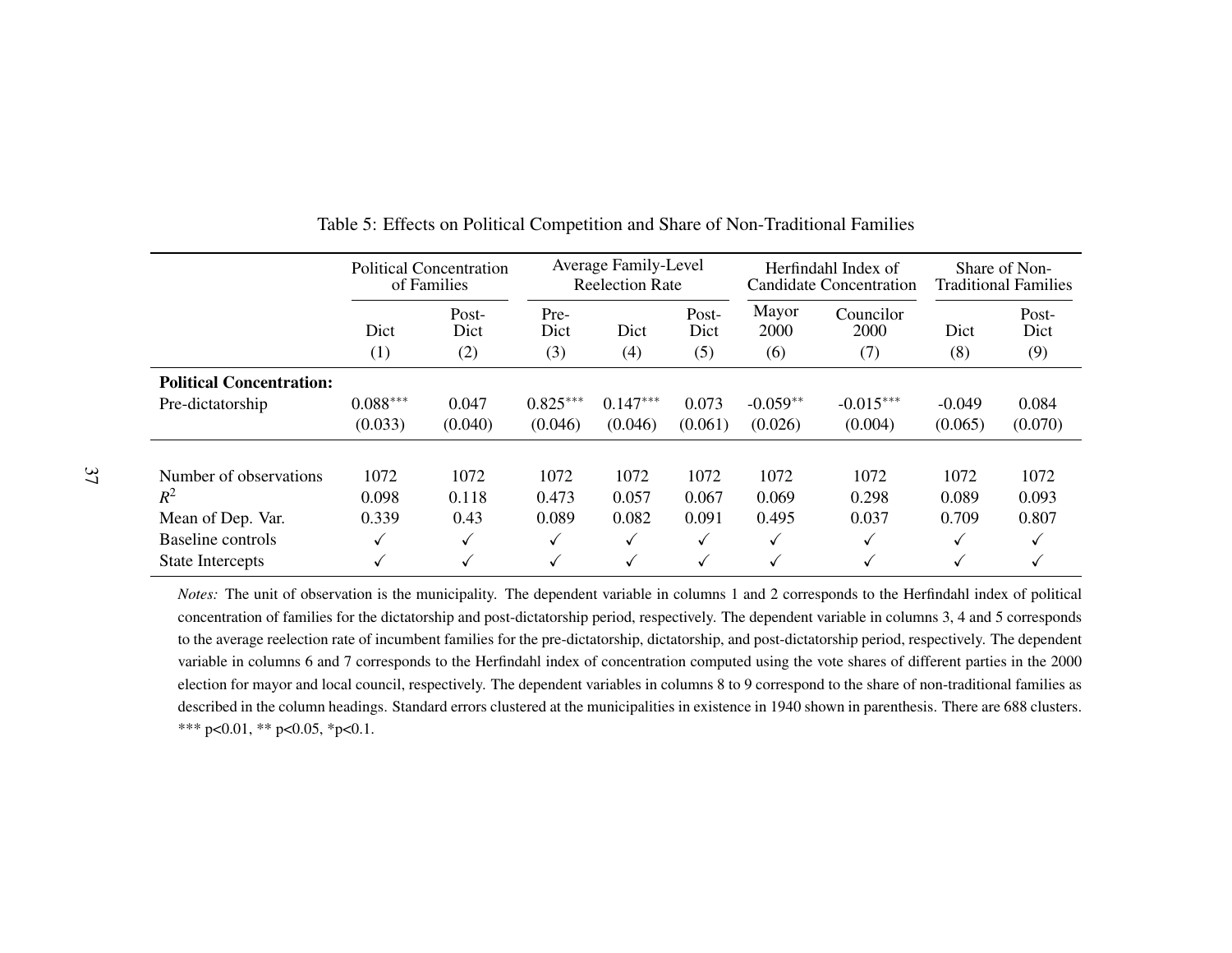|                                 | <b>Literacy Rate</b><br>2000<br>(1) | <b>Infant Mortality</b><br>2000<br>(2) | Num. Corrupt<br>Irregularities<br>(3) |
|---------------------------------|-------------------------------------|----------------------------------------|---------------------------------------|
| <b>Political Concentration:</b> |                                     |                                        |                                       |
| Pre-dictatorship                | $0.028**$                           | $-17.479**$                            | $-0.381**$                            |
|                                 | (0.012)                             | (7.721)                                | (0.191)                               |
| Number of observations          | 1072                                | 930                                    | 172                                   |
| $R^2$                           | 0.829                               | 0.023                                  | 0.621                                 |
| Mean of Dep. Var.               | 0.776                               | 33.738                                 | 4.219                                 |
| Baseline controls               | √                                   |                                        |                                       |
| <b>State Intercepts</b>         |                                     |                                        |                                       |

Table 6: Effects on Local Governance

*Notes:* The unit of observation is the municipality. The dependent variables in columns 1 to 3 correspond to different measures of quality of governance described in the column headings. The number of observations vary because of missing information in the dependent variable. All the specifications include baseline controls, which are those included in specification in Table 3, column 5. Standard errors clustered at the municipalities in existence in 1940 shown in parenthesis. There are 688 clusters in column 1. There are 647 clusters in column 2 and 155 in column 3. \*\*\* p<0.01, \*\* p<0.05, \*p<0.1.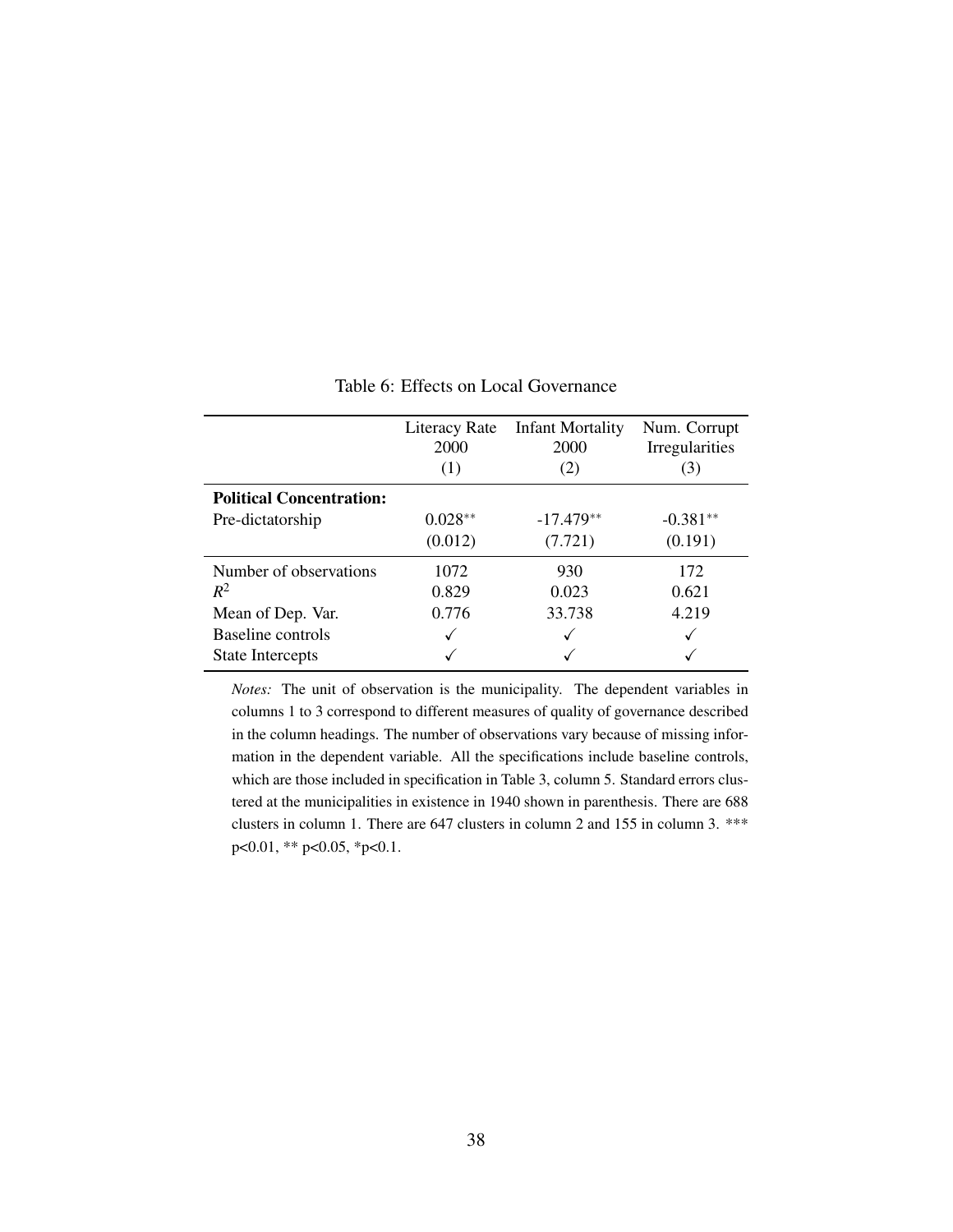|                                 | During Dictatorship      |                            |                                 |  |  |
|---------------------------------|--------------------------|----------------------------|---------------------------------|--|--|
|                                 | Any<br>Sublegenda<br>(1) | ARENA<br>Sublegenda<br>(2) | <b>MDB</b><br>Sublegenda<br>(3) |  |  |
| <b>Political Concentration:</b> |                          |                            |                                 |  |  |
| Pre-dictatorship                | $0.215*$                 | $0.263**$                  | 0.087                           |  |  |
|                                 | (0.121)                  | (0.128)                    | (0.082)                         |  |  |
| Number of observations          | 1045                     | 1045                       | 1045                            |  |  |
| $R^2$                           | 0.036                    | 0.038                      | 0.076                           |  |  |
| Mean of Dep. Var.               | 0.734                    | 0.676                      | 0.107                           |  |  |
| Baseline controls               |                          |                            |                                 |  |  |
| <b>State Intercepts</b>         |                          |                            |                                 |  |  |

Table 7: Effects on the Adoption of *Sublegenda* Voting System

*Notes:* The unit of observation is the municipality. The dependent variables are indicators for whether municipalities adopted the sublegenda system in the 1972 or 1976 elections. The dependent variable in column 1 takes value 1 if a sublegenda was adopted, regardless of the party that adopted it. The dependent variable in column 2 (3) takes value 1 if the ARENA (MDB) party adopted a sublegenda in the 1972 or 1976 election. The number of observations vary because of missing information in the dependent variable. All the specifications include baseline controls, which are those included in specification in Table 3, column 5. Standard errors clustered at the municipalities in existence in 1940 shown in parenthesis. There are 667 clusters. \*\*\* p<0.01, \*\* p<0.05, \*p<0.1.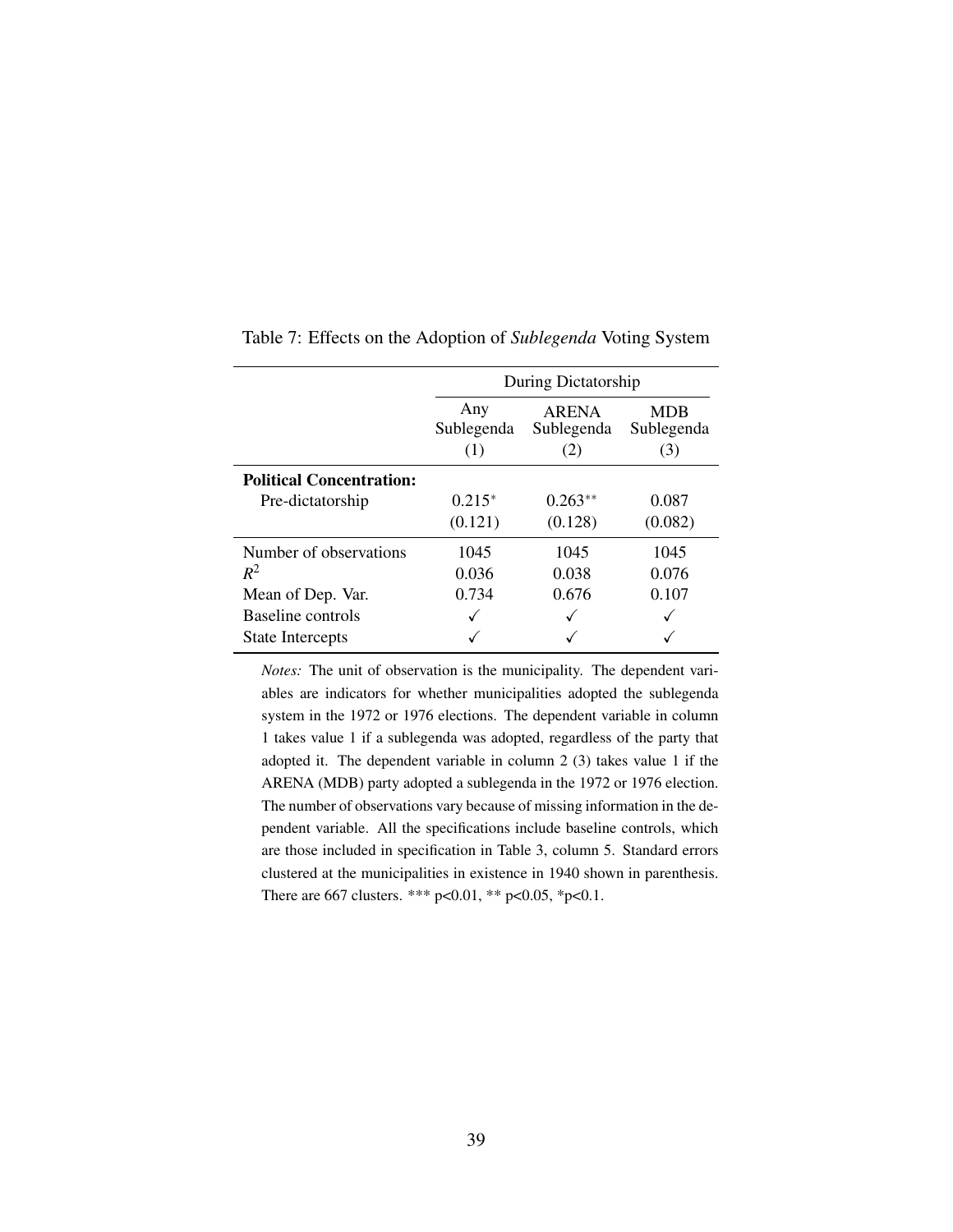|                                 |             | Log Credit per Farm | Number of Farms | Average Farm Size |
|---------------------------------|-------------|---------------------|-----------------|-------------------|
|                                 | Govt<br>(1) | Non-Govt<br>(2)     | (3)             | (4)               |
| <b>Political Concentration:</b> |             |                     |                 |                   |
| Pre-dictatorship                | $0.666***$  | 0.464               | $664.111***$    | -41.183           |
|                                 | (0.232)     | (0.314)             | (227.583)       | (35.607)          |
| Number of observations          | 1056        | 1056                | 1072            | 1071              |
| $R^2$                           | 0.311       | 0.230               | 0.329           | 0.261             |
| Mean of Dep. Var.               | 3.629       | 1.317               | 1023.949        | 102.116           |
| Baseline controls               |             | √                   |                 |                   |
| State Intercepts                |             |                     |                 |                   |

Table 8: Effects on Agricultural Credit and Entry of Agricultural Businesses in 1980

*Notes:* The unit of observation is the municipality. The dependent variables are obtained from the 1980 agricultural census and are described by the column headings. The number of observations vary because of missing information in the dependent variables. All specifications include baseline controls, which are those included in Table 3, column 5. Standard errors clustered at the municipalities in existence in 1940 shown in parenthesis. There are 680 clusters in columns 1 and 2, and 688 clusters in columns 3 and 4. \*\*\* p<0.01, \*\* p<0.05, \*p<0.1.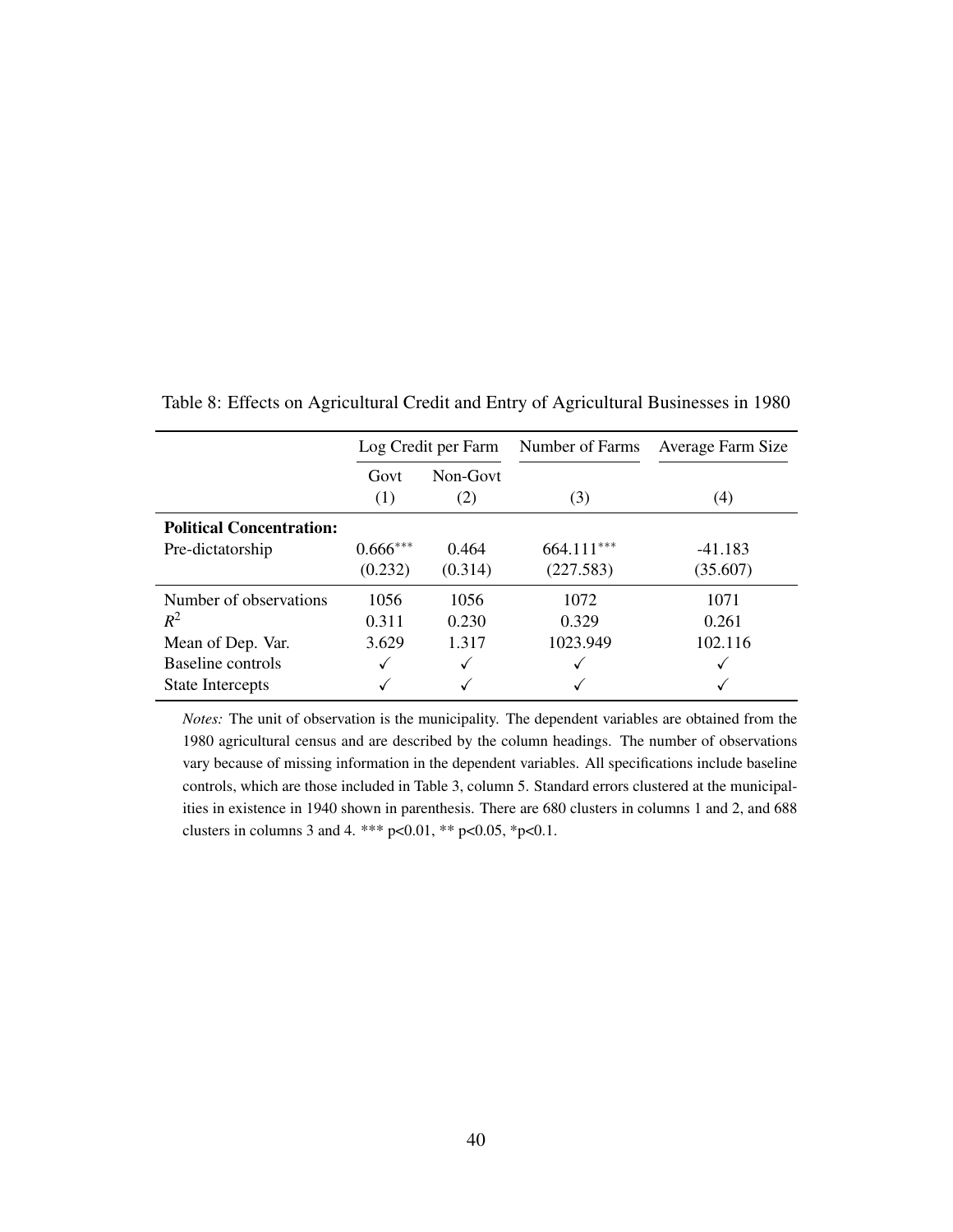|                                 | <b>Agricultural Inputs</b> |             |            | Sector of Employment |               |          |           |
|---------------------------------|----------------------------|-------------|------------|----------------------|---------------|----------|-----------|
|                                 | <b>Tractors</b>            | Electricity | Fertilizer | Agriculture          | Manufacturing | Services | Commerce  |
|                                 | (1)                        | (2)         | (3)        | $\left( 4\right)$    | (5)           | (6)      | (7)       |
| <b>Political Concentration:</b> |                            |             |            |                      |               |          |           |
| Pre-dictatorship                | 0.022                      | 0.018       | $0.115***$ | $-0.043$             | 0.003         | $0.016*$ | $0.024**$ |
|                                 | (0.015)                    | (0.025)     | (0.043)    | (0.042)              | (0.029)       | (0.008)  | (0.011)   |
| Number of observations          | 1071                       | 1071        | 1071       | 957                  | 957           | 957      | 957       |
| $R^2$                           | 0.486                      | 0.431       | 0.813      | 0.346                | 0.295         | 0.320    | 0.265     |
| Mean of Dep. Var.               | 0.057                      | 0.110       | 0.444      | 0.870                | 0.065         | 0.023    | 0.042     |
| Baseline controls               | ✓                          | ✓           |            | ✓                    | $\checkmark$  | ✓        |           |
| <b>State Intercepts</b>         |                            | ✓           |            | $\checkmark$         | √             | √        |           |

#### Table 9: Effects on Agricultural Modernization in 1980

*Notes:* The unit of observation is the municipality. The dependent variables are obtained from the <sup>1980</sup> agricultural censusand are described by the column headings. The number of observations vary because of missing information in the dependentvariables. All specifications include baseline controls, which are those included in Table 3, column 5. Standard errors clustered at the municipalities in existence in 1940 shown in parenthesis. There are 688 clusters in columns 1 to 3; and 655 clusters incolumns 4 to 7. \*\*\* p<0.01, \*\* p<0.05, \*p<0.1.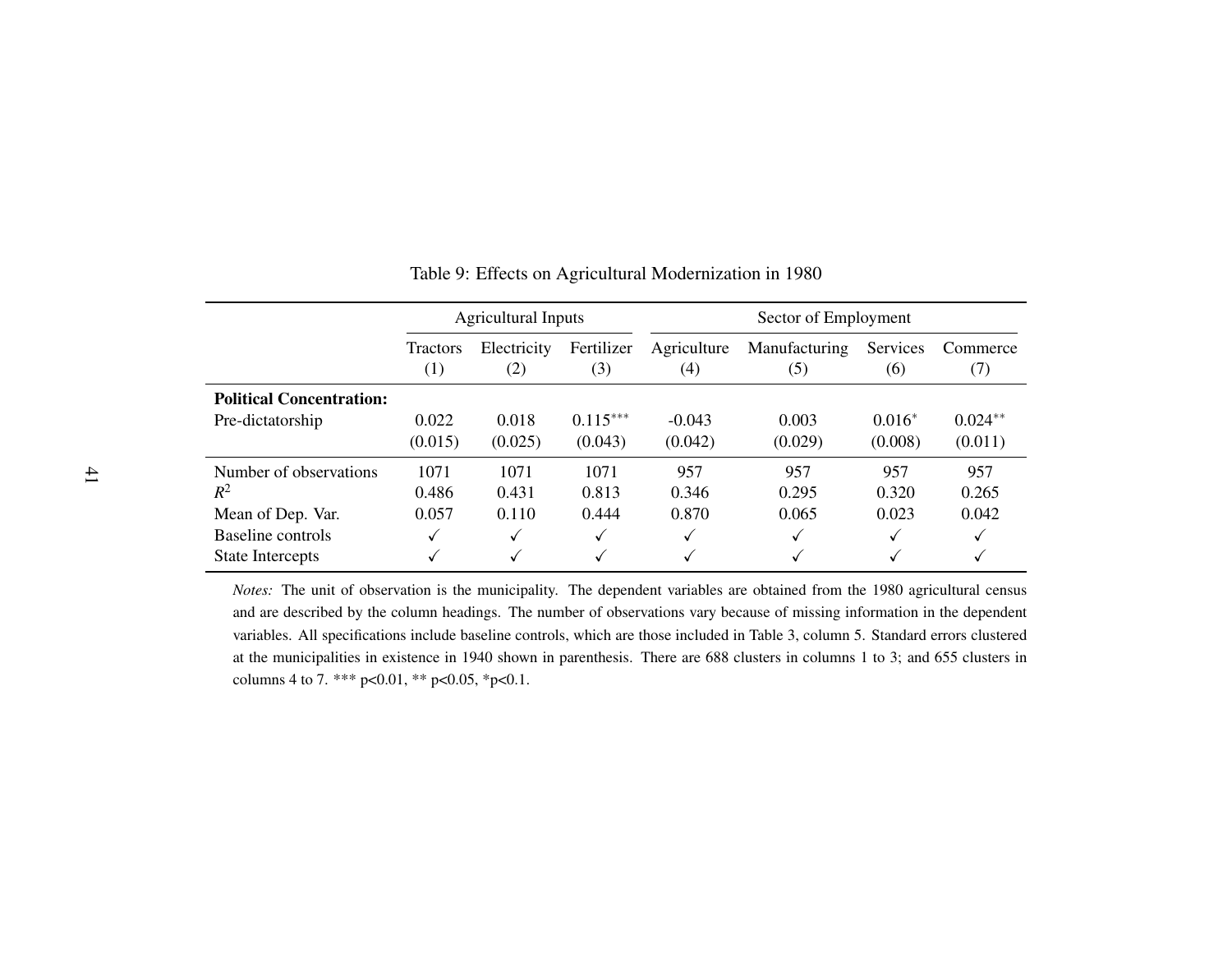|                                 |            | Log Income Per Capita 2000 |             |  |  |  |
|---------------------------------|------------|----------------------------|-------------|--|--|--|
|                                 | (1)        | (2)                        | (3)         |  |  |  |
| <b>Political Concentration:</b> |            |                            |             |  |  |  |
| Pre-dictatorship                | $0.175***$ | $0.147**$                  | $0.163**$   |  |  |  |
|                                 | (0.068)    | (0.066)                    | (0.066)     |  |  |  |
| <i>Modernization Variables:</i> |            |                            |             |  |  |  |
| $\Delta$ Fertilizer 1980-1960   |            | $0.099*$                   |             |  |  |  |
|                                 |            | (0.052)                    |             |  |  |  |
| $\Delta$ Tractors 1980-1960     |            | $0.782***$                 |             |  |  |  |
|                                 |            | (0.183)                    |             |  |  |  |
| $\Delta$ Electricity 1980-1960  |            | $0.515***$                 |             |  |  |  |
|                                 |            | (0.109)                    |             |  |  |  |
| $\Delta$ Agriculture 1980-1970  |            |                            | $-1.159***$ |  |  |  |
|                                 |            |                            | (0.148)     |  |  |  |
| $\Delta$ Commerce 1980-1970     |            |                            | 0.437       |  |  |  |
|                                 |            |                            | (0.617)     |  |  |  |
| $\Delta$ Services 1980-1970     |            |                            | 1.293*      |  |  |  |
|                                 |            |                            | (0.740)     |  |  |  |
| Number of observations          | 946        | 946                        | 946         |  |  |  |
| $R^2$                           | 0.730      | 0.754                      | 0.765       |  |  |  |
| Mean of Dep. Var.               | 4.923      | 4.923                      | 4.923       |  |  |  |
| Baseline controls               | ✓          |                            |             |  |  |  |
| <b>State Intercepts</b>         | ✓          |                            |             |  |  |  |

Table 10: Robustness to Controlling for Agricultural Modernization

*Notes:* The unit of observation is the municipality. The dependent variable is log income per capita in 2000. The number of observations vary because of missing information in some of the controls for agricultural modernization. All the specifications include baseline controls, which are those included in Table 3, column 5. Standard errors clustered at the municipalities in existence in 1940 shown in parenthesis. There are 659 clusters. \*\*\* p<0.01, \*\* p<0.05, \*p<0.1.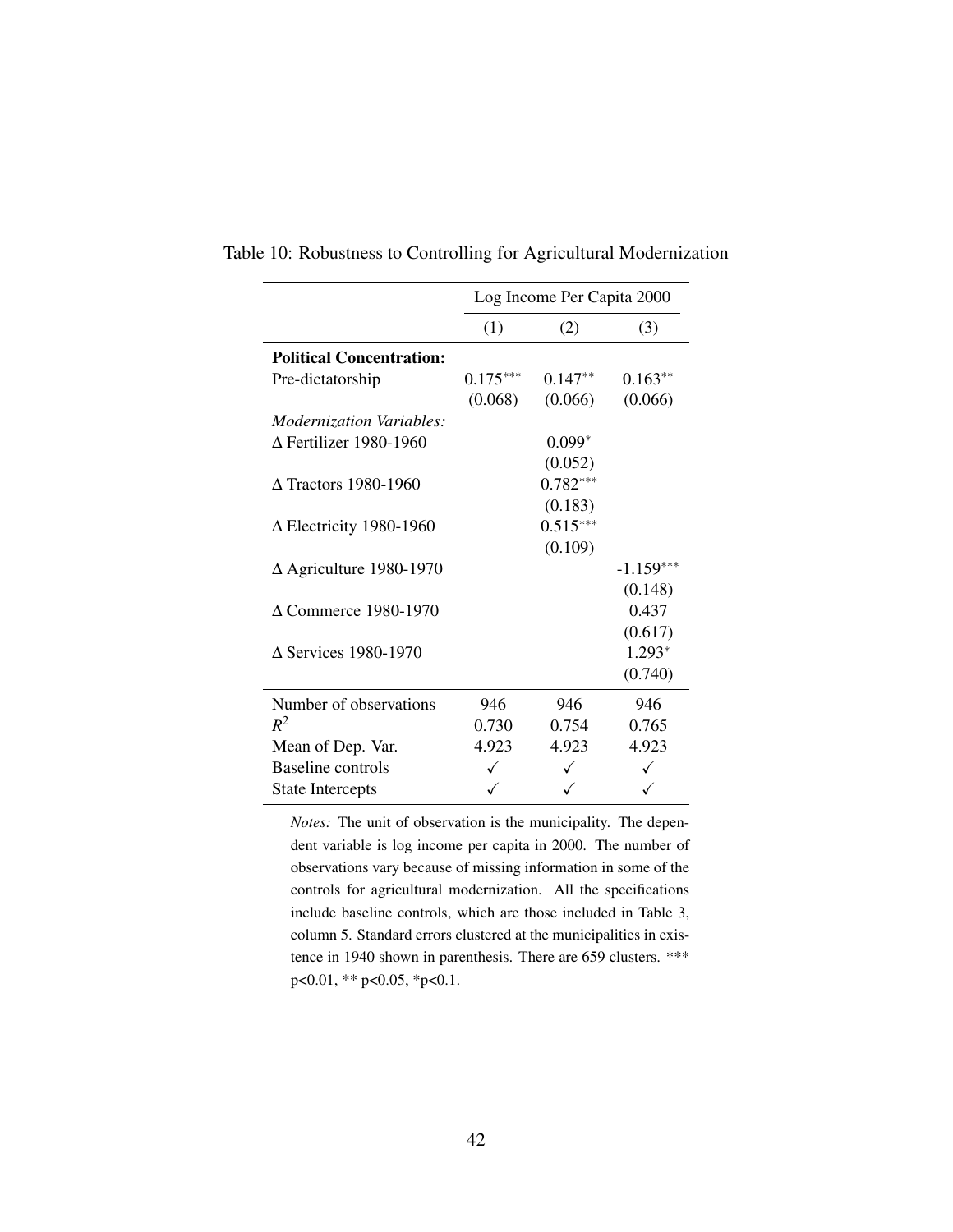# 6 Online Appendix *[For Online Publication Only]*

### 6.1 Additional Data Description

This section provides further information on the different data sources used in this paper. We merged the different sources using municipality names or official identifiers. We use Brazil's Statistical Office (IBGE) historical files to trace municipal splits and merges, which were frequent during our study period. This allows us to have information on the municipal borders at the beginning of our sample period, i.e., 1940, which is the level we use to cluster the standard errors.

Political concentration and electoral outcomes. We collected data on the identity of all the mayors that held office from 1947 to 2000 in the states of Ceará, Minas Gerais, and Paraíba. We selected these states because they were the only ones that had information available. We downloaded the data from the state-level *Tribunal Regional Eleitoral*. For Ceará, we obtained historical information from http://www.tre-ce.jus.br/eleicao/resultados. For Minas Gerais the information was available from http://www.tre-mg.jus.br/eleicoes/eleicoes-anteriores-1. For Paraíba we obtained historical information from http://www.tre-pb.jus.br/eleicoes/ eleicoes-anteriores/resultados-de-eleicoes. These data also reported the party affiliation of the winner. We use this information to construct our measure of the adoption of *sublegendas*. When candidates run under a *sublegenda* the party affiliation appears with a numerical subindex (i.e., "1", "2", or "3"), which indicates that there were multiple contestants within that party. For the states of Ceará and Paraíba, the electoral results during the dictatorship also included the names and party affiliations of all contestants. With this information we could create a more precise measure of whether parties adopted *sublegenda* and the type of contestants in each party. Furthermore, for a subset of these municipalities we also have the vote shares obtained for each candidate. To control for the political party that was in power before the dictatorship, we use indicators for whether UDN, PSD, or PTB were in power in a given municipality. We combine the existing state-level *Tribunal Regional Eleitoral* data with the publication TSE- Dados Estatísticos, Eleições Federal, Estadual e Municipal, Departamento de Imprensa Nacional, Rio de Janeiro, available for multiple years. They have been digitized and are available at http://bibliotecadigital.tse.jus.br/. Electoral data used to calculate the Herfindahl Index for Mayoral and Councilor elections in 2000 was obtained from the Tribunal Superior Eleitoral (TSE) at http://www.tse.jus.br/eleicoes/eleicoes-anteriores/eleicoes-2000.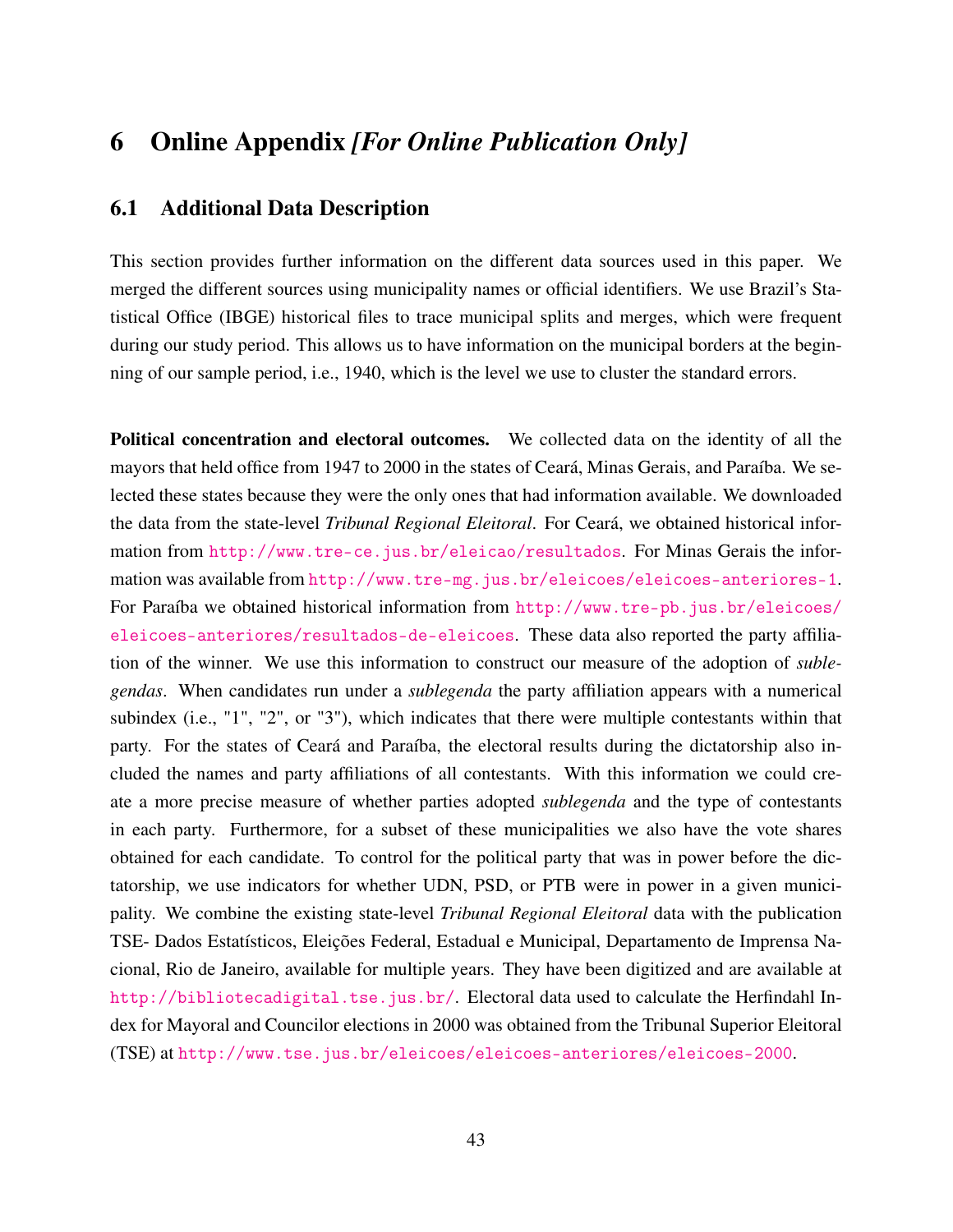Agricultural and population census. We digitized a number of agricultural, industrial, and population censuses between 1940 and 2000. Data from population census between 1970 to 2000 are available from Brazil's Statistical Office (IBGE) https://www.ibge.gov.br/estatisticas. Previous agricultural and population censuses have been digitized and are available in pdf format at https://biblioteca.ibge.gov.br/. Our main outcome of interest (log of income in 2000) comes from the 2000 population census. We also obtain other long-run outcomes from the 2000 population census, such as years of schooling, literacy and infant mortality rates. As key covariates we use a number of measures from the 1940 agricultural census, such as population size, employment rate, share of workers in the agricultural sector, average production of firms, and distribution of farm sizes, from which we construct measures of Land Gini. To check the effects on government credit and agricultural modernization we use agricultural census data from 1960, 1970, and 1980.

Data on Corruption. Our corruption measures are obtained from audit data from Brazil's federal audit program implemented by the Office of Comptroller-General (CGU). The program, named *Programa de Fiscalização por Sorteios Públicos* (Monitoring Program with Public Lotteries), consists of random audits of municipal governments for their use of federal funds. The lotteries are held publicly in conjunction with the national lottery, and all municipalities with a population of up to 500,000 inhabitants are eligible for selection. Starting with the 20th lottery in March 2006, the CGU began to code the information used for the reports. For each inspection order, the dataset contains information on the sector and government program, the amount transferred to the municipality, and a list of findings. For each finding, the auditors describe the irregularity found and classify it as: 1) an act of mismanagement (e.g. documents were not properly filled out, or improper storage of food supplies and medical equipment), 2) act of moderate corruption, 3) act of severe corruption. Based on this information, we construct measures of corruption at the municipality. Our measure of corruption is the number of irregularities classified as either moderate or severe based on audits that were conducted over 2005-2010. See Avis et al. (2018) for a more detailed description of these data.

Soil Quality. We use information from Brazil's Statistical Office (IBGE) that classify soil types in 9 categories according to suitability. Data available at https://www.ibge.gov.br/geociencias. We created the variable "share of area in a municipality with regular and good soil types" by adding up the share of areas in categories regular, regular to good, good to regular and good soil type.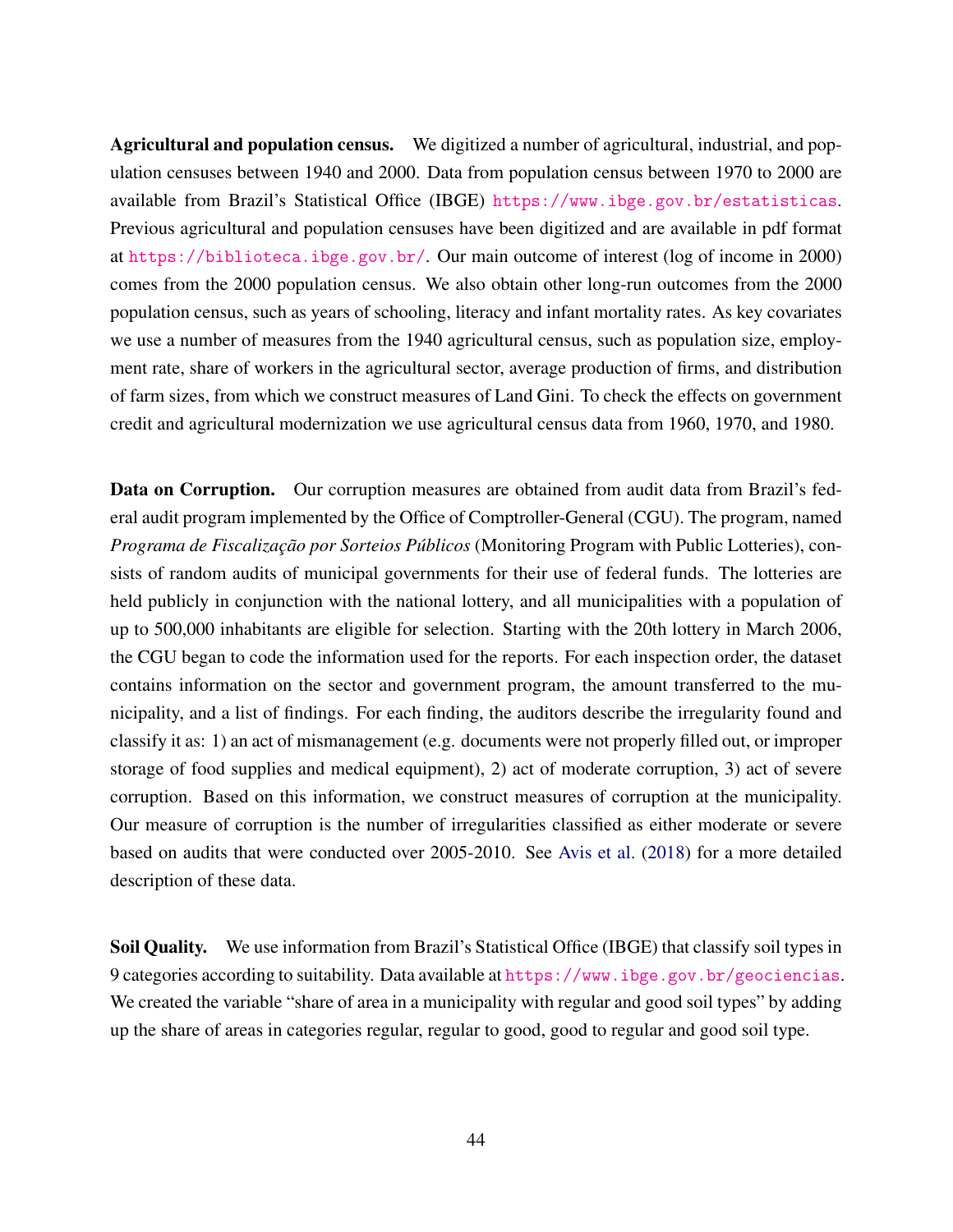### 6.2 Robustness Check for Common Surnames

Our main measure of political concentration is constructed under the assumption that two mayors that have the same surname are members of the same family. Given the history of the municipalities in our sample, this seems a valid assumption. Most mayors have quite uncommon surnames, which is indicative of an elite status. Nevertheless, occasionally some mayors have surnames that are common in Brazil. To verify the robustness of our measure of political concentration, we reconstructed family identifiers ignoring common surnames. More specifically, we assigned mayors different family identifiers if they only share a common surname, such as Silva. The most common surnames in Brazil are Silva, Santos, Sousa, and Oliveira, which have population shares of 11%, 7%, 6%, and 3% respectively.<sup>25</sup> We coded three alternative family identifiers: i. ignoring the surname Silva; ii. ignoring the surnames Silva and Santos; and iii. ignoring the surnames Silva, Santos, Sousa, and Oliveira. Note that in the latter case, none of the remaining surnames used to construct the family identifier has a population share larger than 3%. Using each alternative family identifier we computed a new measure of political concentration pre-dictatorship.

First, we note that the pairwise correlations between our baseline measure of political concentration and the alternative ones are, 0.91; 0.90; and 0.85, for alternative family identifiers (i); (ii); and (iii), respectively. These correlation coefficients are large, suggesting that the measure of political concentration used in the paper is not subject to large measurement error due to common surnames.

Second, we verify that our main results are robust to using political concentration when ignoring common surnames. The results are presented in Appendix Table A9. Panel A reproduces the baseline results in the paper to facilitate the comparison. In Panel B we recompute political concentration ignoring the most common surname, i.e. Silva. In Panel C we ignore the two most common surnames, i.e. Silva, Santos. In Panel D we ignore the four most common surnames, i.e. Silva, Santos, Sousa, and Oliveira. As we can see our results are, to large extent, robust to these alternative ways of measuring family relationships of mayors.

<sup>25</sup>Source: https://en.wikipedia.org/wiki/List\_of\_most\_common\_surnames\_in\_South\_America.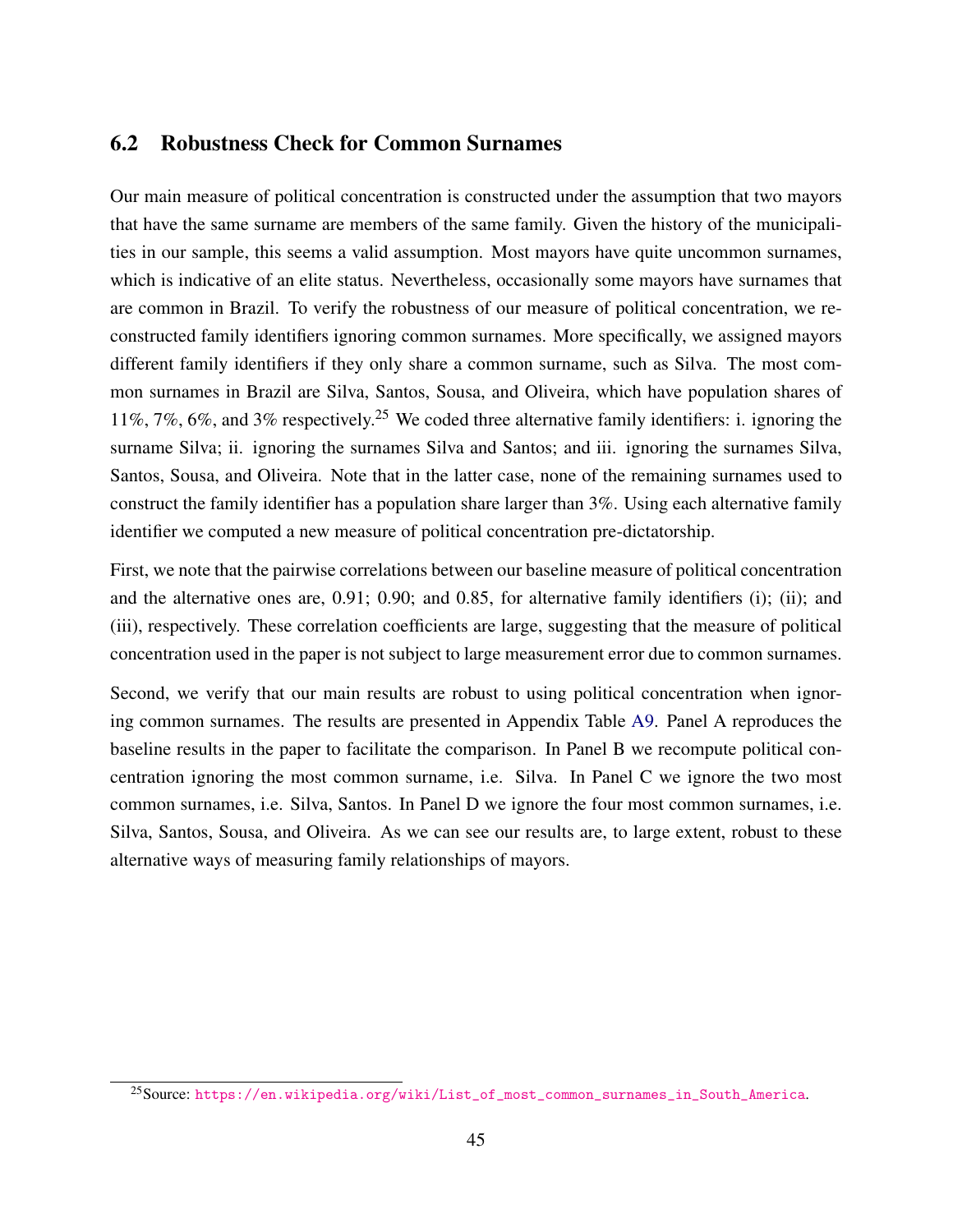

Figure 3: Reversal in the Relationship between Political Concentration and Development

Notes: This figure shows a binned scatter residual plot between share of non-agricultural employment in 1940 and levels of political concentration pre-dictatorship. The residuals are obtained after regressing each variable on distance to the state capital.

#### $6.3$ **Appendix Figures**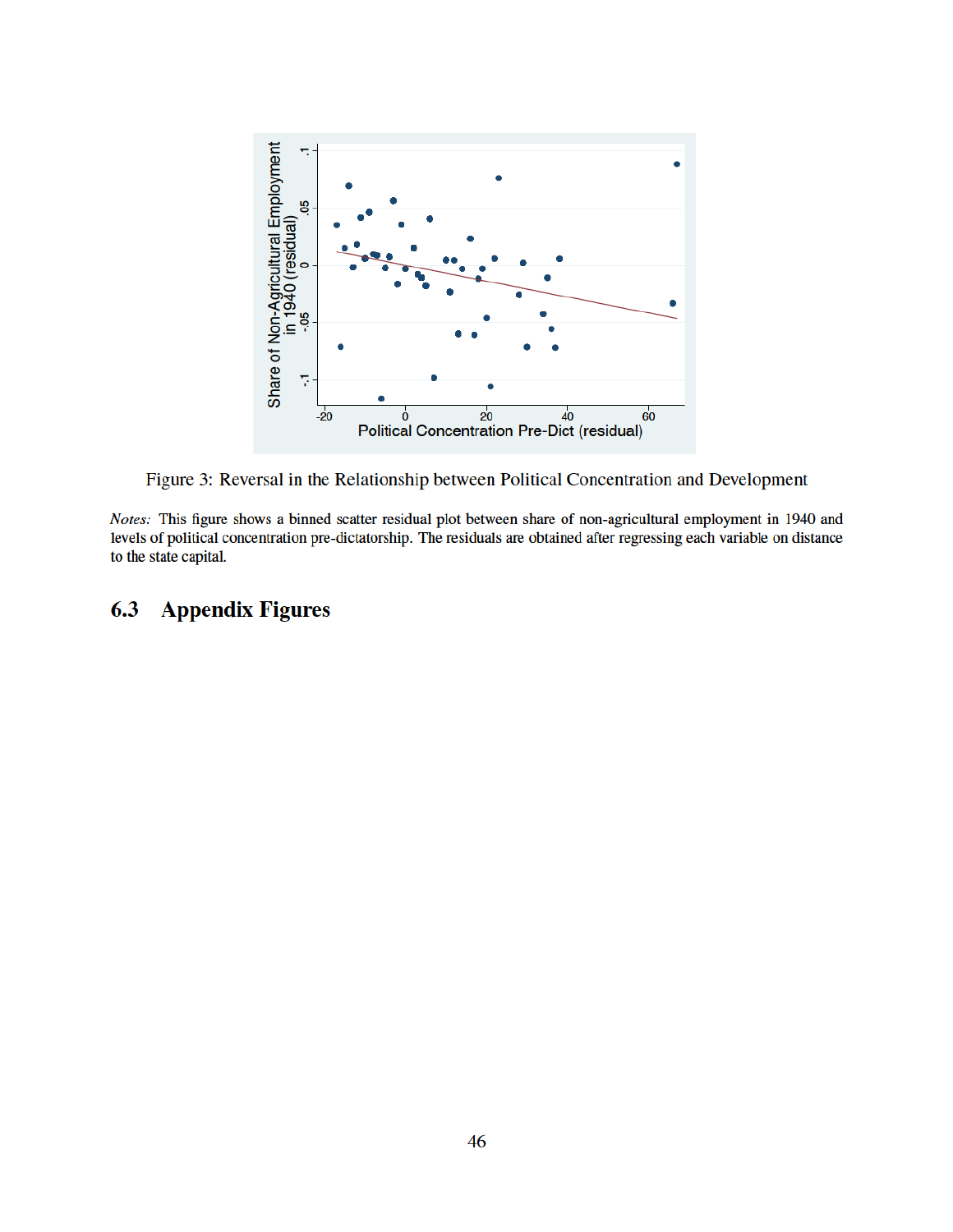| Political    | <b>Election Year</b> | Name of Elected Mayor                            | Family<br>Identifier | Party        |
|--------------|----------------------|--------------------------------------------------|----------------------|--------------|
| Regime       |                      |                                                  |                      |              |
| (1)          | (2)                  | (3)                                              | (4)                  | (5)          |
|              |                      |                                                  |                      |              |
|              |                      | Panel A. Municipality of Carandai (Minas Gerais) |                      |              |
|              | 1947                 | <b>BENJAMIM PEREIRA BAETA</b>                    | 1                    | <b>PSD</b>   |
| Pre-dict     | 1954                 | <b>AGONCILO PEREIRA BAETA</b>                    | $\mathbf{1}$         | PSD_PSP      |
|              | 1958                 | ABELARD RODRIGUES PEREIRA FILHO                  | 1                    | <b>UDN</b>   |
|              | 1962                 | BENJAMIM PEREIRA BAHIA                           | 1                    | <b>PSD</b>   |
|              | 1966                 | PEDRO AMARAL                                     | $\overline{c}$       | ARENA_1      |
|              | 1970                 | <b>BENJAMIM TEIXEIRA DE CARVALHO</b>             | 3                    | ARENA_1      |
| Dictatorship | 1972                 | <b>AGUINALDO PEREIRA BAETA</b>                   | 1                    | ARENA_1      |
|              | 1976                 | BENJAMIN TEIXEIRA DE CARVALHO                    | 3                    | ARENA 1      |
|              | 1982                 | AGOSTINHO CORSINO DE OLIVEIRA                    | $\overline{4}$       | PMDB_1       |
|              |                      |                                                  |                      |              |
|              | 1988                 | <b>WALDEMAR BERTOLIN</b>                         | 5                    | <b>PDC</b>   |
|              | 1992                 | <b>AGOSTINHO CORSINO DE OLIVEIRA</b>             | 4                    |              |
| Democracy    | 1996                 | PAULO ROBERTO BARBOSA DINIZ                      | 6                    | <b>PMDB</b>  |
|              | 2000                 | MOACIR TOSTES DE OLIVEIRA                        | 4                    | <b>PPS</b>   |
|              |                      |                                                  |                      |              |
|              |                      | Panel B. Municipality of Campos Sales (Ceara)    |                      |              |
|              |                      |                                                  |                      |              |
|              | 1947                 | <b>HELIO LIMA</b>                                | 1                    | <b>UDN</b>   |
| Pre-dict     | 1950                 | FRANCISCO VELOSO DE ANDRADE                      | $\overline{c}$       | <b>UDN</b>   |
|              | 1954                 | <b>HELIO LIMA</b>                                | 1                    | <b>UDN</b>   |
|              | 1962                 | FRANCISCO VELOSO DE ANDRADE                      | $\overline{c}$       | <b>UDN</b>   |
|              | 1966                 | FRANCISCO JAIME DE ANDRADE                       | $\overline{2}$       | <b>MDB</b>   |
|              | 1970                 | HELDER MACARIO DE BRITO                          | 3                    | <b>ARENA</b> |
| Dictatorship | 1972                 | <b>JOSE IRIS DE MORAIS</b>                       | $\overline{4}$       | <b>ARENA</b> |
|              | 1976                 | FRANCISCO DE PAULA FORTALEZA                     | 5                    | ARENA1       |
|              | 1982                 | <b>JOSE IRIS DE MORAES</b>                       | 4                    | $PDS-1$      |
|              |                      |                                                  |                      |              |
|              | 1988                 | <b>JOSE LOURENCO ARRAIS</b>                      | 6                    | PFL          |
|              | 1992                 | FRANCISCO DE PAULA FORTALEZA                     | 5                    | <b>PDT</b>   |
| Democracy    | 1996                 | PAULO NEY MARTINS                                | $\overline{7}$       | PDT/PSDB     |
|              | 2000                 | <b>JOSE LOURENCO ARRAIS</b>                      | 6                    | PFL/PMDB     |

### Table A1: Examples of Political Dynasties

*Notes:* This table illustrates the structure of our data on mayors using as an example two municipalities: Carandai in Panel A and Campos Sales in Panel B. Each row shows the information of the elected mayor in the corresponding local election.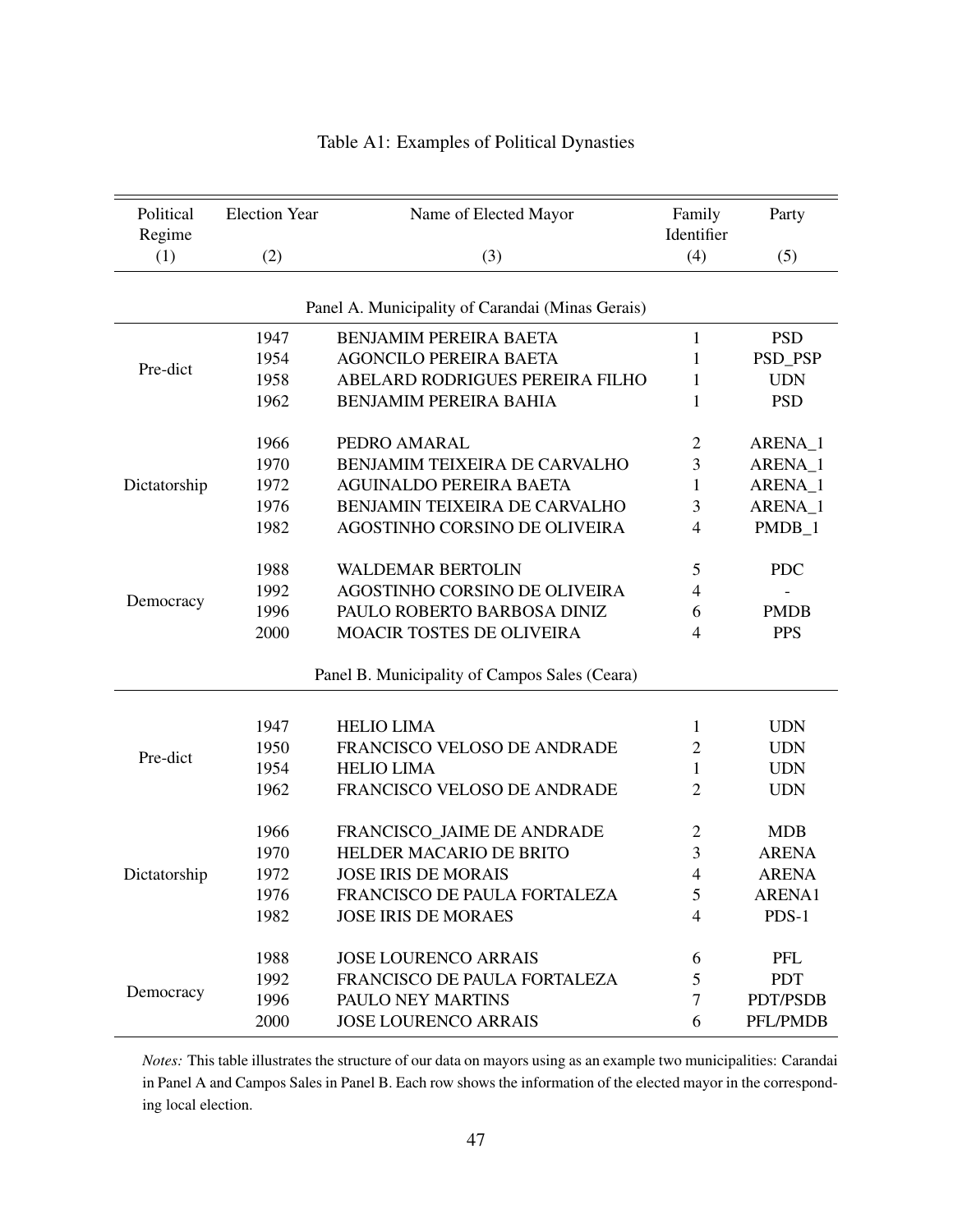| Year  | Ceara            | Minas Gerais     | Paraiba          | Total          |
|-------|------------------|------------------|------------------|----------------|
| (1)   | (2)              | (3)              | (4)              | (5)            |
|       |                  |                  |                  |                |
| 1947  | 184              | 750              | 213              | 1,147          |
| 1949  | $\boldsymbol{0}$ | 91               | $\boldsymbol{0}$ | 91             |
| 1950  | 170              | $\overline{0}$   | $\overline{0}$   | 170            |
| 1951  | $\boldsymbol{0}$ | $\overline{0}$   | 221              | 221            |
| 1952  | $\boldsymbol{0}$ | $\boldsymbol{0}$ | 10               | 10             |
| 1953  | $\overline{0}$   | $\overline{0}$   | 10               | 10             |
| 1954  | 164              | 750              | $\overline{0}$   | 914            |
| 1955  | $\boldsymbol{0}$ | $\boldsymbol{0}$ | 217              | 217            |
| 1958  | 182              | 750              | $\overline{0}$   | 932            |
| 1959  | $\boldsymbol{0}$ | $\boldsymbol{0}$ | 213              | 213            |
| 1960  | $\mathbf{0}$     | $\boldsymbol{0}$ | 20               | 20             |
| 1962  | 184              | 746              | 58               | 988            |
| 1963  | $\boldsymbol{0}$ | 221              | 149              | 370            |
| 1964  | $\boldsymbol{0}$ | 6                | 30               | 36             |
| 1966  | 184              | 750              | 73               | 1,007          |
| 1968  | $\boldsymbol{0}$ | $\overline{0}$   | 156              | 156            |
| 1969  | $\boldsymbol{0}$ | $\boldsymbol{0}$ | 71               | 71             |
| 1970  | 184              | 738              | $\boldsymbol{0}$ | 922            |
| 1972  | 184              | 726              | 219              | 1,129          |
| 1976  | 183              | 751              | 219              | 1,153          |
| 1982  | 184              | 748              | 219              | 1,151          |
| 1984  | $\mathbf{1}$     | $\boldsymbol{0}$ | 3                | $\overline{4}$ |
| 1985  | 12               | $\boldsymbol{0}$ | $\boldsymbol{0}$ | 12             |
| 1988  | 184              | 752              | 216              | 1,152          |
| 1992  | 184              | 751              | 220              | 1,155          |
| 1996  | 184              | 750              | 221              | 1,155          |
| 2000  | 182              | 744              | 221              | 1,147          |
|       |                  |                  |                  |                |
| Total | 2,550            | 10,024           | 2,979            | 15,553         |

Table A2: Timing of Local Elections

*Notes:* This table shows the frequency of local elections held by calendar year in the three different states that are part of our sample. Column 4 shows the frequency of elections when adding up the three states.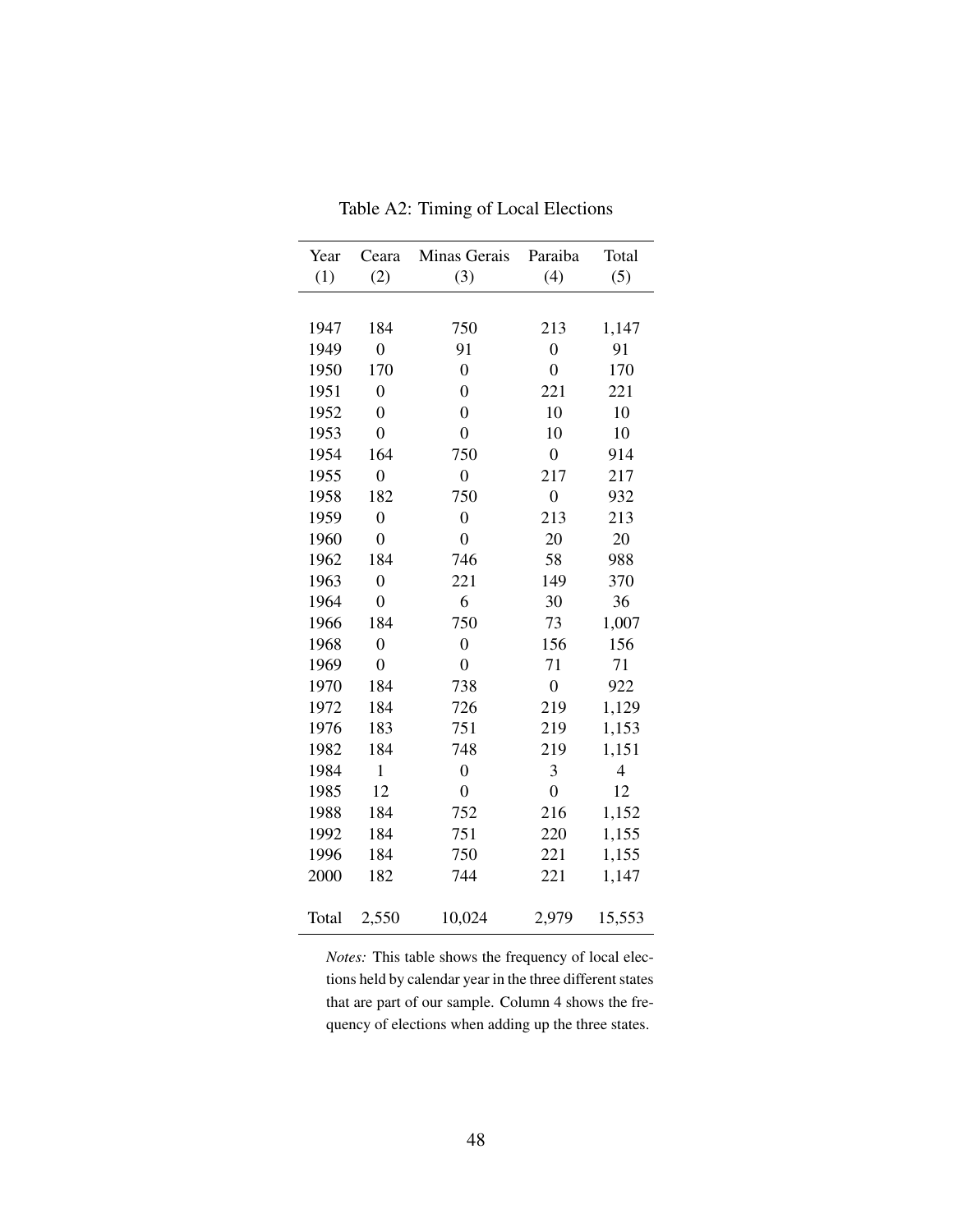|                         | Log Rental Prices 1940 |            |  |  |
|-------------------------|------------------------|------------|--|--|
|                         | (1)                    | (2)        |  |  |
| Share of Employment     |                        |            |  |  |
| not in Agriculture 1940 | $9.119***$             |            |  |  |
|                         | (0.603)                |            |  |  |
| Literacy Rate 1940      |                        | $5.259***$ |  |  |
|                         |                        | (0.582)    |  |  |
| Number of observations  | 1072                   | 1072       |  |  |
| $R^2$                   | 0.41                   | 0.28       |  |  |
| Mean of Dep. Var        | 9.013                  | 9.013      |  |  |
| Mean of Indep. Var      | .614                   | .284       |  |  |
| State Intercepts        |                        |            |  |  |

Table A3: Correlates of Rental Prices in 1940

*Notes:* The unit of observation is the municipality. Each column corresponds to a separate regression where dependent variable is regressed on the regressor displayed and state fixed effects. The dependent is the log of rental prices in 1940. Standard errors clustered at the municipalities in existence in 1940 shown in parenthesis. There are 688 clusters. \*\*\* p<0.01, \*\* p<0.05, \*p<0.1.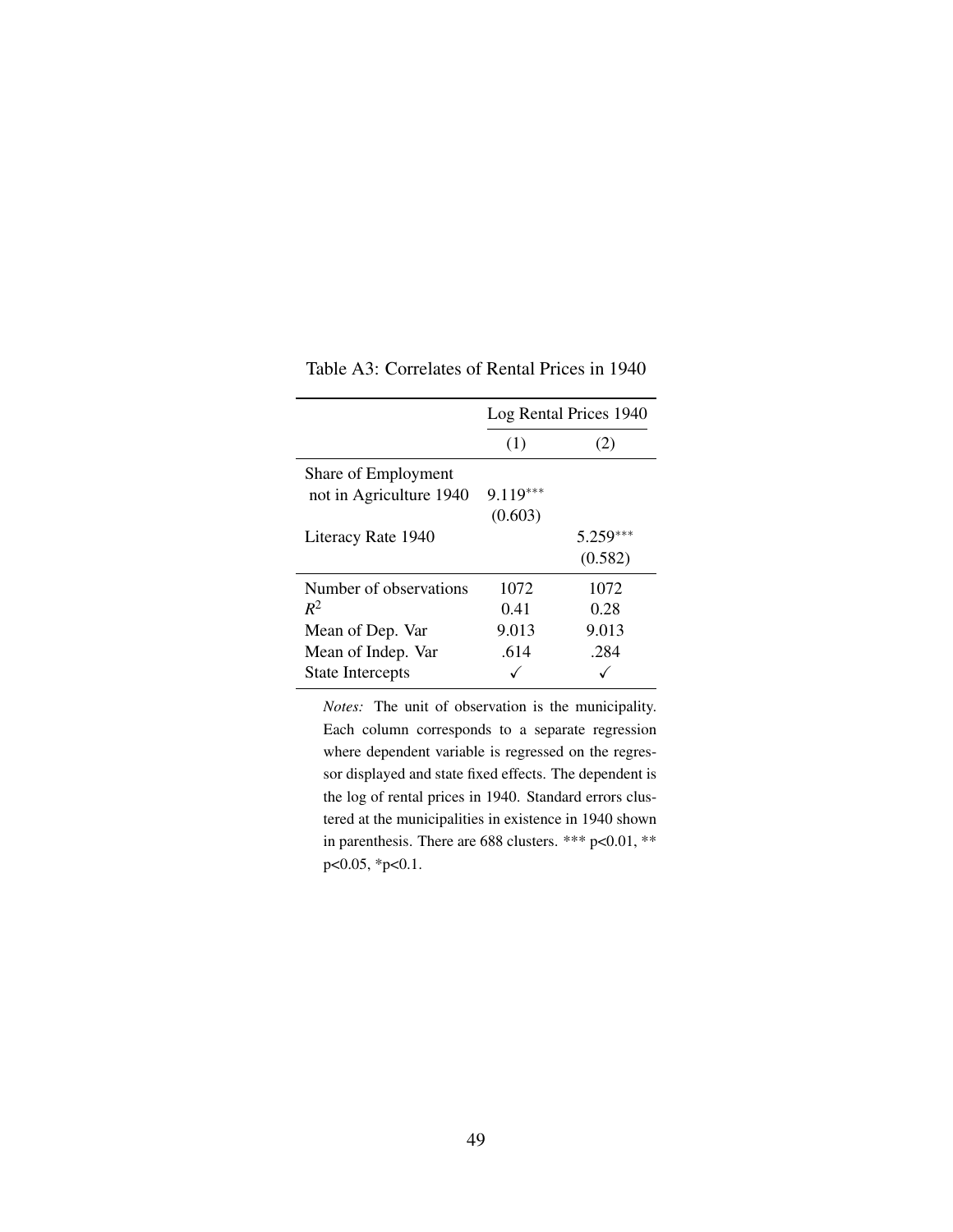|                                      | Number of<br>Elections | <b>Share of Elections</b><br>won by ARENA | <b>Share of Elections</b><br>with Sublegendas | Share of Elections<br>with Sublegendas<br>conditional on<br><b>ARENA</b> victory | Share of Elections<br>with Sublegendas<br>conditional on<br>MDB victory |
|--------------------------------------|------------------------|-------------------------------------------|-----------------------------------------------|----------------------------------------------------------------------------------|-------------------------------------------------------------------------|
|                                      | (1)                    | (2)                                       | (3)                                           | (4)                                                                              | (5)                                                                     |
| Average during<br>the military dict. | 999.69                 | 0.87                                      | 0.49                                          | 0.51                                                                             | 0.33                                                                    |
| By election year:                    |                        |                                           |                                               |                                                                                  |                                                                         |
| 1966                                 | 992                    | 0.89                                      | 0.52                                          | 0.56                                                                             | 0.22                                                                    |
| 1968                                 | 154                    | 0.64                                      | 0.36                                          | 0.41                                                                             | 0.25                                                                    |
| 1969                                 | 69                     | 0.78                                      | 0.35                                          | 0.44                                                                             | 0.00                                                                    |
| 1970                                 | 909                    | 0.90                                      | 0.38                                          | 0.40                                                                             | 0.23                                                                    |
| 1972                                 | 1120                   | 0.87                                      | 0.45                                          | 0.46                                                                             | 0.38                                                                    |
| 1976                                 | 1132                   | 0.86                                      | 0.61                                          | 0.63                                                                             | 0.47                                                                    |

#### Table A4: Summary Statistics: Elections during the Military Dictatorship

*Notes:* This table shows <sup>a</sup> number of summary statistics regarding elections during the dictatorship period. The first rowprovides averages of each statistic across all election years. The subsequent rows repor<sup>t</sup> statistics by election year.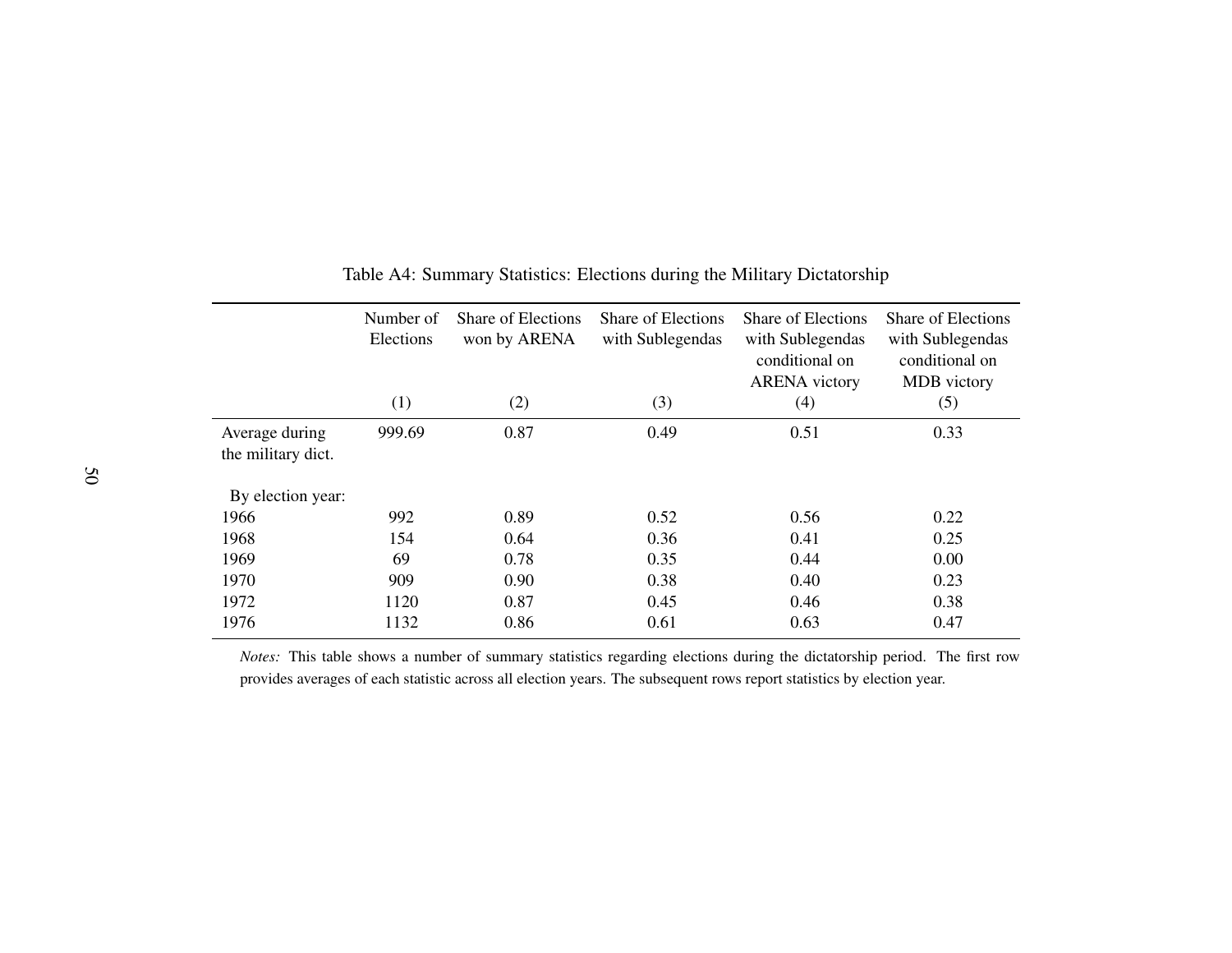|                          |                       | ARENA vote share 1972  | ARENA vote share 1976 |                        |                        |  |
|--------------------------|-----------------------|------------------------|-----------------------|------------------------|------------------------|--|
|                          | (1)                   | (2)                    | (3)                   | (4)                    | (5)                    |  |
| Sublegenda               | $0.119***$<br>(0.027) |                        | $0.182***$<br>(0.030) |                        |                        |  |
| <b>ARENA</b> Sublegenda  |                       | $0.198***$<br>(0.021)  |                       | $0.218***$<br>(0.023)  | $0.200***$<br>(0.022)  |  |
| MDB Sublegenda           |                       | $-0.319***$<br>(0.033) |                       | $-0.196***$<br>(0.026) | $-0.142***$<br>(0.026) |  |
| ARENA vote share in 1972 |                       |                        |                       |                        | $0.345***$<br>(0.059)  |  |
| Number of observations   | 277                   | 277                    | 277                   | 277                    | 274                    |  |
| $R^2$                    | 0.187                 | 0.461                  | 0.220                 | 0.455                  | 0.553                  |  |
| Mean of Dep. Var.        | 0.722                 | 0.722                  | 0.731                 | 0.731                  | 0.733                  |  |
| Baseline controls        |                       | ✓                      |                       |                        |                        |  |
| <b>State Intercepts</b>  |                       |                        |                       |                        |                        |  |

#### Table A5: Sublegenda and ARENA's Vote Share

*Notes:* The unit of observation is the municipality. The sample is restricted to the municipalities in Ceará and Paraíba, for which we have information on vote shares of all contestants. The dependent variable in columns 1 and 2 is the vote share of the ARENA party in the 1972 election. The dependent variable in columns 1 and 2 is the vote share of the ARENA party in the 1976 election. This information was only available for 277 municipalities. All the specifications include baseline controls, which are those included in specification in Table 3, column 5. Standard errors clustered at the municipalities in existence in 1940 shown in parenthesis. There are 183 clusters. \*\*\*  $p<0.01$ , \*\* p<0.05, \*p<0.1.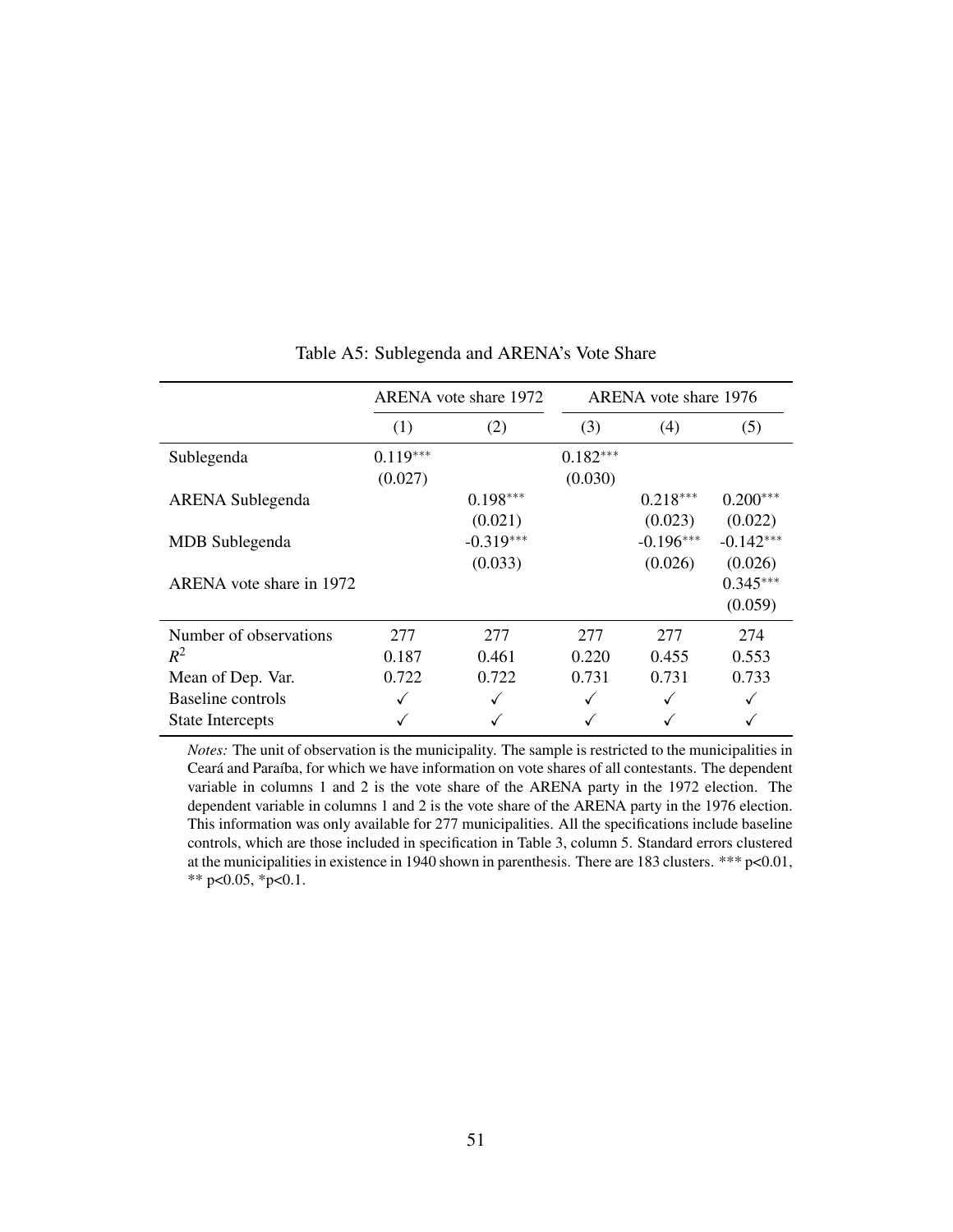|                                | Type of Contestants in ARENA party 1976 Election |                        |                        |  |  |  |  |
|--------------------------------|--------------------------------------------------|------------------------|------------------------|--|--|--|--|
|                                | Only traditional                                 | Only non-traditional   | Traditional and        |  |  |  |  |
|                                | elites                                           | elites                 | Non-traditional elites |  |  |  |  |
|                                | (1)                                              | (2)                    | (3)                    |  |  |  |  |
|                                |                                                  | Panel A. All Elections |                        |  |  |  |  |
| <b>Political Concentration</b> | $-0.393**$                                       | $-0.110$               | $0.502*$               |  |  |  |  |
| Pre-dictatorship               | [0.184]                                          | [0.326]                | [0.298]                |  |  |  |  |
| <b>Observations</b>            | 340                                              | 340                    | 340                    |  |  |  |  |
| R-squared                      | 0.050                                            | 0.111                  | 0.088                  |  |  |  |  |
| Mean                           | 0.144                                            | 0.529                  | 0.326                  |  |  |  |  |
|                                | Panel B. Elections with ARENA sublegenda         |                        |                        |  |  |  |  |
| <b>Political Concentration</b> | $-0.560***$                                      | $-0.122$               | $0.682*$               |  |  |  |  |
| Pre-dictatorship               | [0.196]                                          | [0.379]                | [0.370]                |  |  |  |  |
| <b>Observations</b>            | 256                                              | 256                    | 256                    |  |  |  |  |
| R-squared                      | 0.124                                            | 0.170                  | 0.099                  |  |  |  |  |
| Mean                           | 0.129                                            | 0.465                  | 0.406                  |  |  |  |  |
|                                | Panel C. Elections without ARENA sublegenda      |                        |                        |  |  |  |  |
| <b>Political Concentration</b> | 0.186                                            | $-0.026$               |                        |  |  |  |  |
| Pre-dictatorship               | [0.536]                                          | [0.575]                |                        |  |  |  |  |
| Observations                   | 84                                               | 84                     |                        |  |  |  |  |
| R-squared                      | 0.188                                            | 0.207                  |                        |  |  |  |  |
| Mean                           | 0.190                                            | 0.726                  |                        |  |  |  |  |

#### Table A6: Effects on Type of Political Contestation

*Notes:* The unit of observation is the municipality. The sample is restricted to the municipalities in Ceará and Paraíba, for which we have information on all contestants. The dependent variables are indicators for type of political contestation in the ARENA party during the 1976 mayoral elections. In column 1 the dependent variable takes value 1 if only traditional elites contested, 0 otherwise. In column 2, the dependent variable takes value 1 if only non-traditional elites contested. In column 3, the dependent variable takes value 1 if there was contestation between traditional and non-traditional candidates. Panel A present the results for all municipalities. Panel B restrict the sample to municipalities that adopted the sublegenda system within the ARENA party. Panel C restrict the sample to municipalities that did not adopt the sublegenda system within the ARENA party. All the specifications include baseline controls, which are those included in specification in Table 3, column 5. Standard errors clustered at the municipalities in existence in 1940 shown in parenthesis. There are 188 clusters in panel A, 159 in panel B, and 57 in panel C. \*\*\* p<0.01, \*\* p<0.05, \*p<0.1.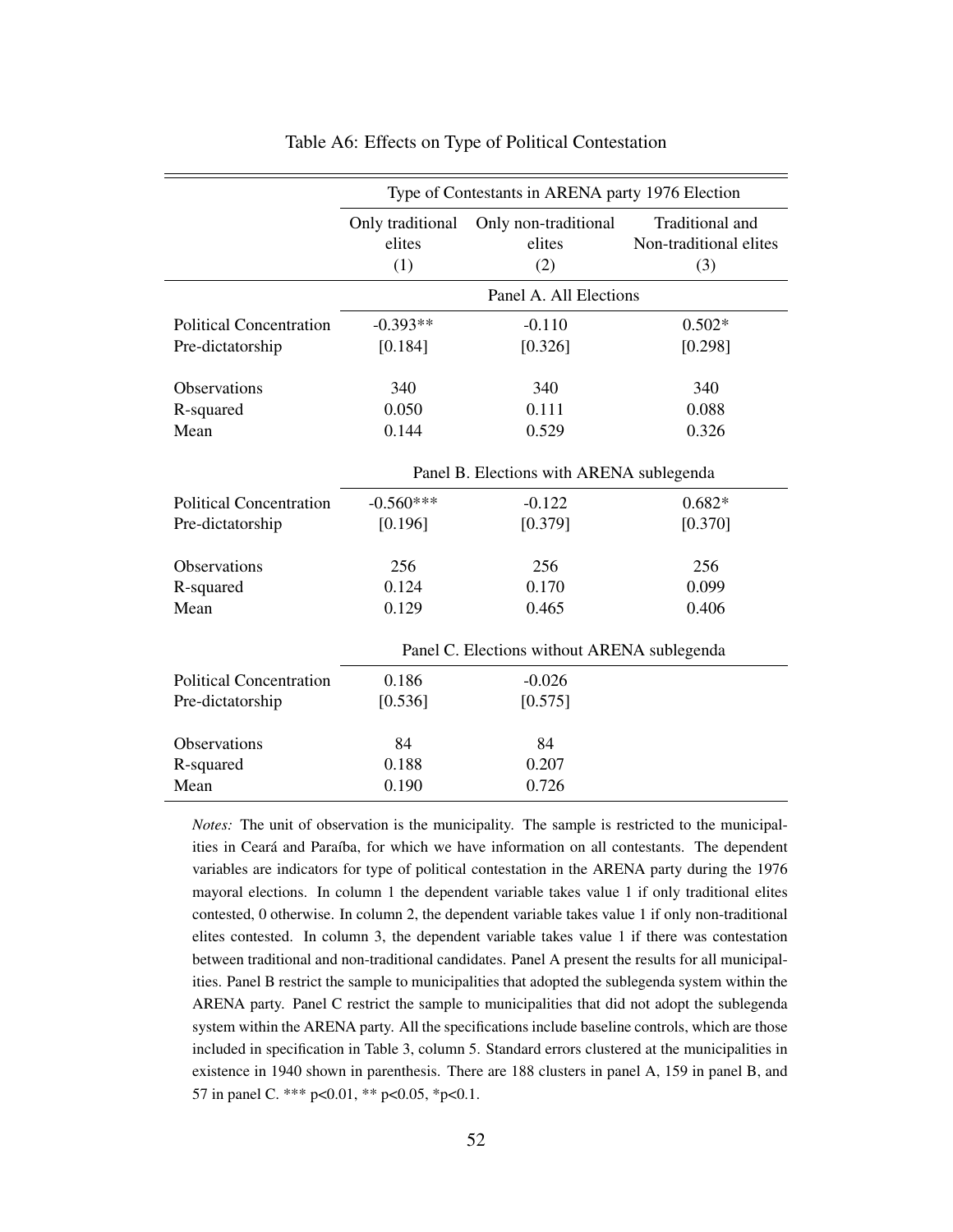|                                 | Log Credit per Farm |                 | Number of Farms | Average Farm Size |  |
|---------------------------------|---------------------|-----------------|-----------------|-------------------|--|
|                                 | Govt<br>(1)         | Non-Govt<br>(2) | (3)             | (4)               |  |
| <b>Political Concentration:</b> |                     |                 |                 |                   |  |
| Pre-dictatorship                | $0.264***$          | $-0.019$        | 653.002***      | $-30.614$         |  |
|                                 | (0.094)             | (0.046)         | (211.516)       | (28.764)          |  |
| Number of observations          | 1063                | 1063            | 1072            | 1072              |  |
| $R^2$                           | 0.366               | 0.172           | 0.319           | 0.292             |  |
| Mean of Dep. Var.               | 0.479               | 0.125           | 992.192         | 100.812           |  |
| Baseline controls               |                     |                 |                 |                   |  |
| <b>State Intercepts</b>         |                     |                 |                 |                   |  |

Table A7: Effects on Agricultural Credit and Entry of Agricultural Businesses in 1970

*Notes:* The unit of observation is the municipality. The dependent variables are obtained from the 1970 agricultural census and are described by the column headings. The number of observations vary because of missing information in the dependent variable. All the specifications include baseline controls, which are those included in specification in Table 3, column 5. Standard errors clustered at the municipalities in existence in 1940 shown in parenthesis. There are 683 clusters in columns 1 and 2 and 688 clusters in columns 3 and 4. \*\*\*  $p<0.01$ , \*\*  $p<0.05$ , \* $p<0.1$ .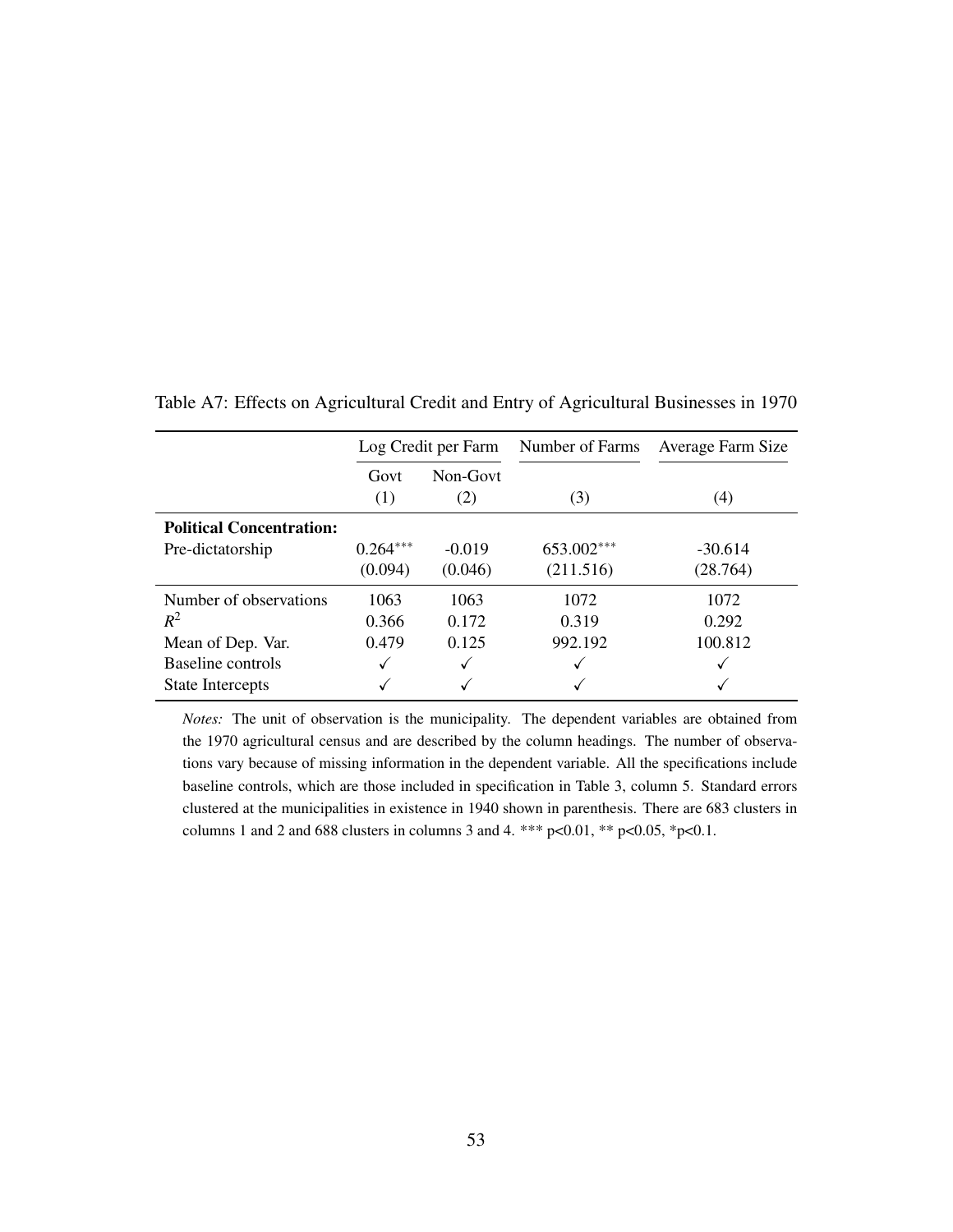|                                 | <b>Agricultural Inputs</b> |             | Sector of Employment |              |               |          |          |
|---------------------------------|----------------------------|-------------|----------------------|--------------|---------------|----------|----------|
|                                 | <b>Tractors</b>            | Electricity | Fertilizer           | Agriculture  | Manufacturing | Services | Commerce |
|                                 | (1)                        | (2)         | (3)                  | (4)          | (5)           | (6)      | (7)      |
| <b>Political Concentration:</b> |                            |             |                      |              |               |          |          |
| Pre-dictatorship                | $-0.004$                   | 0.005       | $0.093**$            | $-0.043$     | 0.019         | $0.011*$ | 0.013    |
|                                 | (0.006)                    | (0.016)     | (0.046)              | (0.034)      | (0.026)       | (0.006)  | (0.009)  |
| Number of observations          | 1072                       | 1072        | 1072                 | 957          | 957           | 957      | 957      |
| $R^2$                           | 0.329                      | 0.522       | 0.676                | 0.362        | 0.284         | 0.308    | 0.303    |
| Mean of Dep. Var.               | 0.015                      | 0.059       | 0.251                | 0.896        | 0.045         | 0.020    | 0.038    |
| Baseline controls               | ✓                          | ✓           | $\checkmark$         | $\checkmark$ | ✓             | √        |          |
| <b>State Intercepts</b>         | √                          | √           | $\checkmark$         | ✓            | ✓             | √        |          |

#### Table A8: Effects on Agricultural Modernization in 1970

*Notes:* The unit of observation is the municipality. The dependent variables are obtained from the <sup>1970</sup> agricultural censusand are described by the column headings. The number of observations vary because of missing information in the dependentvariable. All the specifications include baseline controls, which are those included in specification in Table 3, column 5. Standard errors clustered at the municipalities in existence in 1940 shown in parenthesis. There are 688 clusters in columns 1 to 3 and 655in coluns 4 to 7. \*\*\* p<0.01, \*\* p<0.05, \*p<0.1.